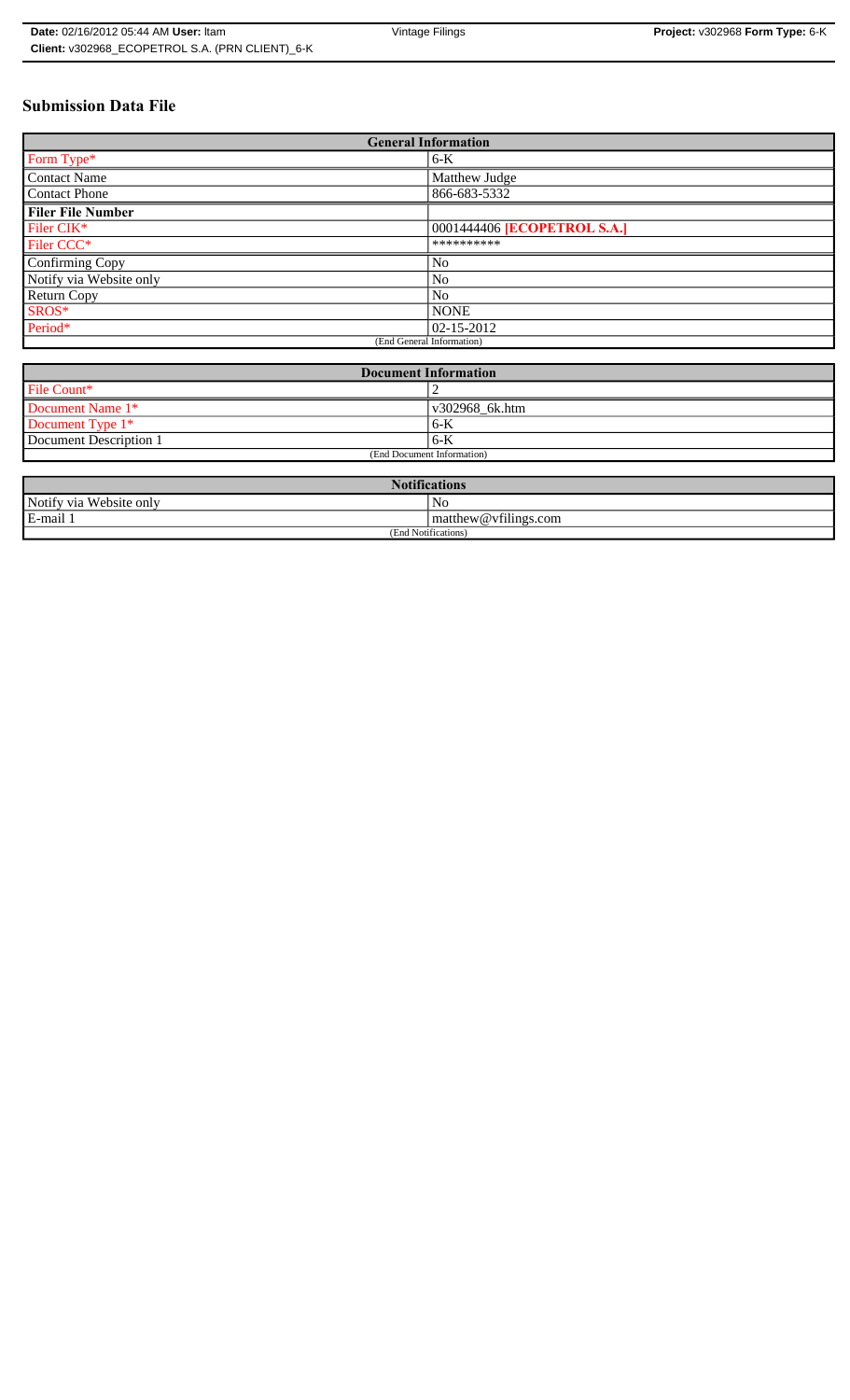#### **SECURITIES AND EXCHANGE COMMISSION Washington, D.C. 20549**  $\overline{a}$

#### **FORM 6-K REPORT OF FOREIGN PRIVATE ISSUER PURSUANT TO RULE 13a-16 OR 15d-16 OF THE SECURITIES EXCHANGE ACT OF 1934**

February 2012

Commission File Number: 333-153452

 $\overline{a}$ 

 $\overline{a}$ 

 $\overline{a}$ 

 $\overline{a}$ 

**ECOPETROL S.A.**

*(Exact name of registrant as specified in its Charter)*

Carrera 7 No. 37 – 69 BOGOTA – COLOMBIA *(Address of registrant's principal executive offices)*

Indicate by check mark whether the registrant files or will file annual reports under cover Form 20-F or Form 40-F.

Indicate by check mark if the registrant is submitting the Form 6-K in paper as permitted by Regulation S-T Rule 101(b)(1): Form 20-F  $\boxtimes$  Form 40-F  $\Box$ 

 $\Gamma$   $\blacksquare$   $\blacksquare$   $\blacksquare$   $\blacksquare$   $\blacksquare$   $\blacksquare$ 

Indicate by check mark if the registrant is submitting the Form 6-K in paper as permitted by Regulation S-T Rule 101(b)(7):

 $\Gamma$   $\blacksquare$   $\blacksquare$   $\blacksquare$   $\blacksquare$   $\blacksquare$   $\blacksquare$ 

Indicate by check mark whether by furnishing the information contained in this Form, the registrant is also thereby furnishing the information to the Commission pursuant to Rule 12g3-2(b) under the Securities Exchange Act of 1934.

 $\Gamma$   $\blacksquare$   $\blacksquare$   $\blacksquare$   $\blacksquare$   $\blacksquare$   $\blacksquare$ 

If "Yes" is marked, indicate below the file number assigned to the registrant in connection with Rule 12g3-2(b): 82- N/A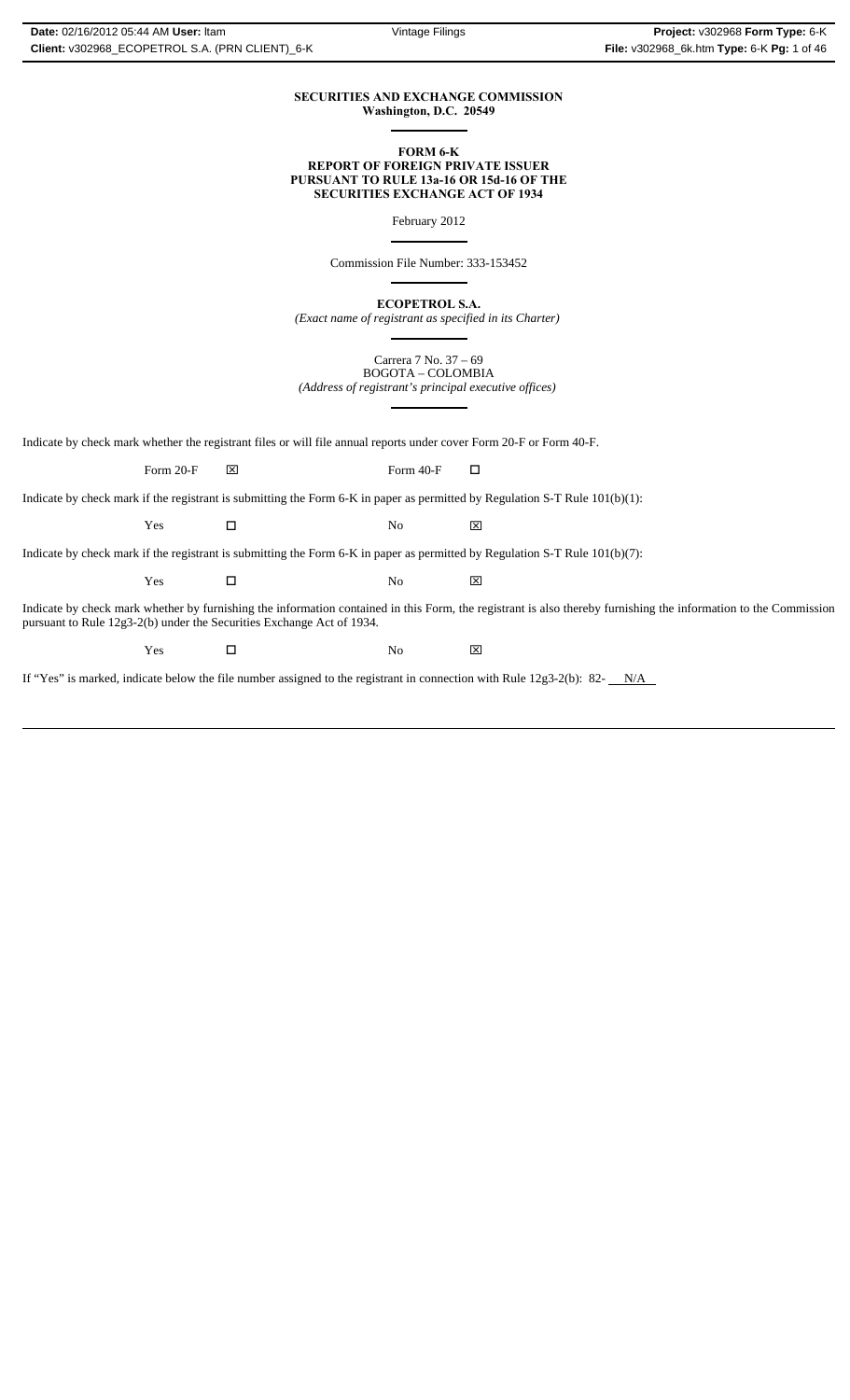

# **Ecopetrol S.A. Announces its Fourth Quarter and Full Year Results for 2011**

- *Financial and operating results for 2011 were the highest in our history*
- *Our consolidated average production was 724.1 MBOED1, an increase of 17.6% compared to the consolidated average production of 2010***.**
- *Revenues, operating income, EBIDTA2 and net income for Ecopetrol S.A. in 2011 grew 53.5%, 82.2%, 70.4% and 85.1%, respectively, compared to 2010.*
- *Ecopetrol S.A.'s net income in 2011 was COP\$15,448.4 billion, equivalent to COP\$379.97 per share.*

BOGOTA, Feb. 15, 2012 /PRNewswire/ -- Ecopetrol S.A. (BVC: ECOPETROL; NYSE: EC; BVL: EC; TSX: ECP) (the "Company") announced today unaudited financial results (under auditing process), both consolidated and unconsolidated, for the fourth quarter and full year 2011, prepared and filed in Colombian Pesos (COP\$) and in accordance with the Public Accountancy Legal Framework (*Régimen de Contabilidad Pública* or RCP) of the Colombian General Accountancy Office in Colombian pesos (COP\$).

Some figures in this report are presented in US dollars (USD) where indicated. Exhibits shown in the body of the report are rounded to one digit. Figures presented in COP\$ billion are equivalent to COP\$ one thousand million.

# **Ecopetrol S.A. financial results highlights**

#### **Unconsolidated**

| (COP\$ Billion)            | $402011*$ | 4O 2010 $*$ | Δ%    | 2011     | 2010     | $\Delta \%$ |
|----------------------------|-----------|-------------|-------|----------|----------|-------------|
| Total sales                | 15.988.3  | 10.199.7    | 56.8% | 56,277.1 | 36,661.1 | 53.5%       |
| Operating profit           | 7.019.5   | 4.451.5     | 57.7% | 24,061.0 | 13,208.6 | 82.2%       |
| Net Income                 | 4.432.7   | 2,742.1     | 61.7% | 15,448.4 | 8.346.0  | 85.1%       |
| Earnings per share (COP\$) | 107.81    | 67.75       |       | 379.97   | 206.22   |             |
| <b>EBITDA</b>              | 7.463.9   | 4.664.2     | 60.0% | 27,879.6 | 16.358.4 | 70.4%       |
| <b>EBITDA</b> Margin       | 47%       | 46%         |       | 50%      | 45%      |             |

**Consolidated**

| (COP\$ Billion)            | $402011*$ | 4O 2010 $*$ | $\Delta \%$ | 2011     | 2010     | $\Delta \%$ |
|----------------------------|-----------|-------------|-------------|----------|----------|-------------|
| Total sales                | 18.851.7  | 11.644.1    | 61.9%       | 65,752.3 | 41.968.3 | 56.7%       |
| Operating profit           | 7.398.0   | 3.951.7     | 87.2%       | 25,691.0 | 12,878.8 | 99.5%       |
| Net Income                 | 4.437.8   | 2,701.8     | 64.3%       | 15.452.4 | 8.146.4  | 89.7%       |
| Earnings per share (COP\$) |           |             |             |          |          |             |
| <b>EBITDA</b>              | 7.952.0   | 4.632.2     | 71.7%       | 30.021.1 | 16.699.5 | 79.8%       |
| <b>EBITDA</b> Margin       | 42%       | 40%         |             | 46%      | 40%      |             |
|                            |           |             |             |          |          |             |

\* Not audited, for illustration purposes only

<sup>1</sup> Thousand barrels of oil equivalent per day

2 Earnings before interest, taxes, depreciation and amortization

Ecopetrol Investor Relations. Phone Number: 2345190, e-mail: investors@ecopetrol.com.co www.ecopetrol.com.co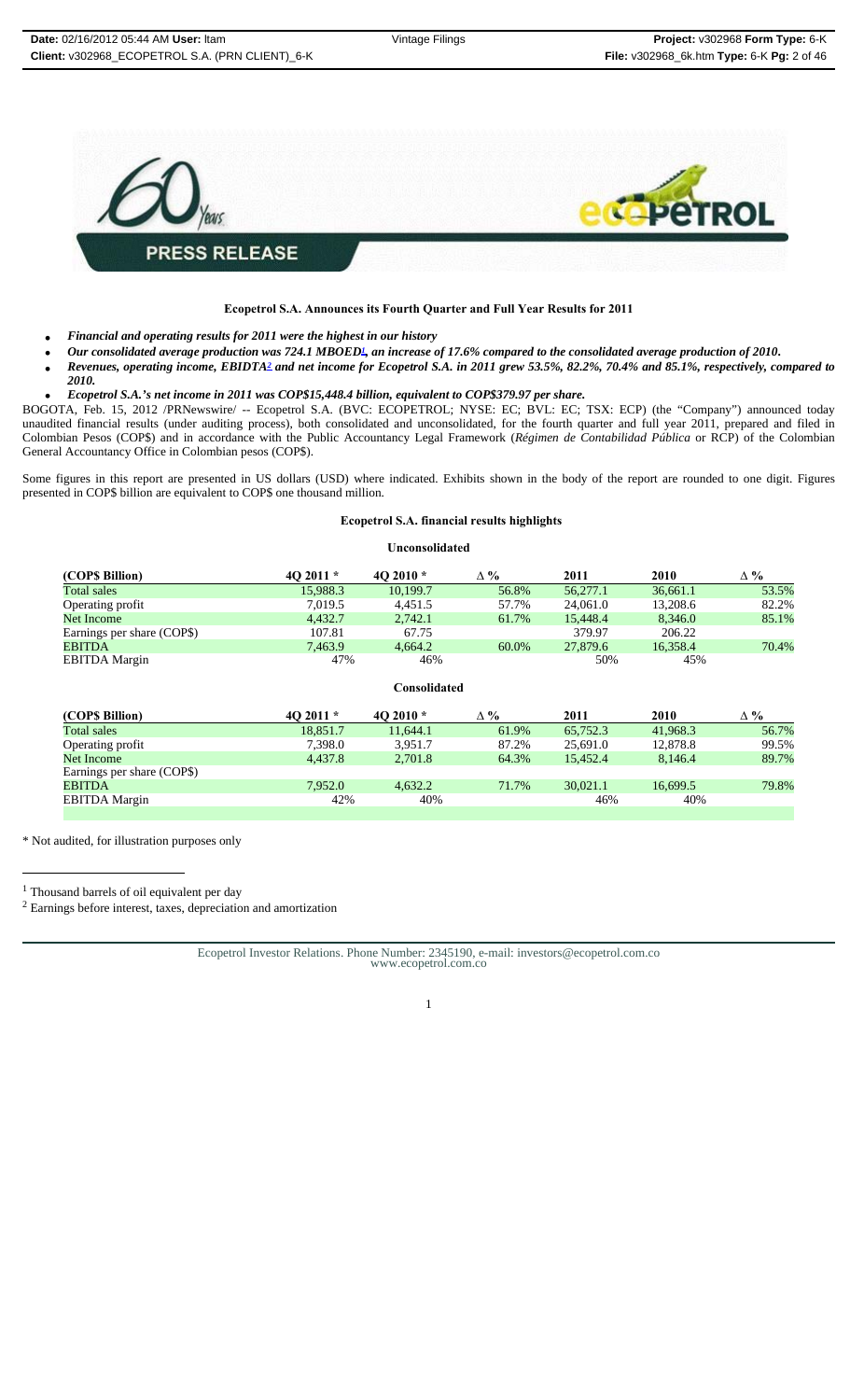

In the opinion of Javier Gutiérrez, CEO of Ecopetrol: *"The historically high results achieved in 2011, both operationally and financially, are clear evidence of the Company's commitment to its shareholders in fulfilling the value promise of our strategic plan.*

*In production, we continued attaining record levels driven by the higher extraction of heavy crude, and the 1P reserves replacement ratio of 164% is outstanding given the increase in production.*

*In exploration, it's worth to highlight the exploratory success rate in Colombia, mainly in the Caño Sur block in the Llanos Orientales, and internationally five discoveries by Savia in Peru as well as the discovery in one of the assets where we have interest on the U.S. Gulf Coast.*

*The transportation business kept growing as a consequence of the growing production of Ecopetrol as well as of the rest of the companies with operations in Colombia. In 2011 total capacity for crude transportation grew 13% and total capacity for product transportation increased by 27%.* 

*The refining and petrochemicals segment had significant activity with the modernization projects at the Cartagena and Barrancabermeja refineries, which will increase production of fuels and raw material for the petrochemical industry, as well as improving the return of this business segment.*

*Our outstanding financial results were the product of the abovementioned factors together with cost reduction initiatives and the very favorable environment in the international prices of crude oil and refined products.*

*In the midst of a difficult local and international market environment, in 2011 we reached important milestones such as the successful placement of 1.6% of the capital of the company in the second round equity offering in Colombia, which enlarged our shareholder base to 521 thousand shareholders and the financial closure of one of the most important projects of the corporate group such as the expansion and modernization of Reficar for US\$3.5 billion. On the other hand, Ecopetrol was included in the Dow Jones Sustainability Index - World, and the investment grade rating by the risk rating agencies S&P and Fitch, adding to the investment grade rating granted by Moody's in 2009.* 

*Additionally, during 2011 we also achieved significant progress in Corporate Responsibility as social investment grew 34% vs. 2010 reaching COP\$214 billion, and also a considerable reduction in accidents of employees and contractors, reaching the minimum level ever.*

*2011 will be also be remembered due to the challenging situations produced by the severe weather conditions as a consequence of world´s climate change, affecting the operations of the company and with unfortunate consequences to the community, and the loss of human lives. We were deeply touched by these very unfortunate incidents.*

*In spite of the difficulties, we are on track and demonstrating our total commitment to fulfill our goals, which in turn will produce further welfare for our investors, for the community and for the rest of our stakeholders. Our production goal for year 2020 is 1.3 million "clean" barrels of crude equivalent per day, with no incidents, no accidents, in harmony with our stakeholders and with profitable growth. The difficulties strengthen us to face even bigger challenges in the future."*

Ecopetrol Investor Relations. Phone Number: 2345190, e-mail: investors@ecopetrol.com.co www.ecopetrol.com.co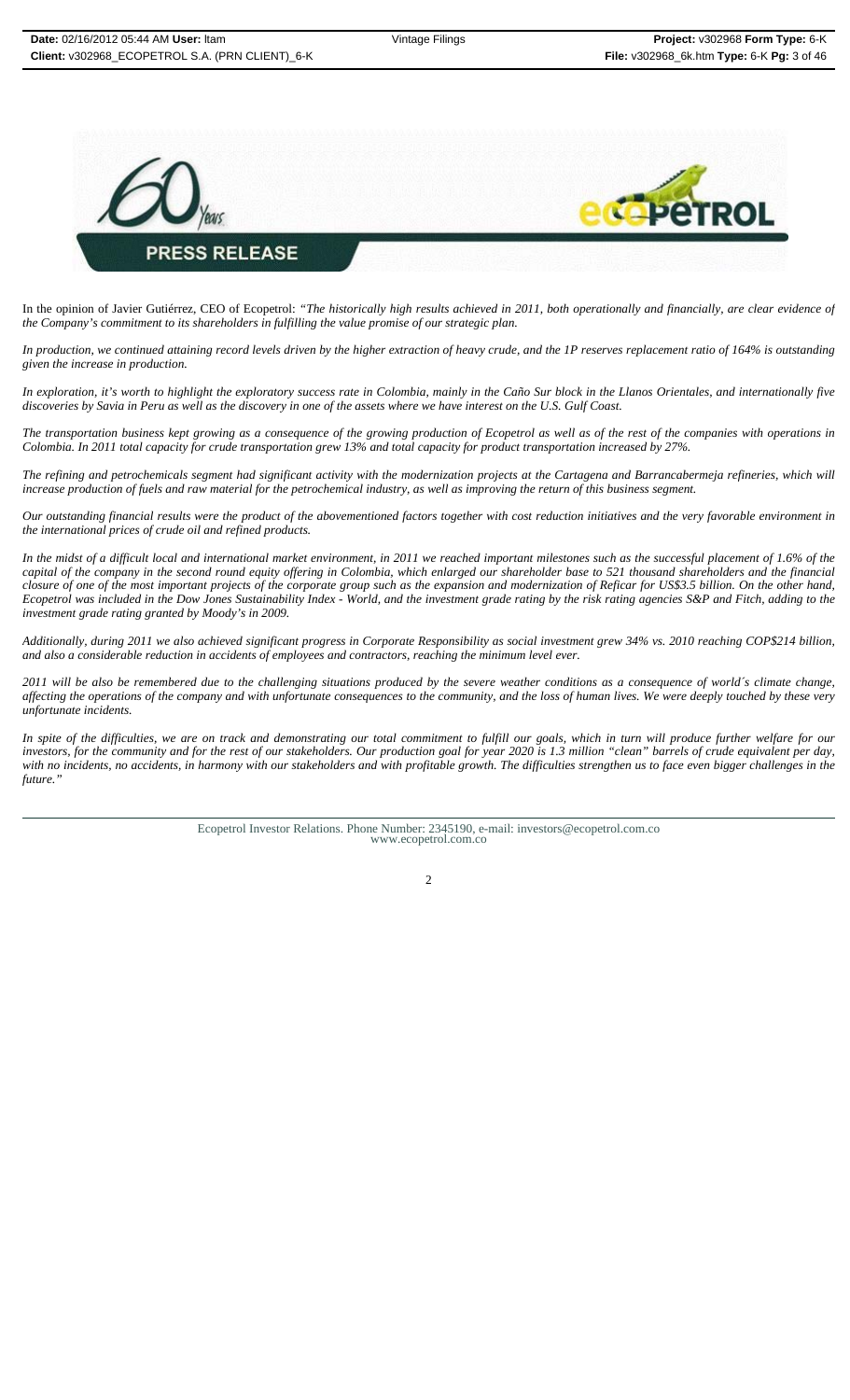

Ecopetrol Investor Relations. Phone Number: 2345190, e-mail: investors@ecopetrol.com.co www.ecopetrol.com.co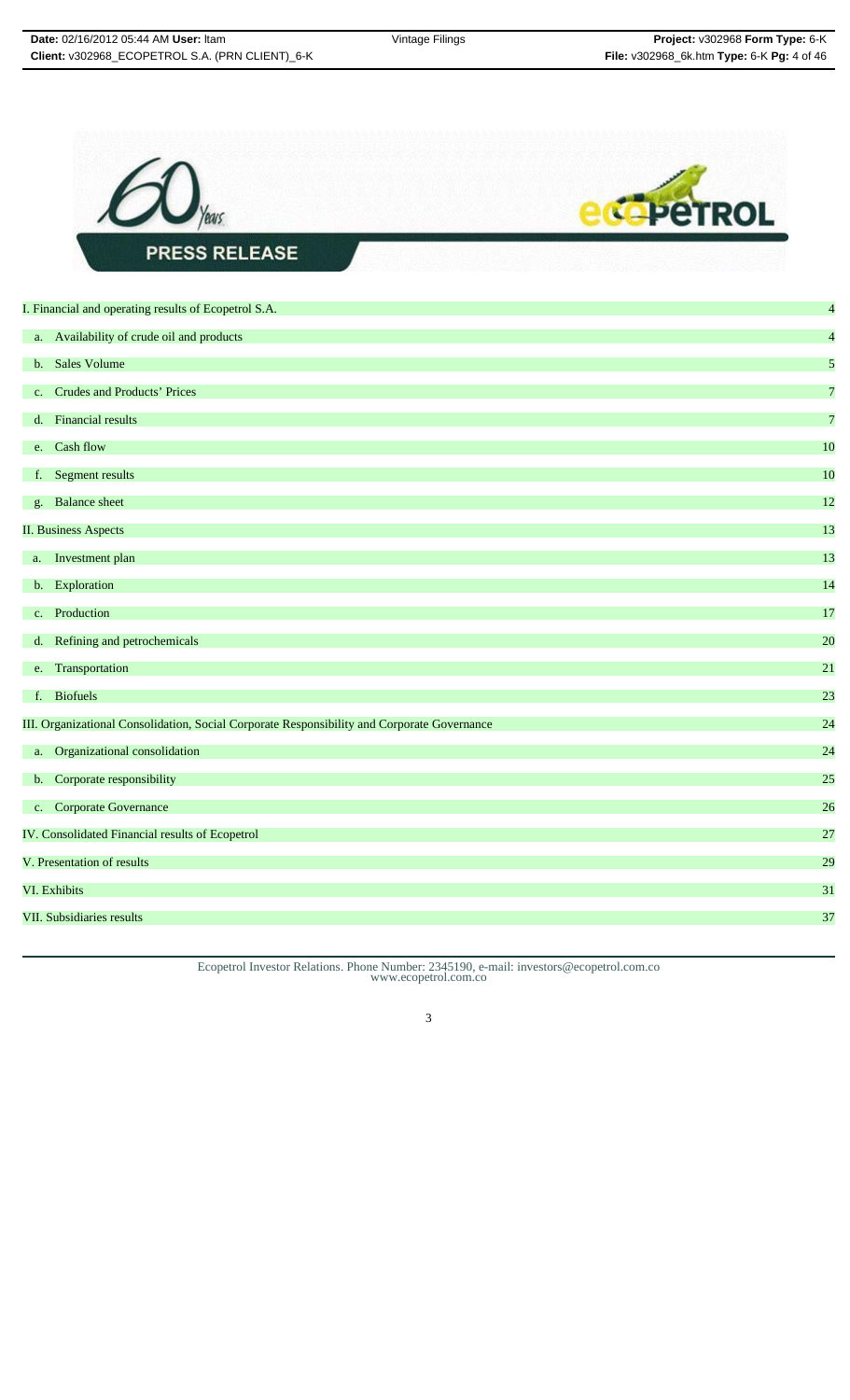

# **I. Financial and operating results of Ecopetrol S.A.**

# **a. Availability of crude oil and products**

The availability of Ecopetrol S.A.'s crude oil, products and volumes produced, purchased and imported is summarized in the following exhibit:

#### **Ecopetrol S.A. (unconsolidated)**

|  |  | Gross oil and gas production |
|--|--|------------------------------|
|  |  |                              |

| (MBOED)                                     | 4Q 2011 | 4Q 2010 | $\Delta$ (%) | 2011  | 2010        | $\Delta$ (%) |
|---------------------------------------------|---------|---------|--------------|-------|-------------|--------------|
| Crude Oil                                   | 581.9   | 511.1   | 13.9%        | 569.8 | 481.9       | 18.2%        |
| Natural Gas                                 | 103.1   | 97.9    | 5.3%         | 100.3 | 97.6        | 2.8%         |
| Total                                       | 685.0   | 609.0   | 12.5%        | 670.1 | 579.5       | 15.6%        |
| (-) Royalties                               |         |         |              |       |             |              |
| (MBOED)                                     | 40 2011 | 4Q 2010 | $\Delta$ (%) | 2011  | <b>2010</b> | $\Delta$ (%) |
| Crude Oil                                   | 87.8    | 78.5    | 11.8%        | 86.8  | 73.2        | 18.6%        |
| Natural Gas                                 | 22.2    | 21.9    | 1.4%         | 21.4  | 20.1        | 6.5%         |
| <b>Total</b>                                | 110.0   | 100.4   | 9.6%         | 108.2 | 93.3        | 16.0%        |
| $(=)$ Net oil and gas production<br>(MBOED) | 4Q 2011 | 4Q 2010 | $\Delta$ (%) | 2011  | <b>2010</b> | $\Delta$ (%) |
| Crude Oil                                   | 494.1   | 432.6   | 14.2%        | 483.0 | 408.7       | 18.2%        |
| Natural Gas                                 | 80.9    | 76.0    | 6.4%         | 78.9  | 77.4        | 1.9%         |
| <b>Total</b>                                | 575.0   | 508.6   | 13.1%        | 561.9 | 486.1       | 15.6%        |
| Purchase volume (MBOED)*                    | 4Q 2011 | 4Q 2010 | $\Delta$ (%) | 2011  | 2010        | $\Delta$ (%) |
| Crude Oil                                   | 201.6   | 169.0   | 19.3%        | 189.1 | 173.6       | 8.9%         |
| Products                                    | 9.1     | 4.1     | 122.0%       | 7.3   | 4.9         | 49.0%        |
| <b>Natural Gas</b>                          | 40.4    | 36.7    | 10.1%        | 38.3  | 37.6        | 1.9%         |
| <b>Total Purchases</b>                      | 251.1   | 209.8   | 19.7%        | 234.7 | 216.1       | 8.6%         |
| <b>Imports volume (MBD)</b>                 | 4Q 2011 | 4Q 2010 | $\Delta$ (%) | 2011  | <b>2010</b> | $\Delta$ (%) |
| Products                                    | 97.3    | 61.0    | 59.5%        | 80.1  | 59.9        | 33.7%        |

\* Purchase volume includes royalties from Ecopetrol and other companies

Net production of crude oil and gas, which increased by 15.6% year-over-year in 2011, was the main source of hydrocarbons for Ecopetrol S.A. (unconsolidated) operations. Net production for the fourth quarter of 2011 was 13.1% higher than in the fourth quarter of 2010.

During the fourth quarter of 2011, continuing the trend of the year, the higher volumes of crude purchased reflect the increase in the production of crude oil countrywide. During the fourth quarter of 2011 we acquired domestic crude oil diluent to transport heavy crude due to a decline in naphtha production at the Barrancabermeja refinery caused by a scheduled maintenance, and the sustained growth in heavy crude production.

Ecopetrol Investor Relations. Phone Number: 2345190, e-mail: investors@ecopetrol.com.co www.ecopetrol.com.co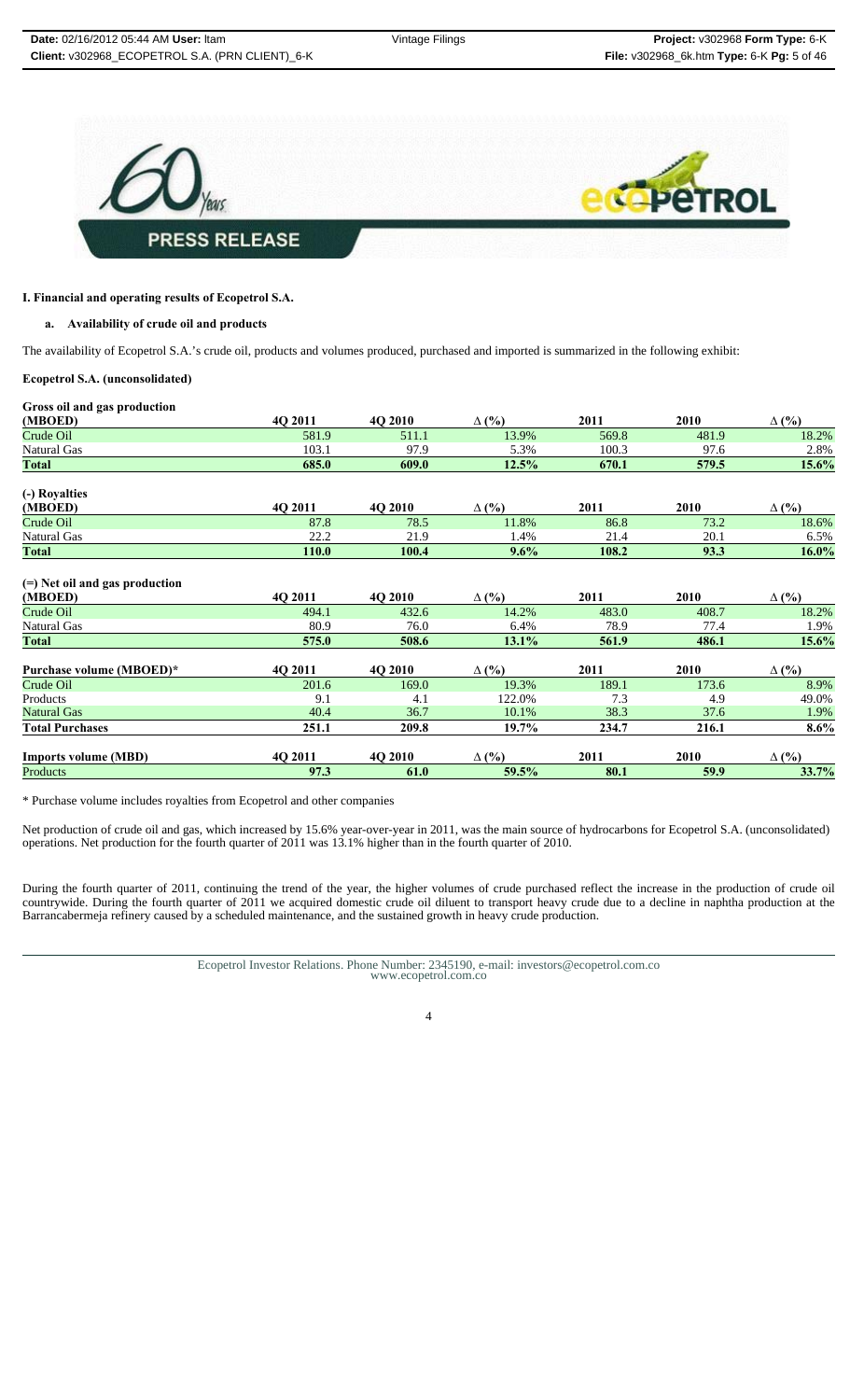

During the fourth quarter of 2011 we purchased more Payoa and Serafin gas for the Barrancabermeja refinery as well as more Cusiana gas. Royalty gas purchases also increased due to greater requirements of the export market.

The increase in volume of imported products was mainly caused by a greater amount of diluents required to blend with heavy crude, as well as an increase in diesel demand during the fourth quarter of 2011, and for the full year. During the fourth quarter of 2011 it was necessary to import gasoline because of the scheduled maintenance at the Barrancabermeja refinery's cracking unit.

#### **b. Sales Volume**

#### **Ecopetrol S.A. (unconsolidated) Sales volume**

| <b>Local Sales Volume (MBOED)</b>       | 40 2011 | 4O 2010 | $\frac{0}{0}$ | 2011  | 2010  | $\frac{0}{0}$ |
|-----------------------------------------|---------|---------|---------------|-------|-------|---------------|
| Crude Oil                               | 9.2     | 2.0     | 360.0%        | 5.2   | 3.2   | 62.5%         |
| Natural Gas                             | 71.6    | 73.4    | $(2.5\%)$     | 70.9  | 90.4  | $(21.6\%)$    |
| Gasoline                                | 64.7    | 67.2    | $(3.7\%)$     | 65.0  | 63.2  | 2.8%          |
| <b>Medium Distillates</b>               | 114.6   | 103.5   | 10.7%         | 109.7 | 102.0 | 7.5%          |
| LPG and propane                         | 16.3    | 17.1    | $(4.7\%)$     | 16.4  | 17.0  | $(3.5\%)$     |
| Fuel oil                                | 0.4     | 0.6     | $(33.3\%)$    | 0.6   | 1.0   | $(40.0\%)$    |
| <b>Industrial and Petrochemical</b>     | 16.1    | 15.4    | 4.5%          | 15.7  | 14.4  | 9.0%          |
| <b>Total Local Sales</b>                | 292.9   | 279.2   | $4.9\%$       | 283.5 | 291.2 | $(2.6\%)$     |
|                                         |         |         |               |       |       |               |
| <b>Export Sales Volume (MBOED)</b>      | 4Q 2011 | 4Q 2010 | $\frac{0}{0}$ | 2011  | 2010  | $\frac{0}{0}$ |
| Crude Oil                               | 454.2   | 363.6   | 24.9%         | 413.8 | 311.6 | 32.8%         |
| Products                                | 50.8    | 55.1    | $(7.8\%)$     | 54.5  | 51.8  | 5.2%          |
| Natural Gas                             | 28.2    | 19.9    | 41.7%         | 25.4  | 6.7   | 279.1%        |
| <b>Total Export Sales</b>               | 533.2   | 438.6   | 21.6%         | 493.7 | 370.1 | $33.4\%$      |
| <b>Sales to Free Trade Zone (MBOED)</b> | 4Q 2011 | 4Q 2010 | $\frac{0}{0}$ | 2011  | 2010  | $\frac{6}{6}$ |
| Crude Oil                               | 75.9    | 36.2    | 109.7%        | 76.0  | 67.1  | 13.3%         |
| Products                                | 1.2     | 2.3     | $(47.8\%)$    | 1.8   | 2.3   | (21.7%)       |
| <b>Natural Gas</b>                      | 2.5     | 1.7     | 47.1%         | 2.4   | 2.2   | 9.1%          |
| <b>Total Sales to Free Trade Zone</b>   |         |         |               |       | 71.6  |               |
|                                         | 79.6    | 40.2    | 98.0%         | 80.2  |       | 12.0%         |
| <b>Total Sales Volume</b>               | 905.7   | 758.0   | 19.5%         | 857.4 | 732.9 | $17.0\%$      |

The following is a summary of sales volume:

*International market (58% of 2011 sales; 67% including sales to Free Trade Zone/Reficar):*

The increase in volumes exported by Ecopetrol (unconsolidated) was primarily the result of:

• **Crude oil**: 1) higher production and transportation capacity of Castilla and Magdalena crude (a new crude oil the Company began exporting in the third quarter of 2011), 2) three shipments of two million barrels each of crude for export to the Far East.

• **Natural gas**: 1) higher Venezuelan demand and, 2) higher availability of product for exports given that the legal restrictions that were imposed in 2010 with the objective of ensuring domestic supply were lifted in 2011.

Ecopetrol Investor Relations. Phone Number: 2345190, e-mail: investors@ecopetrol.com.co www.ecopetrol.com.co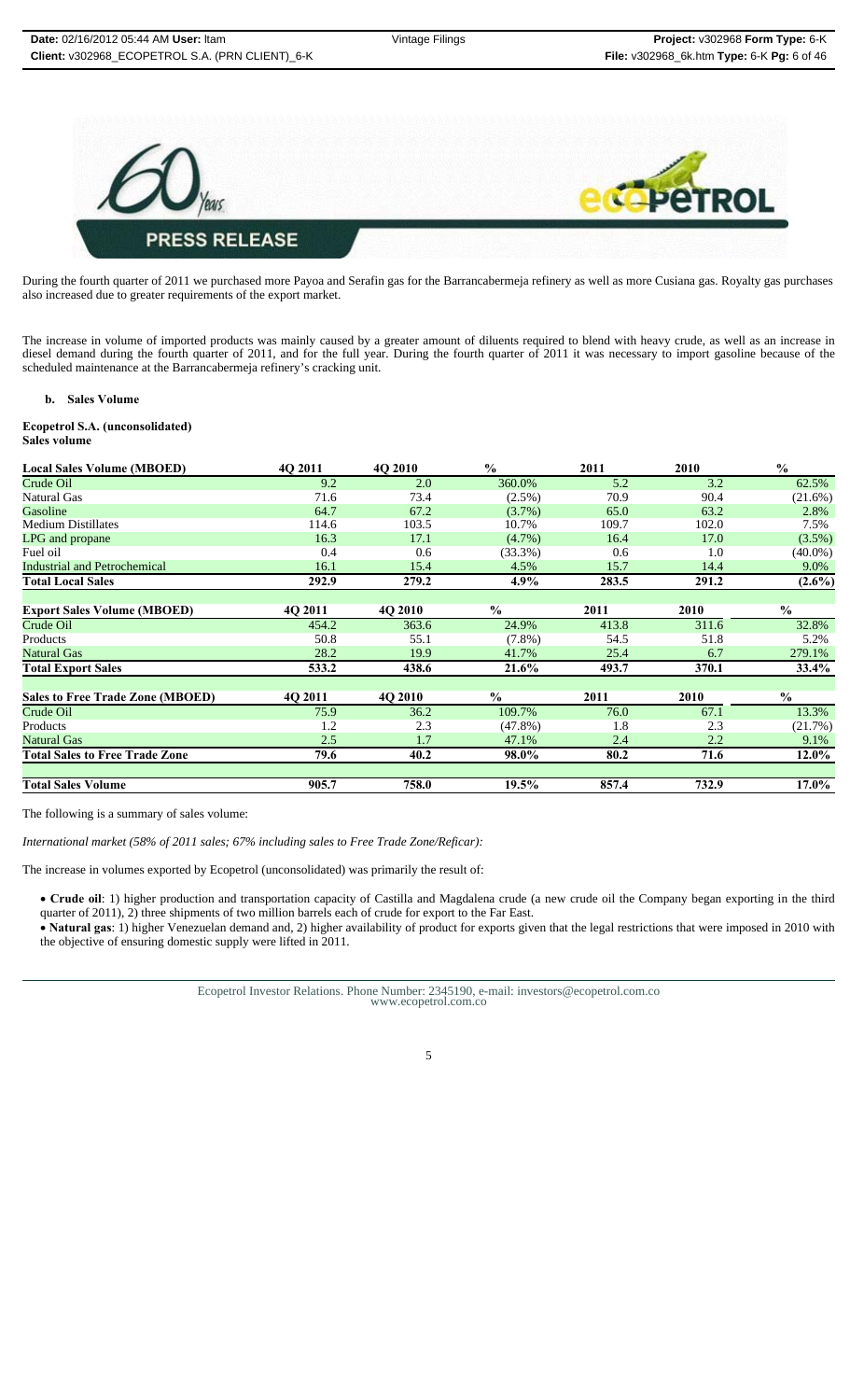

• **Products**: 1) higher exports of fuel oil because of an increase in production at Barrancabermeja, 2) greater availability of an inland water way fleet to transport the product to Cartagena, 3) however, in the fourth quarter of 2011, export volumes fell because of lower throughput at the refinery while scheduled maintenance work was performed on a cracking unit.

The following is a summary of the main destinations of crude and product exports (not including natural gas) in 2010 and 2011.

| <b>Export destinations: Crudes</b> |         |         |  |  |  |
|------------------------------------|---------|---------|--|--|--|
| <b>Destination</b>                 | 2011    | 2010    |  |  |  |
| <b>U.S. Gulf Coast</b>             | 52.4%   | 60.3%   |  |  |  |
| <b>Far East</b>                    | 13.2%   | 16.5%   |  |  |  |
| Caribbean                          | 10.6%   | 2.5%    |  |  |  |
| <b>US West Coast</b>               | 7.7%    | 4.5%    |  |  |  |
| South America                      | 5.4%    | 5.7%    |  |  |  |
| Europe                             | 5.2%    | 1.0%    |  |  |  |
| Central America                    | 1.6%    | 6.1%    |  |  |  |
| U.S. Atlantic Coast                | 2.3%    | 0.3%    |  |  |  |
| Canada                             | 0.7%    | 1.3%    |  |  |  |
| Africa                             | 0.9%    | 1.8%    |  |  |  |
|                                    | 100.00% | 100.00% |  |  |  |

| <b>Export destinations: Products</b> |         |         |  |  |
|--------------------------------------|---------|---------|--|--|
| <b>Destination</b>                   | 2011    | 2010    |  |  |
| Caribbean                            | 34.3%   | 22.9%   |  |  |
| U.S. Gulf Coast                      | 32.9%   | 34.2%   |  |  |
| <b>Central America</b>               | 1.2%    | 4.4%    |  |  |
| U.S. Atlantic Coast                  | 19.4%   | 10.4%   |  |  |
| <b>Far East</b>                      | 9.2%    | 19.9%   |  |  |
| South America                        | 1.3%    | 3.1%    |  |  |
| Europe                               | 1.7%    | 4.5%    |  |  |
| Africa                               | $0.0\%$ | $0.6\%$ |  |  |
|                                      | 100.00% | 100.00% |  |  |

In 2011, we diversified the destinations of our exports mainly crude exports to other non-traditional destinations, such as the Caribbean, the West Coast of the United States and Europe. Those increases offset the reduction in exports to the U.S. Gulf Coast and the Far East.

*Local market (42% of sales in 2011, 33% excluding sales to Free Trade Zone/ Reficar S.A.):*

The reduction in local sales volume in 2011 is mainly attributable to a reduction in sales volume of certain products partially offset by the increase in sales volume of others, as follows:

- 1) Lower sales volume of the following products:
	- **Natural gas**: In 2011, natural gas sales came back to their historical levels given the normalization of demand, which had increased in 2010 to help meet the nation's electric power needs, affected by the El Niño phenomenon. Furthermore, during the third quarter of 2011, sales to the Western part of the country were restricted by the damage to the Mariquita-Cali gas pipeline caused by the harsh rain season.
	- LPG and propane: Flooding caused by the severe rainy season caused highway and road closures, preventing these products from being transported as scheduled.
- 2) Higher sales volume of the following products:
	- **Gasoline and medium distillates**: Generated by increases in the automotive, coal and oil industries. Also, as airline frequencies increased, so did the sale of jet fuel.
		- **Crude**: Due to the substitution of fuel oil by crude and higher sales of Jazmin crude.
	- **Industrial and petrochemicals**: Growth was strongly based on a import product strategy (polyethylene, lubricant bases), which aimed to capture a larger share of the market for certain categories.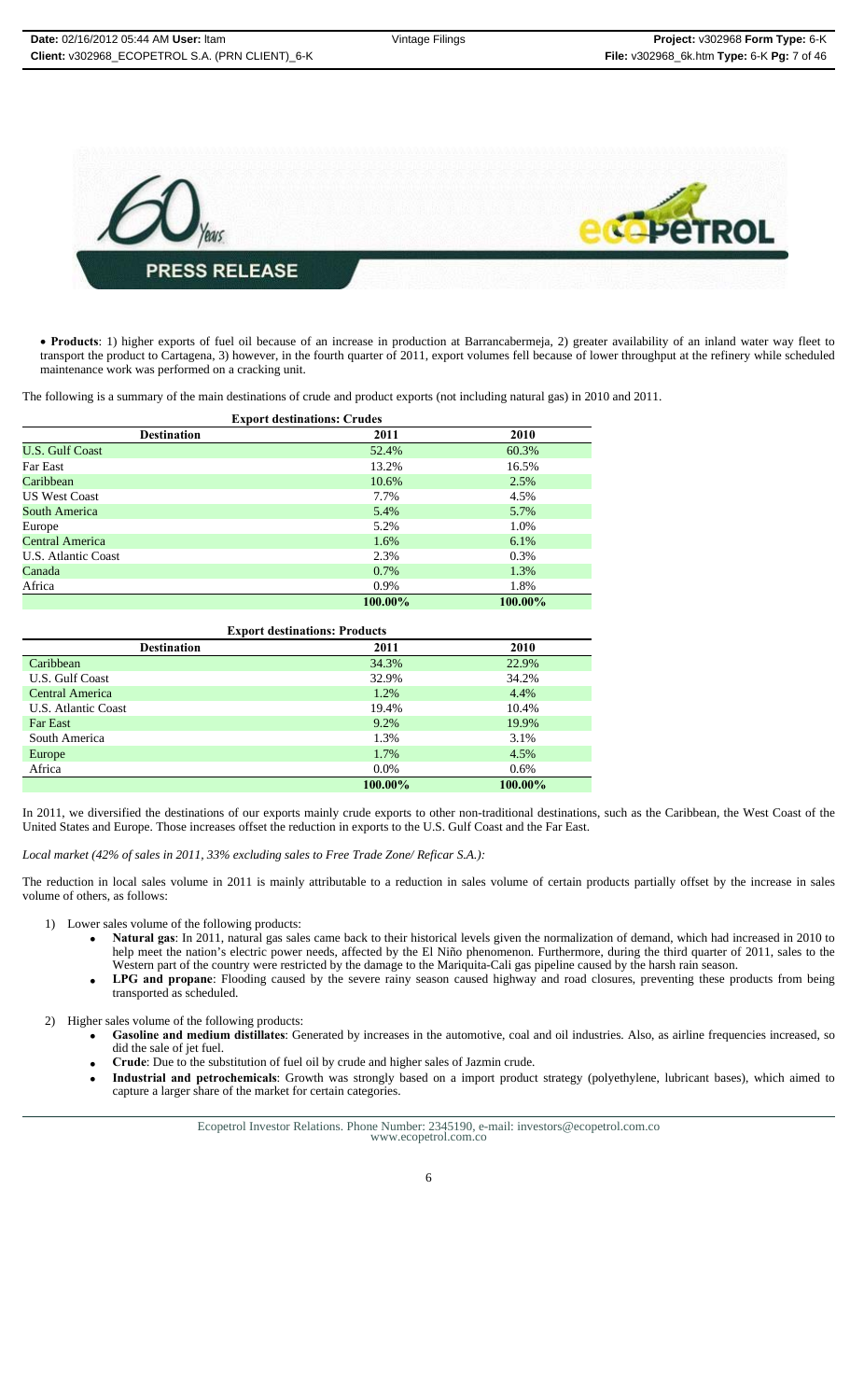

# **c. Crudes and Products' Prices**

| <b>Prices</b>                               | 40 2011 | 4O 2010 | $\Delta$ (%) | 2011  | 2010 | $\Delta$ (%) |
|---------------------------------------------|---------|---------|--------------|-------|------|--------------|
| WTI (average) (US\$/Bl)                     | 94.0    | 85.2    | 10.3%        | 95.1  | 79.5 | 19.6%        |
| Brent (average) (US\$/Bl)                   | 109.0   | 87.3    | 24.9%        | 110.9 | 80.3 | 38.1%        |
| Export crude oil basket (US\$/BI)           | 102.7   | 77.7    | 32.2%        | 99.1  | 72.0 | 37.6%        |
| Crudes sold to free trade zone* (US\$/Bl)   | 112.0   | 85.3    | 31.3%        | 107.7 | 76.0 | 41.7%        |
| Export products basket (US\$/BI)            | 96.6    | 73.3    | 31.8%        | 96.1  | 70.0 | 37.3%        |
| Products sold to free trade zone* (US\$/B1) | 55.3    |         | N/A          | 101.8 |      | N/A          |
| Natural gas basket (US\$/MMBTU)             | 5.8     | 4.0     | 45.0%        | 5.0   | 3.9  | 28.2%        |
| Gas sold to free trade zone* (US\$/MMBTU)   | 5.8     | 4.0     | 45.0%        | 4.9   | 3.8  | 28.9%        |

\* Free trade zone = Reficar S.A

During 2011, there was a rise in the price of the export basket of crudes due to higher international prices and lower discounts on our heavy crudes. Differentials were better mainly because: 1) indexation of a higher percentage of sales to markers such as Brent and Maya, whose price increased more than that of WTI, and 2) a reduction in the region's heavy crude production, which benefited the negotiations of Colombian crudes.

There were no WTI-referenced exports during the fourth quarter of 2011.

#### **d. Financial results**

#### **Unconsolidated Income Statement**

| (COPS Billion)             | 4O 2011 * | 4Q 2010* | $\Delta$ (%) | $2011*$   | $2010*$   | $\Delta$ (%) |
|----------------------------|-----------|----------|--------------|-----------|-----------|--------------|
| <b>Local Sales</b>         | 4,787.6   | 3,557.6  | 34.6%        | 17,704.9  | 13,428.6  | 31.8%        |
| <b>Export Sales</b>        | 9,266.9   | 5,672.6  | 63.4%        | 31,475.7  | 18.164.3  | 73.3%        |
| Sales to free trade zone   | 1,530.3   | 571.6    | 167.7%       | 5,613.2   | 3,695.1   | 51.9%        |
| Sales of services          | 403.5     | 397.9    | 1.4%         | 1,483.3   | 1,373.1   | 8.0%         |
| <b>Total Sales</b>         | 15,988.3  | 10,199.7 | 56.8%        | 56,277.1  | 36.661.1  | 53.5%        |
|                            |           |          |              |           |           |              |
| <b>Variable Costs</b>      | 6,034.0   | 3,235.8  | 86.5%        | 22,364.2  | 15,451.5  | 44.7%        |
| <b>Fixed Costs</b>         | 2,327.6   | 1,818.6  | 28.0%        | 6,892.9   | 5,787.1   | 19.1%        |
| <b>Cost of Sales</b>       | 8,361.6   | 5,054.4  | 65.4%        | 29,257.1  | 21,238.6  | 37.8%        |
| Gross profit               | 7,626.7   | 5,145.3  | 48.2%        | 27,020.0  | 15,422.5  | 75.2%        |
| <b>Operating Expenses</b>  | 607.2     | 693.8    | $(12.5\%)$   | 2,959.0   | 2,213.9   | 33.7%        |
| <b>Operating Profit</b>    | 7,019.5   | 4,451.5  | 57.7%        | 24,061.0  | 13,208.6  | 82.2%        |
| <b>Non Operating Loss</b>  | (536.2)   | (615.4)  | $(12.9\%)$   | (1,246.0) | (1,782.7) | $(30.1\%)$   |
| Income tax                 | 2,050.6   | 1,094.0  | 87.4%        | 7,366.6   | 3,079.9   | 139.2%       |
| Net Income                 | 4,432.7   | 2,742.1  | 61.7%        | 15,448.4  | 8,346.0   | 85.1%        |
|                            |           |          |              |           |           |              |
| Earnings per share (COP\$) | 107.8     | 67.8     | 59.1%        | 380.0     | 206.2     | 84.3%        |
| <b>EBITDA</b>              | 7,463.9   | 4,664.2  | 60.0%        | 27,879.6  | 16,358.4  | 70.4%        |
| <b>EBITDA</b> Margin       | 47%       | 46%      |              | 50%       | 45%       |              |

\* Not audited, for illustration purposes only

Ecopetrol Investor Relations. Phone Number: 2345190, e-mail: investors@ecopetrol.com.co www.ecopetrol.com.co

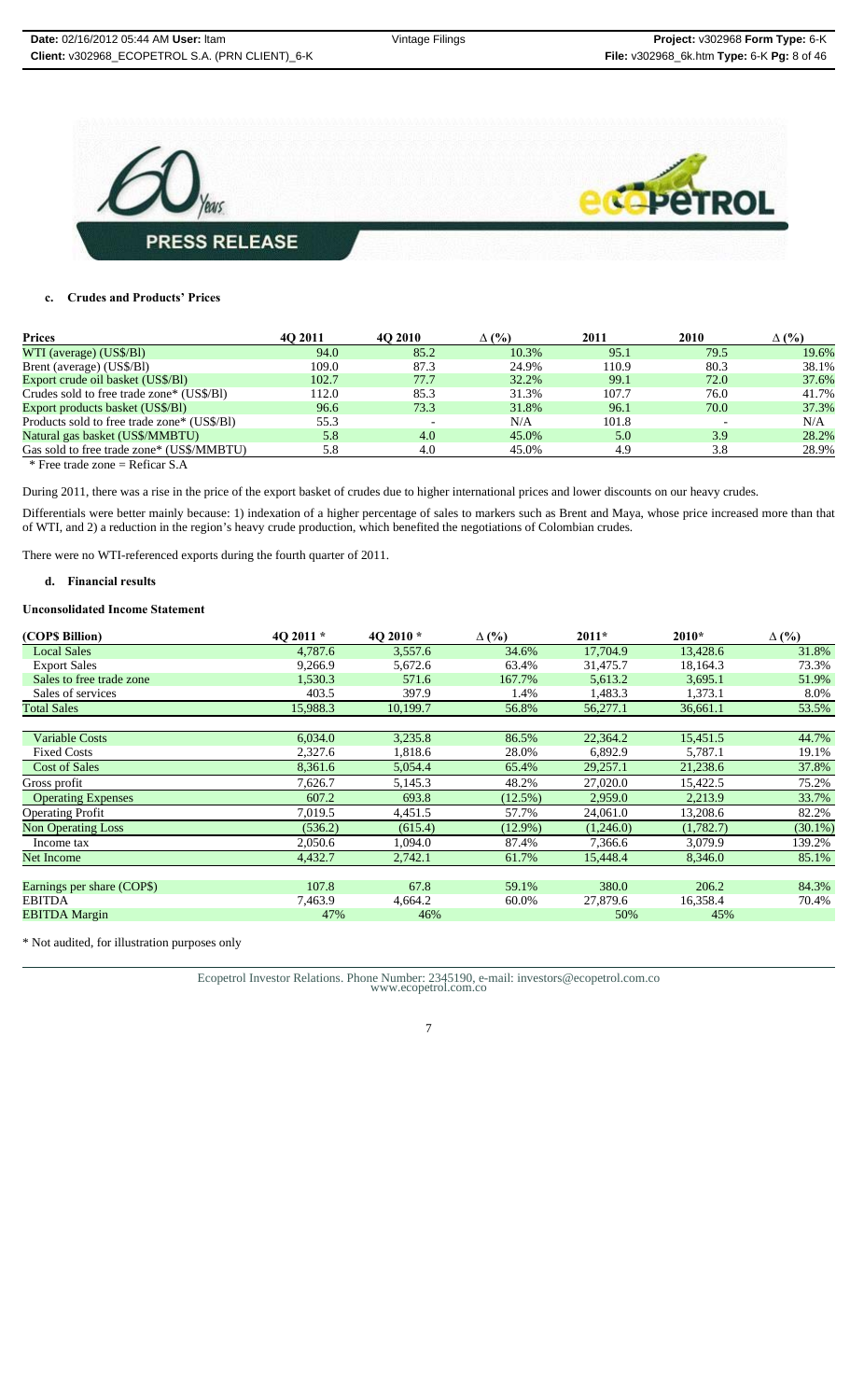

**Operating income** during the fourth quarter of 2011 had a 56.8% increase compared to the same period of 2010. This was mainly due to: 1) an increase in international benchmark prices during the fourth quarter of 2011, which generated a rise of 32.2% in crude export prices and 31.8% in export product prices; 2) a 21.6% rise in export volumes (excluding sales to free Trade zone/Reficar); 3) 4.9% increase in national sales' volume, primarily of medium distillates; and 4) the positive effect of a 3.0% devaluation of the Colombian peso versus the dollar.

In 2011, operating income rose by 53.5% compared with 2010 explained by: 1) a 37.6% increase in the price of the crude export basket and 2) a 33.4% increase in export volume.

**Cost of sales** in the fourth quarter of 2011 recorded a net increase of 65.4% compared to the same quarter of 2010. The variation can be attributed mainly to a 86.5% net grow in **variable costs**, as a result of: 1) a larger volume of crude oil purchased from the National Hydrocarbons Agency (*Agencia Nacional de Hidrocarburos* or ANH) (1,569 KBLS), coupled with an increase of 24 US\$/Bl in the average price; 2) an increase in volumes and benchmark prices of the following imports: solvent naphtha for transporting heavy crude (1,785 KBLS), gasoline (631 KBLS) and low sulfur diesel (848 KBLS), compared to the same period of 2010; 3) an increase in the cost of hydrocarbon transport services because of higher volumes transported by pipeline and tanker trucks; and 4) higher net value of investment amortizations in producing areas, due to an adjustment in the amortization factor carried out by recalculating new reserves at year-end, new capitalizations, and greater production in the fourth quarter of 2011. The increase in the amortization in the fourth quarter of 2011 is explained mainly by the reestimation of the amortization costs from the previous three quarters, once the amortization factor was updated based on the reserves balance as end of year.

Additionally there were higher capitalizations of petroleum investments.

The 28% increase in **fixed costs** during in 2011 as compared to 2010 is mainly the result of greater operating activity, as well as: 1) an increase in depreciation in new capitalizations of COP\$33.6 billion in the fourth quarter of 2011; 2) contracted services for COP\$ 131 billion, mainly in associated operations derived from windfall profit clauses and, on the other hand, an increase in the execution in line with the higher activity of the last quarter of the year; and 3) major and routine maintenance services of COP\$81.8 billion scheduled at different facilities, refining plants, and the transportation systems.

In 2011 **cost of sales** increased by 37.8% (COP\$8,018 billion) compared with 2010, mainly driven by a net increase of 44.7% (COP\$6,913 billion) in **variable costs** primarily because of: 1) hydrocarbon purchases from the ANH and third parties for higher volume at higher prices totaling COP\$3,586 billion; 2) imported products totaling COP\$2,346 billion, consisting mainly of naphtha solvent, gasoline and low sulfur diesel; 3) amortization and depletion of COP\$251 billion, mainly the result of higher production and investment capitalization in producing areas and higher amortization factor; and 4) hydrocarbon transport services of COP\$343 billion mainly from to the increase in tanker trucks usage and higher transported volumes.

**Fixed costs** for 2011 increased by 19.1% (COP\$1.106 billion), compared to 2010, mainly because of: 1) depreciation of COP\$274 billion from new capitalizations, and 2) contracted services of COP\$373 billion associated with an increase in production and development of new fields.

Ecopetrol Investor Relations. Phone Number: 2345190, e-mail: investors@ecopetrol.com.co www.ecopetrol.com.co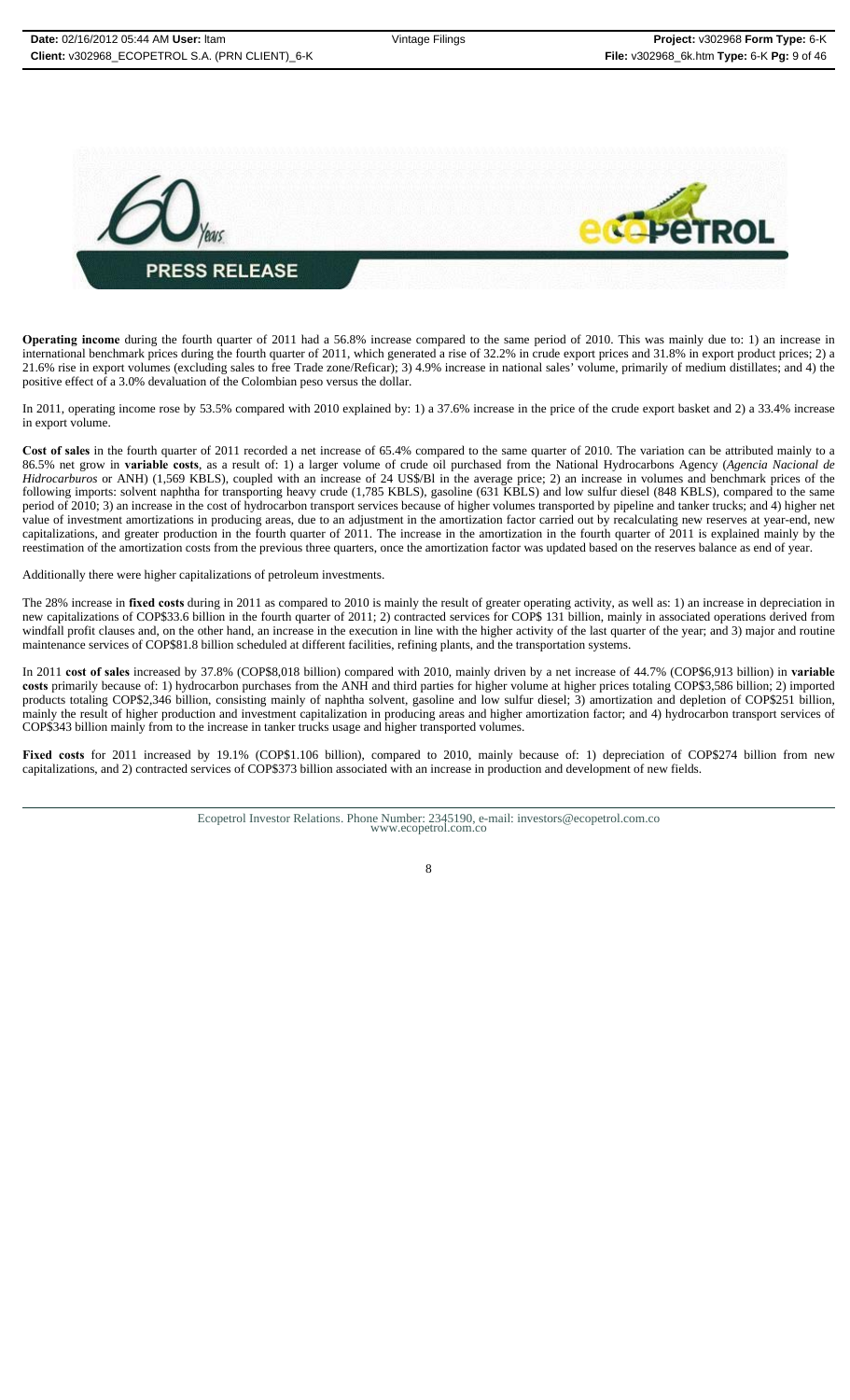

**Operating expenses** in the fourth quarter of 2011 were down by 12.5% compared to the same quarter of 2010. The variation was mainly the result of reassignments of exploration and project expenditures for the acquisition of rights at the Caño Sur Block that was capitalized as ongoing exploration project, offset by an increase in operating and commercialization expenditures of COP\$238 billion mainly driven by higher pipeline transportation cost for crude exports. In 2011 operating costs increased COP\$746 billion as compared to 2010, owing mainly to a COP\$464 billion increase in operating and commercialization expenses, as well as a COP\$181 billion increase in administration expenses.

These results generated an **operating margin** for the fourth quarter of 2011 of 43.9%, compared to 43.6% for the same period in 2010. For 2011, the operating margin was 42.8%, versus 36.0% in 2010.

The **non-operating** results for the fourth quarter reported a loss of COP\$536 billion, compared to a loss of COP\$615 billion in the fourth quarter of 2010. The m ain drivers were provision expenditures of COP\$308 billion, mainly due to association contracts and environmental contingencies; retirement expenditures of COP\$281 billion driven by higher healthcare expenses and an revision of the actuarial calculation; offset by improved results for companies recognized through the equity method totaling COP\$451 billion as well as a by the adjustment in the goodwill of OIG of COL\$288 billion in 2010.

For the full year 2011, the cumulative non-operating loss decreased by COP\$537 billion compared to 2010, mainly due to: 1) subsidiaries' results of COP\$1.913 billion; and 2) a foreign exchange gain of COP\$280 offset by crude differential hedging losses in operations totaling COP\$-790 billion, as well as an equity tax and surcharge of COP\$-174 billion.

The increase in the **income tax provision** in 2011 as compared to 2010 is attributable to: 1) a 69% increase in pre-tax income; and 2) elimination of the 30% tax break on investments in productive real fixed assets (Tax Reform, Law 1430 of 2010).

Increase in operating results generated mainly by better prices, higher production and cost saving initiatives, increased our **net income** by 61.7% in the fourth quarter of 2011, compared to the same period in 2010, to a total of COP\$4,432.7 billion, or COP\$107.81 per share, compared to COP\$67.75 per share in the prior year for the same period. **Net margin** was 27.7% in the fourth quarter of 2011, compared to 26.9% in the same period of 2010. **Ebitda margin** increased from 46% in the fourth quarter of 2010 to 47% in fourth quarter of 2011.

For 2011, **net income** was COP\$ 15,448 billion, an increase of 85% compared to 2010. **Net income per share** was COP\$379.97 per share, while for the previous year it was COP\$206.22. Net margin was 27.5% compared to 22.8% for 2010.

Ebitda for 2011 was COP\$27.880 billion, an increase of 70.4% compared to 2010, while **Ebitda margin** rose from 45% in 2010 to 50% in 2011. Earnings and Ebitda results mainly reflect the increase in operating margins.

Ecopetrol Investor Relations. Phone Number: 2345190, e-mail: investors@ecopetrol.com.co www.ecopetrol.com.co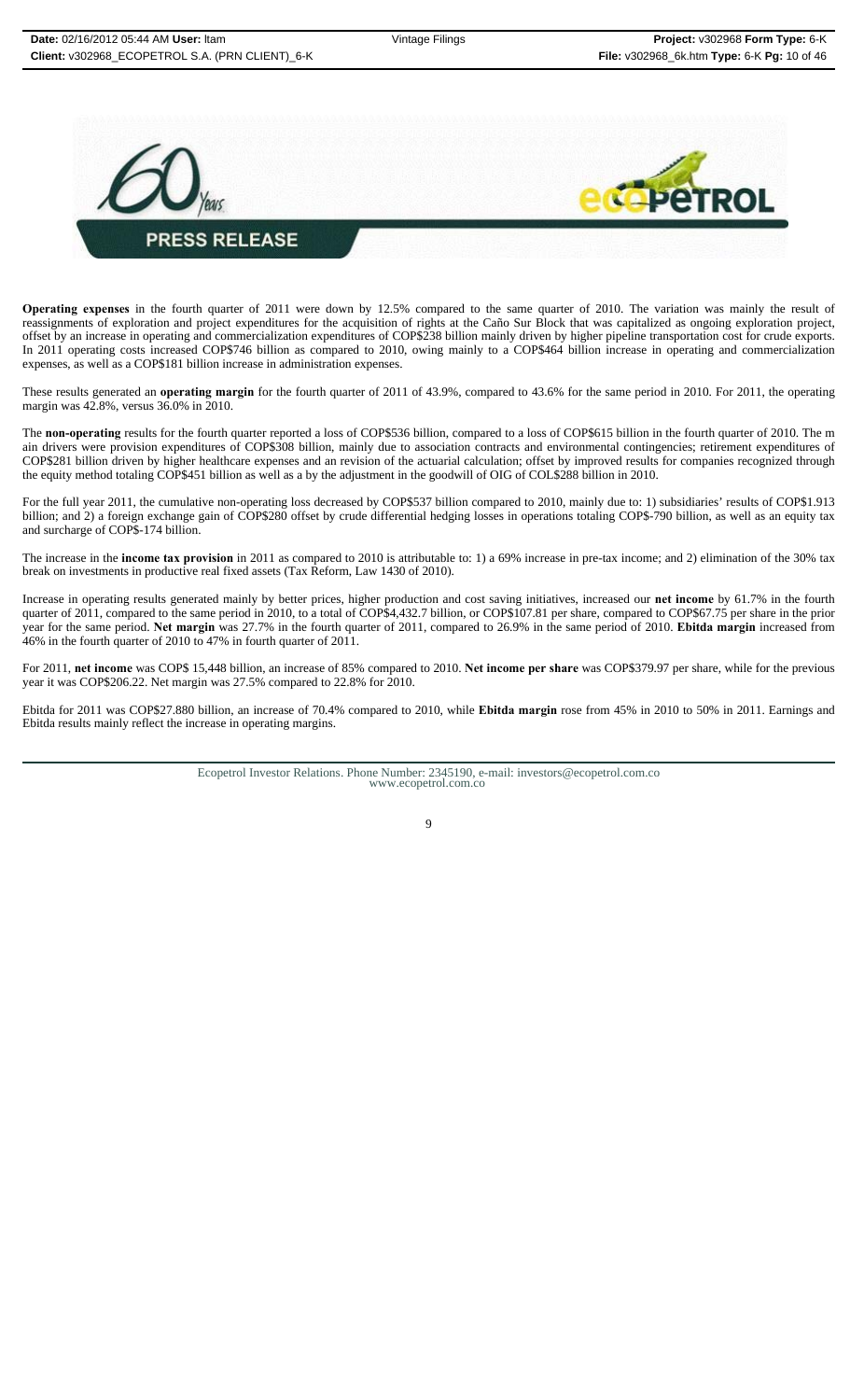

# **e. Cash flow**

| <b>COPS Billion*</b>                 | 40 2011                  | 4O 2010 | 2011      | 2010      |
|--------------------------------------|--------------------------|---------|-----------|-----------|
| <b>Initial cash</b>                  | 8,360                    | 6,798   | 5,479     | 4,840     |
| Cash generated from operations $(+)$ | 15,845                   | 9,397   | 53,848    | 35,852    |
| <b>Cash used in operations (-)</b>   | (10, 331)                | (7,666) | (34,751)  | (24, 806) |
| Capex $(-)$                          | (5,054)                  | (3,428) | (12, 235) | (7,592)   |
| <b>Acquisitions (-)</b>              | $\overline{\phantom{a}}$ |         | (769)     | (1,161)   |
| Dividend payments (-)                | (1,974)                  | (1,214) | (5,899)   | (3,683)   |
| Equity offering $(+)$                | 1,960                    |         | 2,195     |           |
| New debt $(+)$                       |                          | 1,295   |           | 1,295     |
| Other inflows $(+/-)$                | 357                      | 171     | 1,178     | 1,139     |
| $Fx$ differences $(+)$               | 76                       | 253     | 195       | (279)     |
| <b>Final Cash</b>                    | 9,240                    | 5,606   | 9,240     | 5,606     |

\*For purposes of recording, balances in dollars are converted to pesos monthly at the average exchange rate. The initial cash position for each quarter is calculated based on the average rate for the first month and the final cash position is calculated based on the average rate for the last month of the respective quarter.

As of December 31, 2011, Ecopetrol had COP\$9.240 billion in cash and portfolio investments of relatively high liquidity (62% denominated in U.S. dollars). As of December 31, 2011, the cash net balance in dollars was US\$2,322 million.

# **f. Segment results**

#### **Total year results by Segment**

| COP\$ Billion              | E&P      |          | Refining & Petrochem. |           | Transportation |         | <b>Sales and Marketing</b> |         |
|----------------------------|----------|----------|-----------------------|-----------|----------------|---------|----------------------------|---------|
|                            | 2011     | 2010     | 2011                  | 2010      | 2011           | 2010    | 2011                       | 2010    |
| <b>Domestic Sales</b>      | 14.964.6 | 10.307.7 | 16.968.4              | 12,453.4  | 3.908.4        | 3.019.3 | 1.130.8                    | 1.002.4 |
| <b>International Sales</b> | 21,352.0 | 12.396.2 | 3.470.5               | 2.616.6   | 0.0            | 0.0     | 12.266.4                   | 6.846.6 |
| <b>Total Sales</b>         | 36,316.7 | 22,703.9 | 20,438.9              | 15,070.0  | 3.908.4        | 3.019.3 | 13,397.2                   | 7,849.0 |
| <b>Operating Revenues</b>  | 22,674.9 | 12,483.0 | 23.0                  | (552.3)   | 663.3          | 768.9   | 699.6                      | 509.1   |
| <b>Operating Margin</b>    | 62.4%    | 55.0%    | 0.1%                  | $(3.7\%)$ | 17.0%          | 25.5%   | 5.2%                       | 6.5%    |
| Net Income                 | 15.469.2 | 8.362.5  | (601.1)               | (783.1)   | 354.5          | 542.3   | 225.7                      | 224.4   |
| <b>Net Margin</b>          | 42.6%    | 36.8%    | $(2.9\%)$             | $(5.2\%)$ | 9.1%           | 18.0%   | 1.7%                       | 2.9%    |
| EBITDA                     | 25,675.8 | 15,034.2 | 507.2                 | (218.3)   | 990.7          | 1.033.9 | 705.8                      | 508.6   |
| Ebitda Margin              | 70.7%    | 66.2%    | 2.5%                  | $(1,4\%)$ | 25.3%          | 34.2%   | 5.3%                       | 6.5%    |
|                            |          |          |                       |           |                |         |                            |         |

Ecopetrol Investor Relations. Phone Number: 2345190, e-mail: investors@ecopetrol.com.co www.ecopetrol.com.co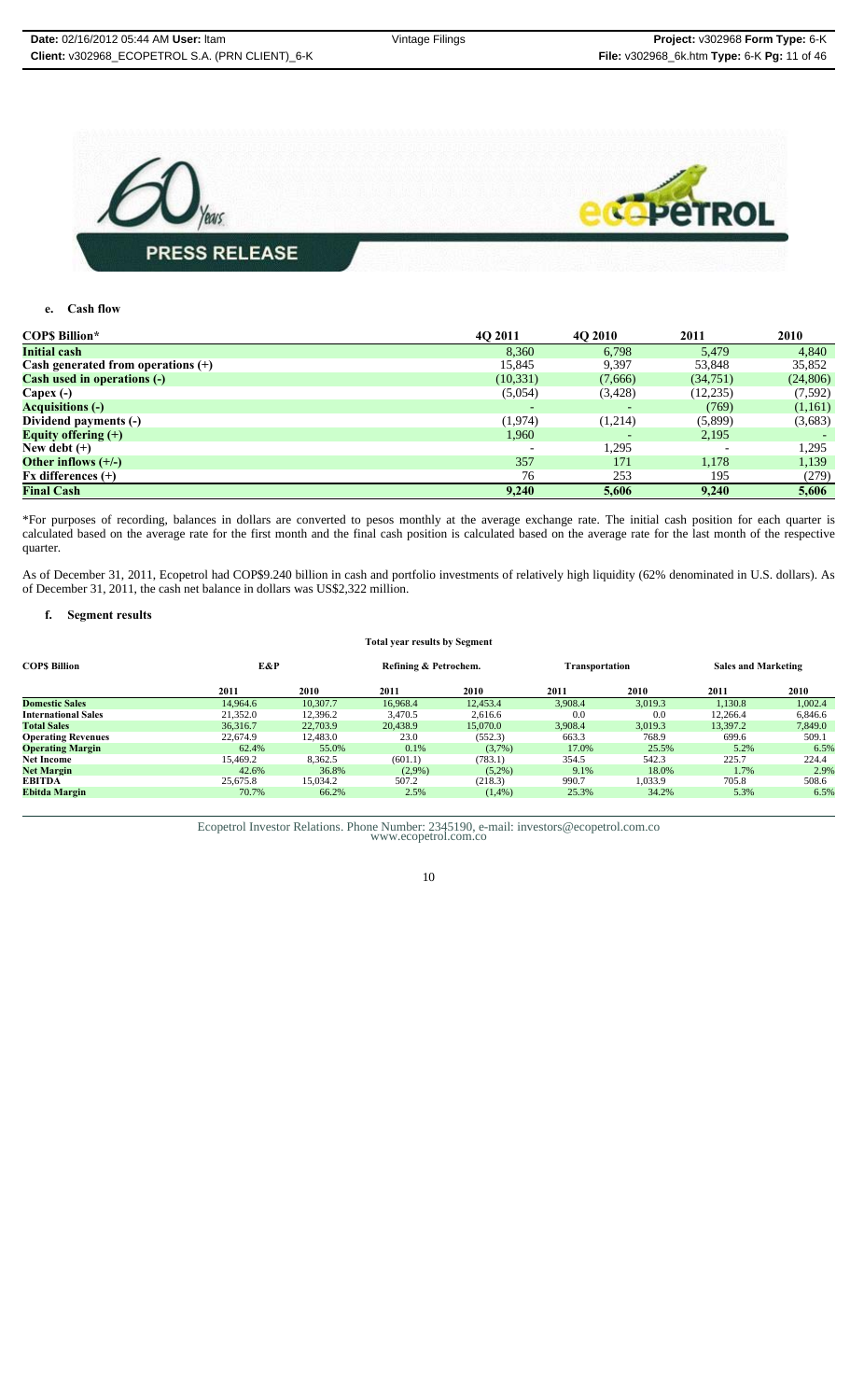

| COP\$ Billion              |          |         | <b>Quarterly Results by Segment</b> |                       |           |                |         |                            |  |
|----------------------------|----------|---------|-------------------------------------|-----------------------|-----------|----------------|---------|----------------------------|--|
|                            | E&P      |         |                                     | Refining & Petrochem. |           | Transportation |         | <b>Sales and Marketing</b> |  |
|                            | $4Q-11$  | $40-10$ | $40-11$                             | $40-10$               | $4Q-11$   | $40-10$        | $40-11$ | $4Q-10$                    |  |
| <b>Domestic Sales</b>      | 3.972.9  | 3.072.6 | 4,526.0                             | 3.432.9               | 1.075.4   | 771.7          | 301.2   | 253.5                      |  |
| <b>International Sales</b> | 6.516.9  | 3,551.5 | 844.2                               | 721.1                 |           |                | 3,436.1 | 1.971.6                    |  |
| <b>Total Sales</b>         | 10,489.7 | 6.624.1 | 5.370.3                             | 4.154.0               | 1.075.4   | 771.7          | 3.737.3 | 2.225.1                    |  |
| <b>Operating Revenues</b>  | 6.999.1  | 4.088.4 | (236.5)                             | (172.1)               | 116.7     | 212.9          | 140.1   | 322.4                      |  |
| <b>Operating Margin</b>    | 66.7%    | 61.7%   | (4,4% )                             | $(4,1\%)$             | 10.9%     | 27.6%          | 3.7%    | 14.5%                      |  |
| <b>Net Income</b>          | 4,817.9  | 2.692.5 | (395.2)                             | (252.9)               | (56.5)    | 114.8          | 66.4    | 187.8                      |  |
| <b>Net Margin</b>          | 45.9%    | 40.6%   | $(7,4\%)$                           | $(6.1\%)$             | $(5,3\%)$ | 14.9%          | 1.8%    | 8.4%                       |  |
| <b>EBITDA</b>              | 7.211.2  | 4.164.1 | (98.1)                              | (87.5)                | 208.5     | 265.1          | 142.2   | 322.4                      |  |
| Ebitda Margin              | 68.7%    | 62.9%   | $(1,8\%)$                           | $(2,1\%)$             | 19.4%     | 34.4%          | 3.8%    | 14.5%                      |  |

Note: The report by segment is calculated based on transfer prices between business units, using as reference export parity prices. For comparative purposes, in 2010 an adjustment was made to account for a change in reference crudes.

#### **Exploration and Production:**

Earnings grew by 85.8% and EBITDA by 70.7% in 2011 compared to 2010 as a result of higher volumes produced and higher sale prices. In the fourth quarter of 2011, net income rose by 79.0% and EBITDA by 73.2% compared to the same quarter of 2010.

#### **Refining and Petrochemicals:**

The yearly results for this segment was a loss of COP\$601 billion, 23.2% less than in 2010, due to better spreads of the Ecopetrol refined product basket versus crude oil between January and October given the market situation. EBITDA margin for the year was 2.5% compared to -1.4% in 2010. The fourth quarter of 2011 saw a net loss of COP\$395 billion, higher than that of the same period in 2010. This was mainly attributable to the decrease in product margins, non-operating results (loss in Reficar) and the effect of higher retiree expenses for the adjustment in healthcare expenses mentioned before. EBITDA margin was -1.8%, an improvement over the fourth quarter of 2010, thanks to higher volumes of refined products sold with better differentials relative to crude.

#### **Transportation:**

In 2011, the segment had a net income of COP\$354.5 billion and an EBITDA margin of 25.3%. During the fourth quarter, the segment posted a net loss of COP\$56.5 billion. These results, lower than those of 2010, reflect the increase in labor costs, line maintenance, contracted services, and measures for addressing the effects of the harsh rainy season and damage to infrastructure.

#### **Sales and Marketing:**

Full year 2011 net income was COP\$225.7 billion and an EBITDA margin of 5.3%. In the fourth quarter, the segment had a net income of COP\$66.4 billion and EBITDA margin of 3.8%, less than in the same period of 2010. These results reflect higher markups on crude purchases from third parties, solvent imports for exporting heavy crude and shipment by tank truck in response to the flooding caused by the severe rainy season.

Ecopetrol Investor Relations. Phone Number: 2345190, e-mail: investors@ecopetrol.com.co www.ecopetrol.com.co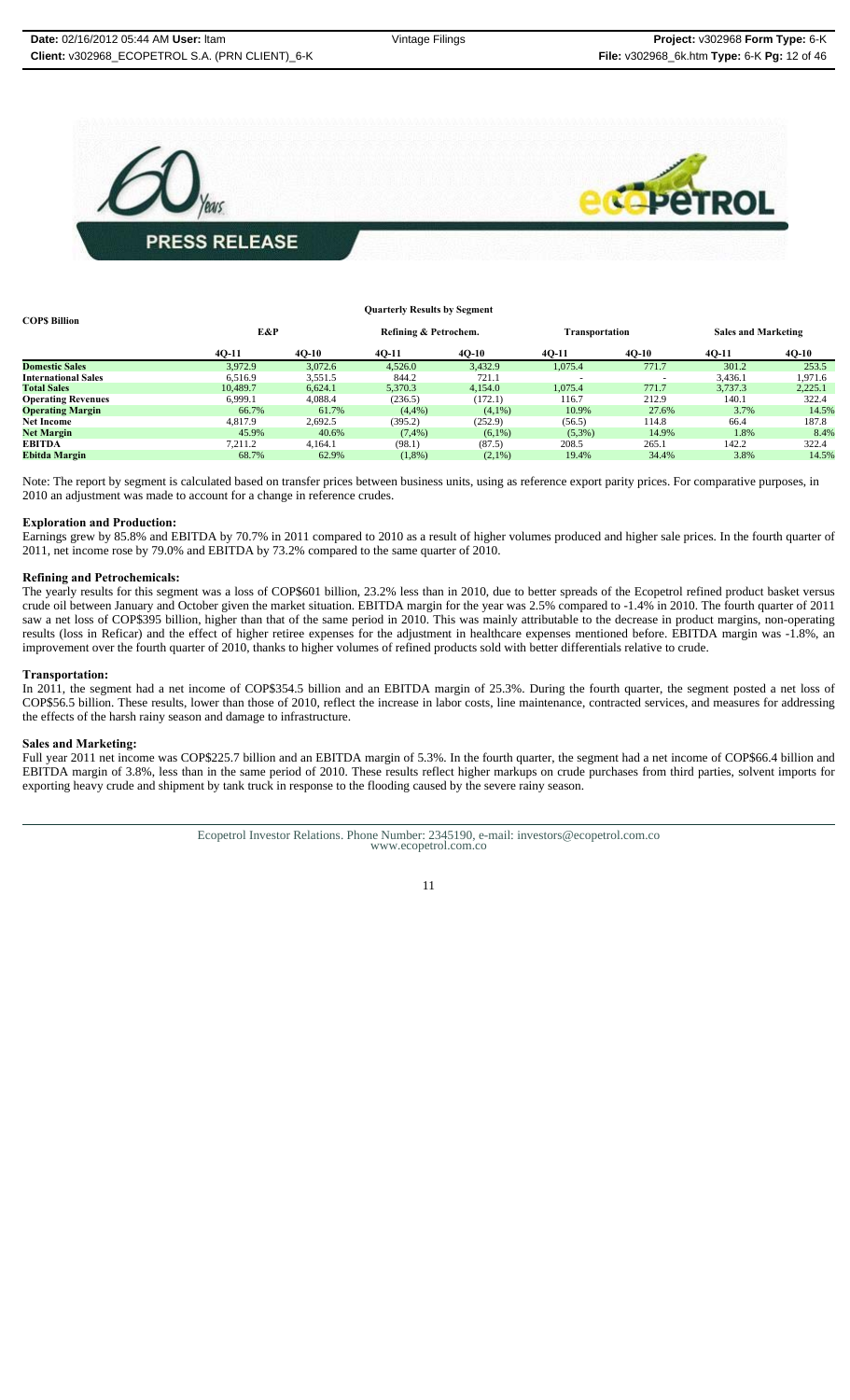

# **g. Balance sheet**

#### **Unconsolidated Balance Sheet**

|                                            | December 31. | December 31, |              |
|--------------------------------------------|--------------|--------------|--------------|
| (COP\$ Billion)                            | 2011         | 2010         | $\Delta$ (%) |
| <b>Current Assets</b>                      | 15,824.1     | 9,497.2      | 66.6%        |
| Long Term Assets                           | 69,427.1     | 55,628.8     | 24.8%        |
| <b>Total Assets</b>                        | 85,251.2     | 65,126.0     | 30.9%        |
| Current Liabilities                        | 13,818.3     | 9,288.6      | 48.8%        |
| <b>Long Term Liabilities</b>               | 16.421.8     | 14,309.5     | 14.8%        |
| <b>Total Liabilities</b>                   | 30,240.1     | 23,598.1     | 28.1%        |
| Equity                                     | 55,011.1     | 41,527.9     | 32.5%        |
| Total Liabilities and Shareholders' Equity | 85,251.2     | 65,126.0     | 30.9%        |
| Debit Memorandum accounts                  | 122,266.3    | 116,788.8    |              |
| Credit Memorandum accounts                 | 103.461.1    | 92,600.8     |              |

In 2011 the main variations in **assets** came from: 1) an increase in cash and cash equivalents from higher treasury surpluses given the high hydrocarbon prices during the year; 2) an increase in permanent investments of COP\$4,927 billion resulting from capitalizations of COP\$ 38 billion in Ecopetrol del Perú, COP\$132 billion in Ecopetrol America Inc., COP\$ 1,193 billion in Andean Chemicals, COP \$99 billion in ODL Finance, and COP\$ 95 billion in Oleoducto Bicentenario, and the COP\$1,132 billion investment in Equion Energy Ltd.; and 3) an increase in property, plant and equipment of COL\$4,303 billion related to plant, pipeline and network capitalizations essentially for improvements on the Andean Multipurpose Pipeline (Sebastopol–Sutamarchan section).

On the other hand, the receivable for the fuel price differential amounted to COP\$483 billion (does not include long term receivables for COP\$ 77 billion). In December, payments for COP\$1,416 billion were received from the Ministry of Mines and Energy corresponding to 1) the receivable of 2010 for COP\$ 74 billion, and 2)differentials accrued between January and September of 2011 of COP\$1,342 billion.

**Liabilities** represented 35.5% of total assets as of December 31, 2011. Accounts payable remained almost unchanged between 2011 and 2010 (COP\$4.171 and COP\$4.159 respectively). It's worth to highlight the increase in the income tax provision of COP\$3,972 billion was due to the higher net income in 2011.

Financial obligations accounted for 7.2% of total assets and 20.4% of total liabilities. Represented mainly by: 1) Financial loan acquired in 2009 with 11 local banks for COP\$2,043 billion, 2) US\$ 1.500 international dollar denominated notes, 3) COP\$1 billion local bonds bullet with variable rate and semi-annual interests payments, 4) BOMT contract for the Gibraltar Gas Plant signed with the Gibraltar Gas Temporary Union with the objective of funding, designing, operating, purchasing equipment, supplying, constructing and maintaining the plant for 15 years. As of December 31, 2011, the balance amounted to COL\$76 billion.

> Ecopetrol Investor Relations. Phone Number: 2345190, e-mail: investors@ecopetrol.com.co www.ecopetrol.com.co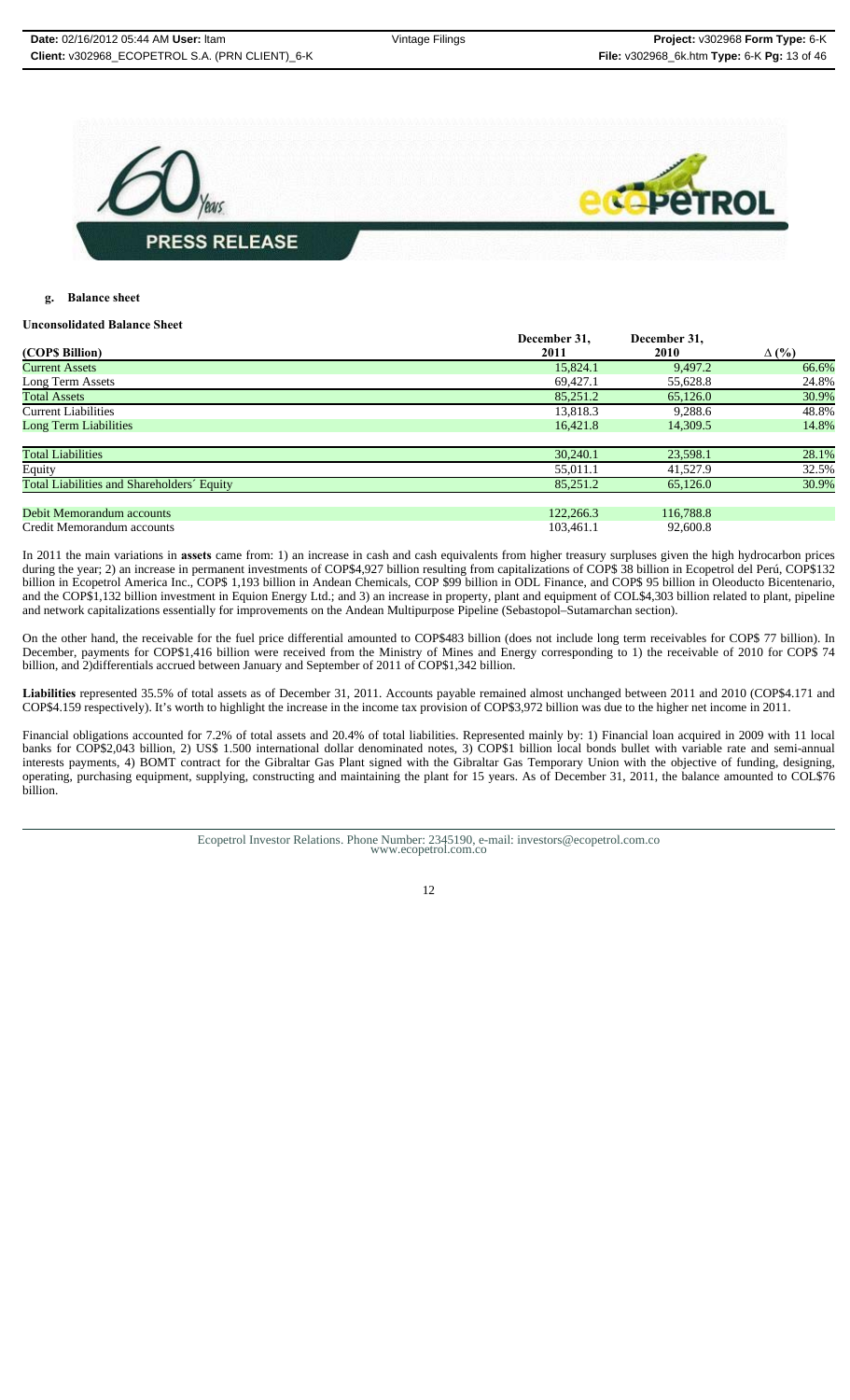

**Equity** was COP\$55,011 billion as of December 2011. The main drivers were earnings of COP\$15.448 billion in 2011 and the COP\$2,199 billion increase in surplus from the equity method given the appraisal in Oleoducto Central S.A. and Oleoducto Central de Colombia S.A.'s assets. In September, 644,185,868 shares were issued amounting to COP\$2,383 billion. 219,054 shareholders were granted shares, increasing the capital paid by COP\$161 billion and creating a capital surplus of COP\$2.2 trillion. On the other hand, there was a mark to market loss of COP\$571 billion on the investments in the Empresa de Energía de Bogotá –EEB- (COP\$517 billion) and ISA (COP\$172 billion).

#### **II. Business Aspects**

#### **a. Investment plan**

The following is a summary of investments by Ecopetrol for the years 2010 and 2011:

| Capex (US\$ million)               |         |         |              |  |  |
|------------------------------------|---------|---------|--------------|--|--|
| <b>Business Segment</b>            | 2011    | 2010    | $\Delta$ (%) |  |  |
| Exploration                        | 565.3   | 322.5   | 75%          |  |  |
| Production                         | 3,626.5 | 3,069.5 | 18%          |  |  |
| <b>Refining and Petrochemicals</b> | 358.1   | 616.7   | $-42%$       |  |  |
| Transportation                     | 1,055.6 | 814.3   | 30%          |  |  |
| Supply and marketing               | 1.8     | 2.9     | $-38%$       |  |  |
| <b>Subsidiaries</b>                | 1,034.0 | 468.5   | 121%         |  |  |
| Acquisitions                       | 450.3   | 614.7   | $-27%$       |  |  |
| Corporate                          | 122.1   | 121.9   | 0%           |  |  |
| <b>Total</b>                       | 7,213.7 | 6.031.0 | 20%          |  |  |

Investments in 2011 amounted to US\$7,213.7 million, the highest amount invested in the history of the company which drove the outstanding operating results reached this year.

Of the total invested, 50% went to production (US\$3,626.5 million), 15% to transportation (US\$1,055.6 million), 14% to subsidiaries (US\$1,034.0 million), 8% to exploration (US\$565.3 million), 6% to acquisitions (US\$450.3 million), 5% to refining and petrochemicals (US\$358.1 million), 2% to the corporate segment (US\$122.1 million) and 0.02% to supply and marketing (US\$1.8 million).

Acquisitions include pending payments for: 1) Savia's earn out 2) Hocol's earn out, and 3) Equion's acquisition. Subsidiaries include, among others: 1) equity contributions to exploration subsidiaries, 2) equity contributions to transportation subsidiaries, and 3) equity contributions to Bioenergy.

# *Capex for 2012:*

The Board of Directors approved in November of 2011 the investment plan for the year 2012 and the update of the strategic plan for the Corporate Group for the 2012-2020 period. The investment plan approved for 2012 amounts to US\$8,477 million of which US\$7,452 is expected to be invested directly in Ecopetrol and US\$1.025 million in other companies of the Corporate Group.

Ecopetrol Investor Relations. Phone Number: 2345190, e-mail: investors@ecopetrol.com.co www.ecopetrol.com.co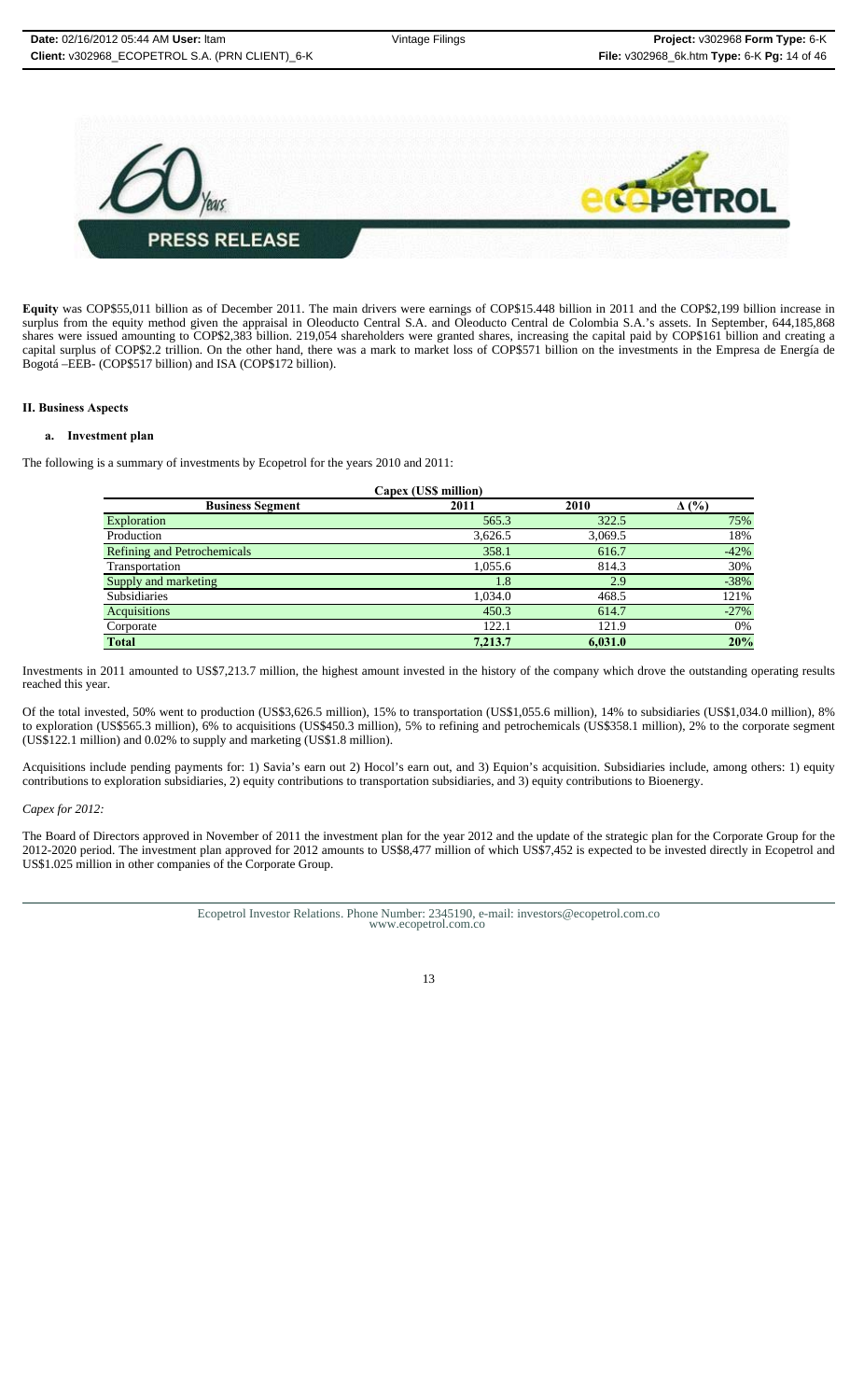

#### *Strategic plan 2012-2020:*

Regarding the strategic plan for the period 2012-2020, the company reaffirmed the following goals: 1) produce 1.3 million "clean" barrels by 2020; 2) increase average reserve life to 10 years, adding 6,200 million barrels by year 2020,;and, 3) expand the refining capacity from 300 thousand to 415 thousand processed barrels a day, among others. In order to accomplish the goals set forth in the 2012-2020 Strategic Plan, and estimated Capex amounts to US\$80 billion. The Capex is expected to be financed 75% through internal cash generation, 16% with debt and the other 9% by the issuance of shares as part of the capitalization process.

#### **b. Exploration**

#### *Signing of contracts:*

During 2011, Ecopetrol signed contracts for 11 exploratory blocks with the ANH awarded in the bidding round of 2010: 1) contracts LLA 37, LLA 38, LLA 52, LLA 6, LLA 8, SAMICHAY A, SAMICHAY B, TUM OFF 3 and UPAR, in which Ecopetrol's stake is 100%; and 2) contracts SSJS-1 ECP and VMM 32, in which Ecopetrol's stake is 70% and 51%, respectively. These blocks are primarily located in the Llanos Orientales region, and total exploratory area is approximately 1.4 million hectares.

#### *Exploration in Colombia:*

In 2011, Ecopetrol S.A. drilled a total of 40 wells, 21 A3/A2 exploratory wells, 10 appraisal wells (A1) and 9 stratigraphic wells. Evidence of hydrocarbons was discovered in 9 of the exploratory wells (Mito-1, Nunda-1, CSE-8 ST1, Rumbero-1, Pinocho-1, Fauno-1, Trasgo-1, Azabache-1 and Opalo-1), and in 5 of the stratigraphic wells (Jaspe-3, Avila-1, El Valle-1, Akacias ES-2 and CSE-6).

#### **Drilling in Colombia (A2/A3 and Stratigraphic) - 2011 Ecopetrol S.A.\***

| $\sim$<br>$\mathbf{m}$<br>of weli | . .<br>Number of wells | $-1$<br>Hydrocarbon Presence | In evaluation | Dr |
|-----------------------------------|------------------------|------------------------------|---------------|----|
| $A-3/A-2$                         | .                      |                              |               |    |
| Stratigraphic                     |                        |                              |               |    |
| . .                               | $\sim$                 |                              |               |    |

Does not include appraisal wells

Hocol Petroleum Limited ("Hocol") drilled 7 A3 wells and 13 stratigraphic wells in 2011. In two of the A3 wells drilled, evidence of hydrocarbons was found. Three of them are under evaluation (Granate-1, Merlín-1 and Merlín-2) and two were dry. Regarding the stratigraphic wells, 11 presented evidence of hycrocarbons while 2 were dry.

Ecopetrol Investor Relations. Phone Number: 2345190, e-mail: investors@ecopetrol.com.co www.ecopetrol.com.co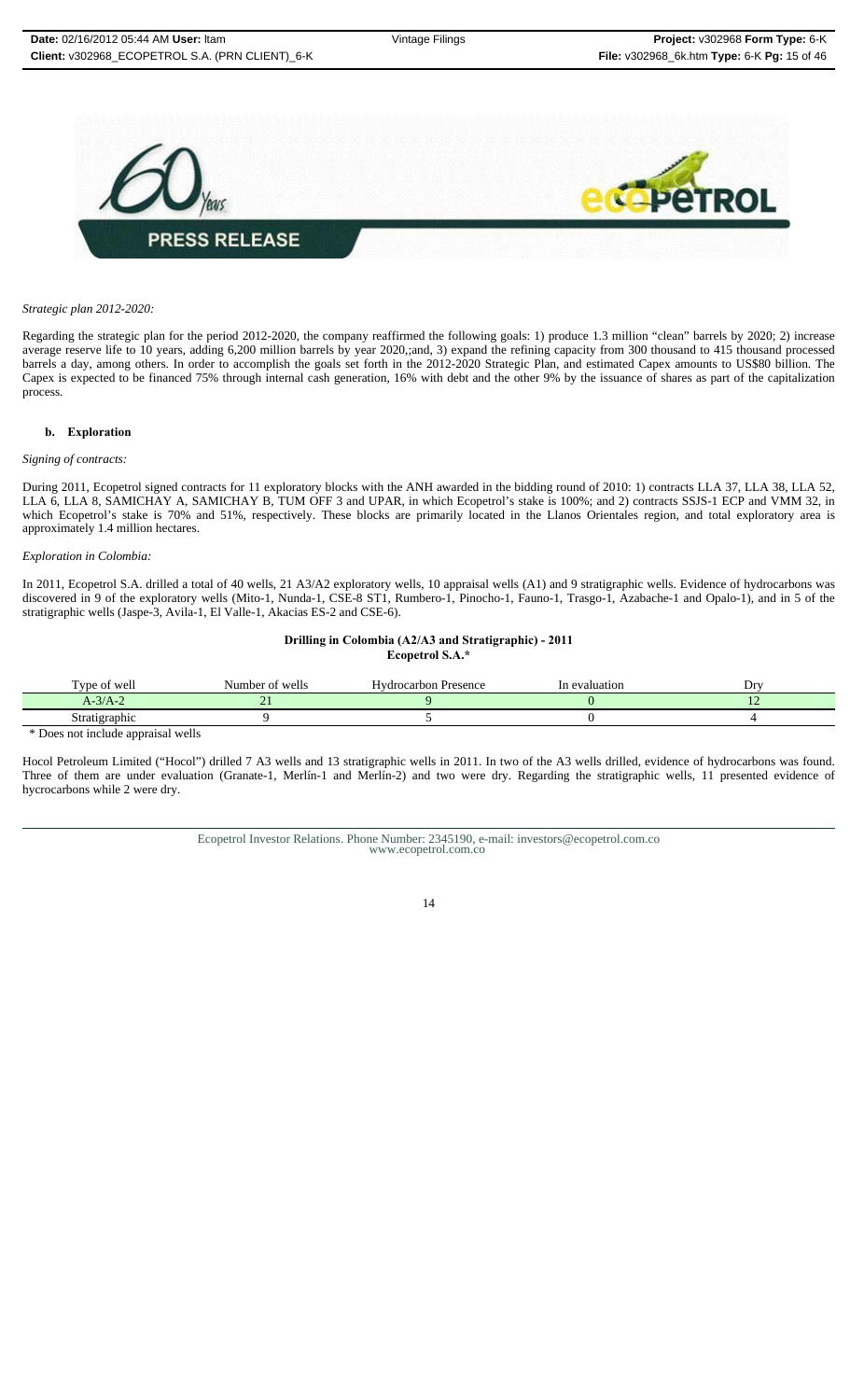

# **Drilling in Colombia (A2/A3 and Stratigraphic) - 2011 Hocol S.A.**

| $\sim$<br>vne<br>of well | Number of wells | $-$<br>Hvdrocarbon<br>Presence | evaluation | Dr |
|--------------------------|-----------------|--------------------------------|------------|----|
| $\sim$ $\sim$<br>A-3/A-. |                 |                                |            |    |
| Stratigraphic<br>. .     |                 |                                |            |    |

The following is a summary of successful wells:

# **Exploratory wells**

| Ouarter | <b>Operator</b> | <b>Basin</b>           | <b>Block</b> | Well                   |
|---------|-----------------|------------------------|--------------|------------------------|
|         | Ecopetrol S.A.  | Mid Magdalena Valley   | Playón       | <b>RUMBERO-1</b>       |
|         | Ecopetrol S.A.  | Upper Magdalena Valley | Cuisinde     | NUNDA-1                |
|         | Ecopetrol S.A.  | Llanos                 | Caño Sur     | MITO-1                 |
| ◠       | Ecopetrol S.A.  | Llanos                 | Caño Sur     | PINOCHO-1              |
|         | Ecopetrol S.A.  | <b>Llanos</b>          | Caño Sur     | FAUNO-1                |
| 3       | Ecopetrol S.A.  | Llanos                 | Caño Sur     | CSE-8 ST1              |
| 3       | Ecopetrol S.A.  | <b>Llanos</b>          | Caño Sur     | <b>TRASGO</b>          |
|         | Metapetroleum   | Llanos                 | Ouifa        | <b>AZABACHE-1</b>      |
|         | Metapetroleum   | <b>Llanos</b>          | Ouifa        | OPALO-1                |
|         | Hocol           | Lower Magdalena Valley | Saman        | BONGA-1                |
|         | Hocol           | Llanos                 | Guarrojo     | <b>GUARROJO ESTE-1</b> |

# **Stratigraphic wells**

| Quarter        | Operator       | <b>Basin</b>  | <b>Block</b>  | Well                |
|----------------|----------------|---------------|---------------|---------------------|
|                | Hocol          | Llanos        | <b>CPO-17</b> | <b>CPO-17 EST-6</b> |
|                | Metapetroleum  | Llanos        | Ouifa         | JASPE-3             |
| $\overline{2}$ | Ecopetrol S.A. | Llanos        | Caño Sur      | <b>EL VALLE-1</b>   |
| 2              | Hocol          | Llanos        | $CPO-17$      | CPO-17 EST-5A       |
| 3              | Ecopetrol S.A. | <b>Llanos</b> | Caño Sur      | AVILA-1             |
| 3              | Hocol          | Llanos        | $CPO-17$      | <b>CPO-17 EST-1</b> |
| 3              | Hocol          | Llanos        | $CPO-17$      | CPO-17 EST-3        |
| 3              | Hocol          | Llanos        | $CPO-17$      | <b>CPO-17 EST-7</b> |
| $\overline{4}$ | Ecopetrol S.A. | Llanos        | CPO-9         | <b>AKACIAS ES-2</b> |
|                | Ecopetrol S.A. | Llanos        | Caño Sur      | $CSE-6$             |
| $\overline{4}$ | Hocol          | <b>Llanos</b> | $CPO-17$      | <b>CPO-17 EST-2</b> |
| 4              | Hocol          | Llanos        | $CPO-17$      | <b>CPO-17 EST-8</b> |
| $\overline{4}$ | Hocol          | <b>Llanos</b> | $CPO-16$      | <b>CPO-16 EST-1</b> |
| 4              | Hocol          | Llanos        | $CPO-16$      | CPO-16 EST-5        |
| $\overline{4}$ | Hocol          | Llanos        | $CPO-16$      | CPO-16 EST-3        |
|                | Hocol          | Llanos        | $CPO-16$      | CPO-16 EST-3A       |
|                |                |               |               |                     |

Ecopetrol Investor Relations. Phone Number: 2345190, e-mail: investors@ecopetrol.com.co www.ecopetrol.com.co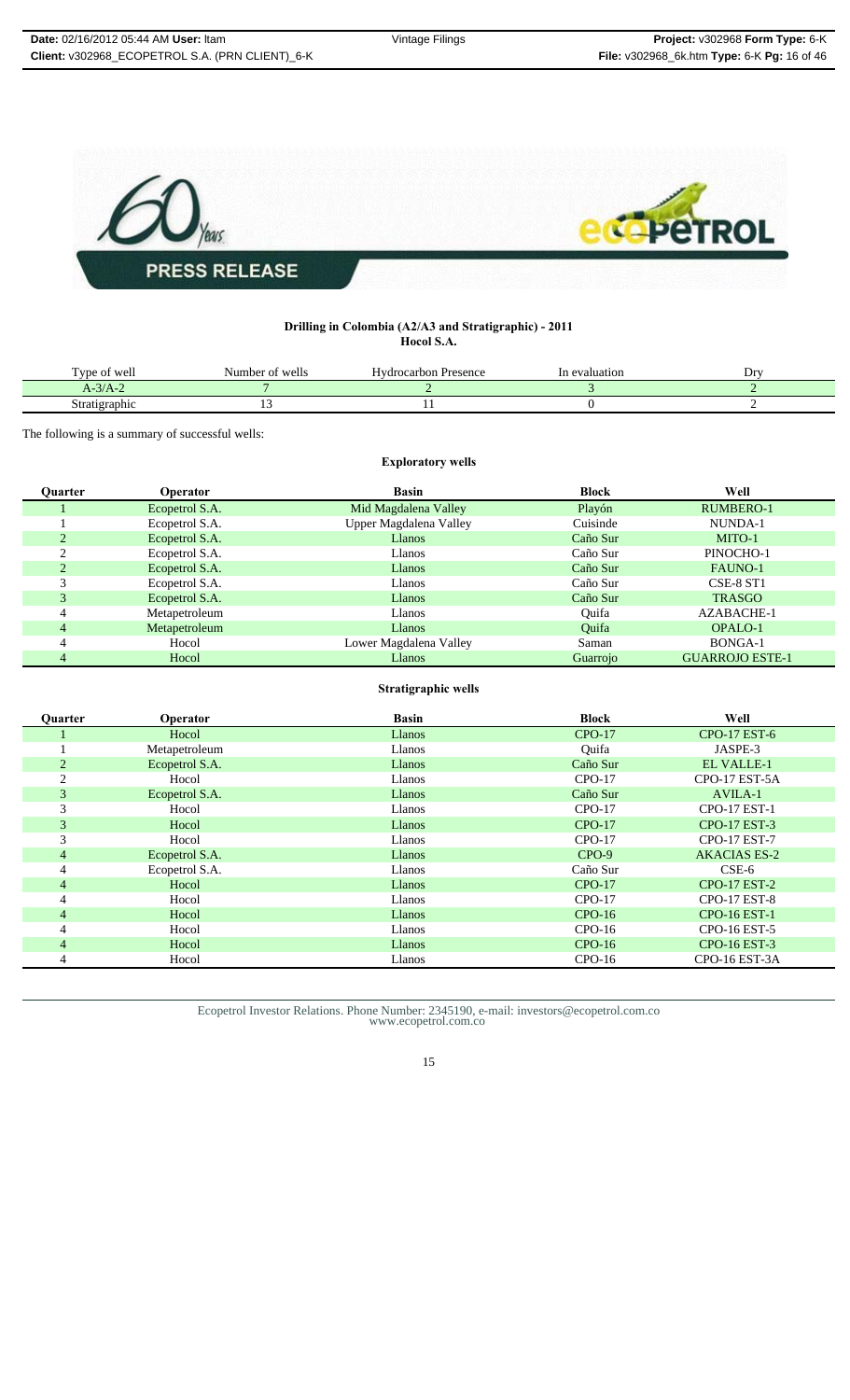

During the fourth quarter, seven A3 wells were drilled (Embrujo -1ST, Kantaka-1, Opalo-1, Rubi-1, Trueno-1, Azabache-1 and Uturunco), of which Opalo-1 and Azabache-1, located on Quifa block in Meta province, showed evidence of hydrocarbons.

Ecopetrol also drilled 3 stratigraphic wells: two in Caño Sur block and the remainder on CPO-9 in the Llanos Orientales. In two of them there was evidence of hydrocarbons.

Regarding unconventional hydrocarbons, at the end of fourth quarter of 2011, the Luna well was being drilled in the Mid-Magdalena Valley. Its results are under evaluation.

# **Drilling in Colombia (A2/A3 and Stratigraphic) - 4Q 2011 \***

**Ecopetrol S.A.**

| l vpe of well                                                  | Number of wells | Hydrocarbon Presence | In evaluation | Drv |
|----------------------------------------------------------------|-----------------|----------------------|---------------|-----|
| A3/A2                                                          |                 |                      |               |     |
| Stratigraphic                                                  |                 |                      |               |     |
| * Does not include unconventional hydrocarbons'<br>exploration |                 |                      |               |     |

During the fourth quarter, Hocol drilled four A3 and seven stratigraphic wells. Presence of hydrocarbons was found in two of the exploratory and in seven of the stratigraphic wells.

# **Drilling in Colombia (A2/A3 and Stratigraphic) - 4Q 2011**

**Hocol**

| œ<br>wel<br>vne<br>vi                  | wells<br>Number<br>$\sim$<br>$\cdots$ | Hvdrocarbon<br><b>Presence</b> | evaluation | Drv<br>- |
|----------------------------------------|---------------------------------------|--------------------------------|------------|----------|
| 1211<br>A3.<br>$\sqrt{2}$              |                                       |                                |            |          |
| $-0.0000$<br>radnic<br><b>S</b> trativ |                                       |                                |            |          |

With the abovementioned results, the success rate for 2011 for Ecopetrol and Hocol was 44% not including wells in evaluation. The wells were located mainly in the Caño Sur block in the Llanos Orientales basin.

*International Exploration:*

Exploration goal of Ecopetrol for 2011, not including Savia or Hocol was 37 exploratory (A1, A2 and A3) and stratigraphic wells: 30 in Colombia and 7 international. 40 wells were drilled in Colombia and 4 internationally.

During the year, eleven exploratory wells (A3/A2) were drilled: seven on the Peruvian coast by Savia Perú, two along the U.S. Gulf Coast and two in Brazil.

Evidence of hydrocarbons was identified in the well Logan-1 on the U.S. Gulf Coast and in five wells in offshore Peru operated by Savia.

Ecopetrol Investor Relations. Phone Number: 2345190, e-mail: investors@ecopetrol.com.co www.ecopetrol.com.co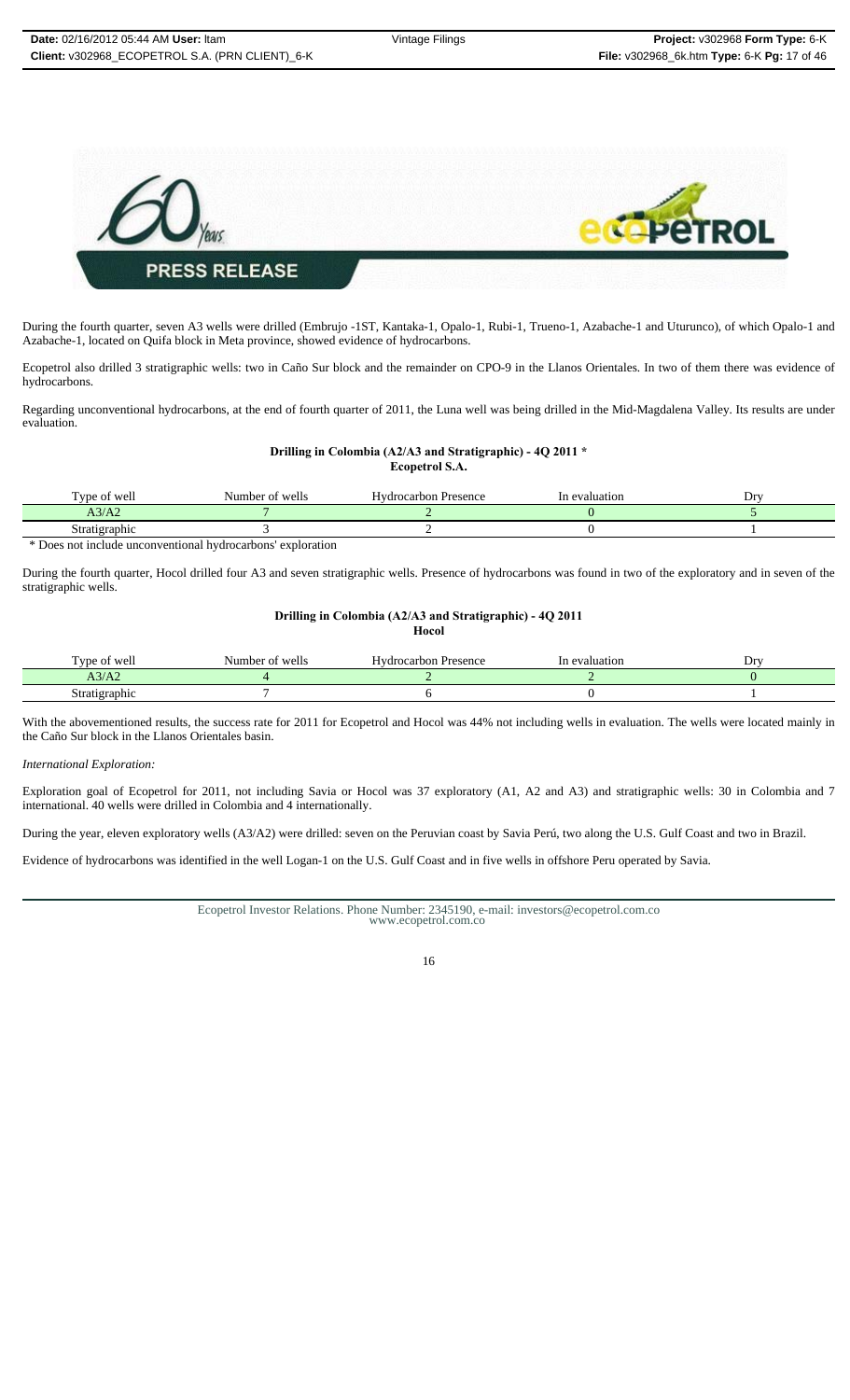

# **International Drilling A3/A2 wells 2011**

| Location                     | Number of wells | Hydrocarbon Presence | In evaluation | Drv |
|------------------------------|-----------------|----------------------|---------------|-----|
| US Gulf Coast / ECP America  |                 |                      |               |     |
| Peru / Savia                 |                 |                      |               |     |
| Brazil / Ecopetrol do Brasil |                 |                      |               |     |

During the fourth quarter of 2011, the brazilian wellss Agua Viva-1 and Ilha Do Mel (on blocks BMS-73 and BMS-74 respectively) were drilled (Ecopetrol Brasil has in interest),, both of them plugged and abandoned. Additionally, an evaluation of drilling results of the well Logan-1, drilled in the third quarter of the year and operated by Statoil on the U.S. Gulf Coast, was completed, proving evidence of hydrocarbons.

During the fourth quarter of 2011, Savia Perú drilled the well Pozo Punta Amarillo (PA1-1X), which is currently being tested. By the close of the fourth quarter of 2011, the appraisal well Itauna-2 was still being drilled in Brazil.

### **International Drilling A3/A2 wells 4Q 2011**

| ocation                       | Number of wells | Hvdrocarbon<br>Presence | evaluation | $Dr^{r}$ |
|-------------------------------|-----------------|-------------------------|------------|----------|
| ' Savia<br>$P$ eru            |                 |                         |            |          |
| Ecopetrol do Brasil<br>Brazil |                 |                         |            |          |

# **c. Production**

*Production Corporate Group:*

Our consolidated gross production was 724.1 MBOED in 2011, up by 17.6% compared to 2010. For the fourth quarter of 2011 our consolidated production was 741.7 MBOED, an increase of 13.9% with respect to the fourth quarter of 2010. During the fourth quarter of 2011 restrictions were caused by: 1) the harsh rain 741.7 MBOED, an increase of 13.9% with respect to the fourth qu season, 2) operating difficulties and, 3) limitations in transportation availability.

In 2011, Ecopetrol S.A.'s gross production accounted for 92.5% of the group's production, Hocol's for 4.3%, Equión's for 2.0%, Savia's for 1.0% and Ecopetrol América's for 0.3%.

Ecopetrol Investor Relations. Phone Number: 2345190, e-mail: investors@ecopetrol.com.co www.ecopetrol.com.co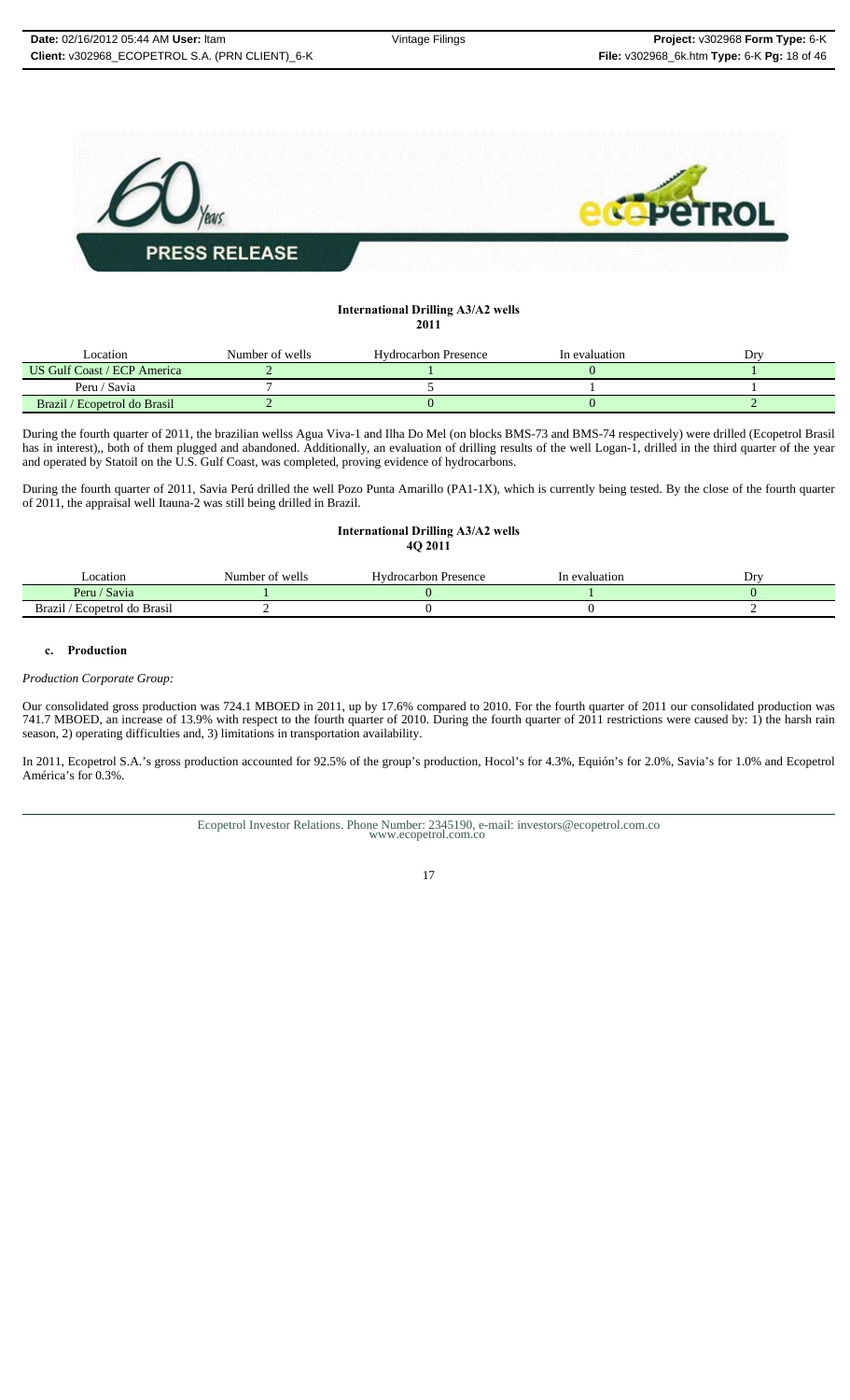

### **Corporate Group´s Production**

| Ecopetrol S.A. gross oil and gas production (mboed) | 4Q 2011 | 4Q 2010        | $\Delta$ (%) | 2011  | 2010           | $\Delta$ (%) |
|-----------------------------------------------------|---------|----------------|--------------|-------|----------------|--------------|
| Crude Oil                                           | 581.9   | 511.1          | 13.9%        | 569.8 | 481.9          | 18.2%        |
| <b>Natural Gas</b>                                  | 103.1   | 100.3          | 2.8%         | 100.3 | 97.6           | 2.8%         |
| Total                                               | 685.0   | 611.4          | 12.0%        | 670.1 | 579.5          | 15.6%        |
| Hocol (mboed)                                       | 4Q 2011 | 4Q 2010        | $\Delta$ (%) | 2011  | 2010           | $\Delta$ (%) |
| Crude Oil                                           | 29.9    | 29.3           | 2.0%         | 30.3  | 25.9           | 17.0%        |
| <b>Natural Gas</b>                                  | 0.6     | 1.0            | $-40.0\%$    | 0.5   | 1.1            | $-54.5%$     |
| Total                                               | 30.5    | 30.3           | $0.7\%$      | 30.8  | 27.0           | 14.1%        |
| Savia (mboed)*                                      | 4Q 2011 | 4Q 2010        | $\Delta$ (%) | 2011  | 2010           | $\Delta$ (%) |
| Crude Oil                                           | 6.5     | 6.4            | 1.6%         | 6.0   | 6.4            | $-6.3%$      |
| <b>Natural Gas</b>                                  | 0.7     | 1.2            | $-41.7%$     | 1.0   | 1.0            | $0.0\%$      |
| <b>Total</b>                                        | 7.2     | 7.6            | $-5.3%$      | 7.0   | 7.4            | $-5.4%$      |
| Equion (mboed)                                      | 4Q 2011 | 4Q 2010        | $\Delta$ (%) | 2011  | 2010           | $\Delta$ (%) |
| Crude Oil                                           | 10.3    |                | N/A          | 8.2   |                | N/A          |
| <b>Natural Gas</b>                                  | 6.7     |                | N/A          | 6.1   |                | N/A          |
| <b>Total</b>                                        | 17.0    | $\blacksquare$ | N/A          | 14.3  | $\blacksquare$ | N/A          |
| Ecopetrol America-K2 (mboed)                        | 4Q 2011 | 4Q 2010        | $\Delta$ (%) | 2011  | 2010           | $\Delta$ (%) |
| Crude Oil                                           | 1.8     | 1.8            | 0.0%         | 1.7   | 1.7            | $0.0\%$      |
| <b>Natural Gas</b>                                  | 0.2     | 0.2            | 0.0%         | 0.2   | 0.2            | $0.0\%$      |
| Total                                               | 2.0     | 2.0            | $0.0\%$      | 1.9   | 1.9            | $0.0\%$      |
| <b>Corporate Group</b>                              | 4Q 2011 | 4Q 2010        | $\Delta$ (%) | 2011  | 2010           | $\Delta$ (%) |
| Crude Oil                                           | 630.4   | 548.6          | 14.9%        | 616.0 | 515.9          | 19.4%        |
| <b>Natural Gas</b>                                  | 111.3   | 102.7          | 8.4%         | 108.1 | 99.9           | 8.2%         |
| <b>Total Group's production</b>                     | 741.7   | 651.3          | 13.9%        | 724.1 | 615.8          | 17.6%        |

\* Production for the fourth quarter and full year 2010 was revised to in order to show production on field instead of sold volumes

# *Production of Ecopetrol S.A.:*

Ecopetrol S.A.'s gross crude and gas production equivalent in 2011 was 670.1 MBOED, an increase of 15.6% compared to 2010. Ecopetrol S.A.'s gross crude and gas production equivalent for the fourth quarter of 2011 rose 12.0%, compared to the same period of 2010 from 611.4 MBOED in the fourth quarter of 2010 to 685.0 MBOED in the fourth quarter of2011.

# **Production per type of crude\***

|                                        | <b>4O 2011</b> | 4O 2010 | (%)      | 2011  | 2010  | $^{\circ}$ (%)<br>Δ |
|----------------------------------------|----------------|---------|----------|-------|-------|---------------------|
| <b>Light crudes</b>                    | 63.3           | 53.3    | 18.8%    | 60.9  | 48.0  | 26.9%               |
| <b>Medium crudes</b>                   | 227.3          | 222.4   | 2.2%     | 230.6 | 223.6 | 3.1%                |
| <b>Heavy crudes</b>                    | 291.3          | 235.4   | 23.7%    | 278.3 | 210.4 | 32.3%               |
| Total                                  | 581.9          | 511.1   | $13.9\%$ | 569.8 | 482.0 | 18.2%               |
| *Does not include subsidiary companies |                |         |          |       |       |                     |

Ecopetrol Investor Relations. Phone Number: 2345190, e-mail: investors@ecopetrol.com.co www.ecopetrol.com.co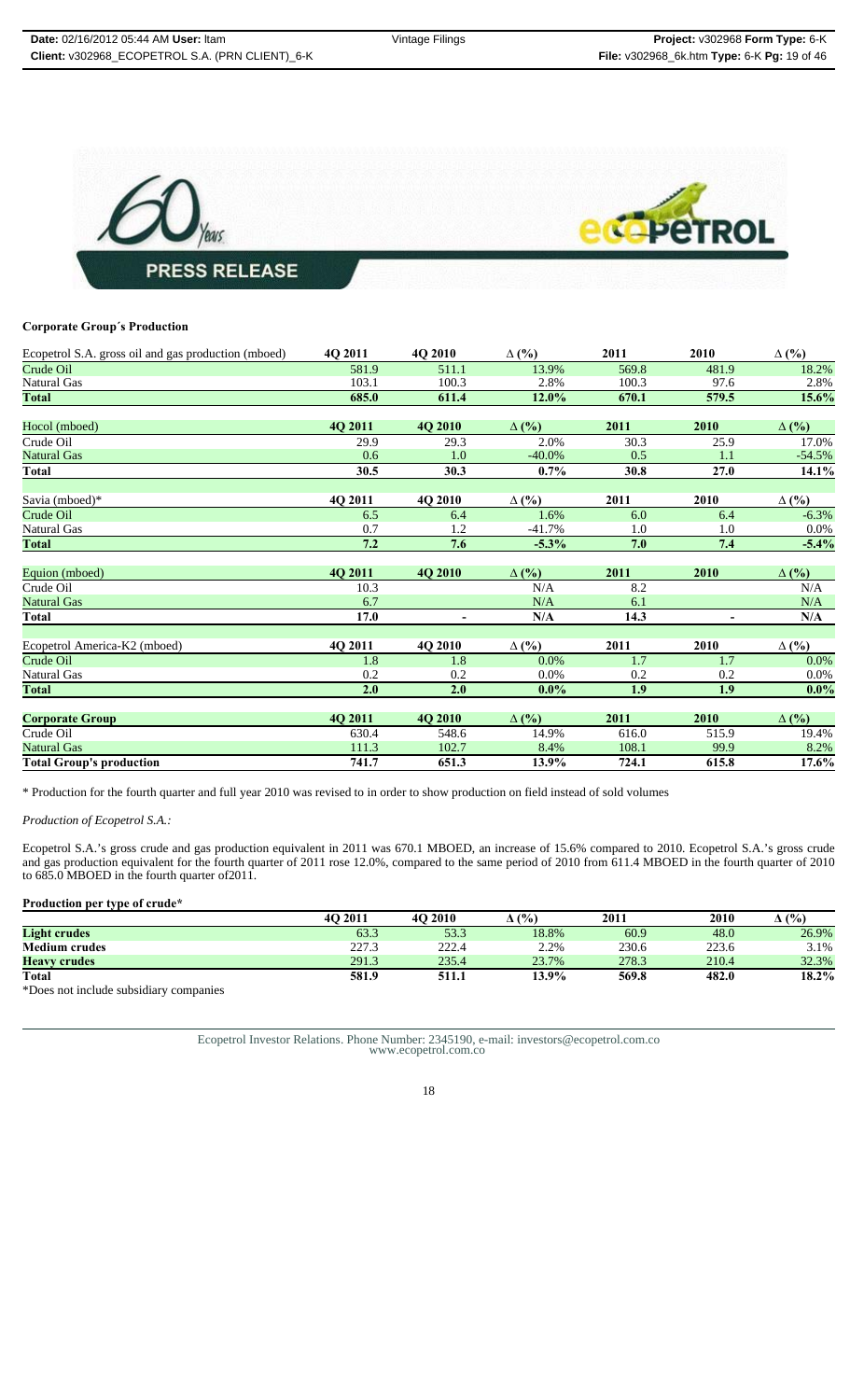

In 2011, heavy crude production represented 48.8% of crude oil production compared to 43.7% the previous year. During the fourth quarter of 2011, heavy crude production represented 50.1%, compared to 46.1% in the same period of the previous year. For this type of hydrocarbon the most important assets in the direct operation were Castilla and Chichimene, which reached an average annual production of 109.8 MBOD and 32.3 MBOD, respectively. In partnership operations, the assets with greatest participation were Rubiales and Quifa (in partnership with Metapetroleum) , which contributed 113.2 MBOD of gross production for Ecopetrol, and Nare (in partnership with Mansarovar) whose gross production for Ecopetrol was 16.1 MBOD.

The following projects are also worth mentioning: 1) launch of a pilot of the STAR technology in the Quifa field; 2) start of an air injection project in the Chichimene field; 3) and expansion of production and heavy crude treatment facilities in the Llanos Orientales region.

Regarding light crude, during the fourth quarter of 2011 water injection began in the Bonanza field, bringing the total number of fields with secondary recovery to four in the Mid-Magdalena region. In the same area, four pilot water injections were launched in 2011.

Gas sales during 2011 grew by 2.9%, reaching a yearly average production of 100.4 MBOED. During the fourth quarter of 2011, the increase was 5.3% compared to the same period in 2010, led mainly by an average yearly contribution by the Guajira field of 63.7 MBOED, and by the Cusiana field of 24.1 MBOED. During the fourth quarter of 2011, volumes were incorporated with the opening of the Gilbraltar gas plant (1.3 MBOED).

The following is a summary of production development wells per region:

| Development wells for the year |               |             |              |                          |             |              |              |  |  |
|--------------------------------|---------------|-------------|--------------|--------------------------|-------------|--------------|--------------|--|--|
|                                |               | 2011        |              |                          | 2010        |              |              |  |  |
|                                |               | 1n          |              |                          | 1n          |              |              |  |  |
| Region                         | <b>Direct</b> | partnership | <b>Total</b> | <b>Direct</b>            | partnership | <b>Total</b> | $\Delta$ (%) |  |  |
| Magdalena                      | 120           | 366         | 486          | 58                       | 322         | 380          | 27.9%        |  |  |
| Central                        | 171           | 202         | 373          | 121                      | 200         | 321          | 16.2%        |  |  |
| North east                     |               |             |              |                          |             |              | 120.0%       |  |  |
| Catatumbo Orinoquia            | 14            | 44          | 58           |                          | 23          | 23           | 152.2%       |  |  |
| South                          |               | 22          | 26           | 12                       | 40          | 52           | $-50.0\%$    |  |  |
| Minor fields                   |               |             |              | $\overline{\phantom{a}}$ | -           |              | N/A          |  |  |
| <b>Total</b>                   | 313           | 644         | 957          | 191                      | 590         | 781          | 22.5%        |  |  |

| Development wells 4O |               |                          |              |                          |                          |                          |              |  |  |
|----------------------|---------------|--------------------------|--------------|--------------------------|--------------------------|--------------------------|--------------|--|--|
|                      |               | 2011                     |              |                          | 2010                     |                          |              |  |  |
|                      |               | In                       |              |                          | In                       |                          |              |  |  |
| <b>Region</b>        | <b>Direct</b> | <i>partnership</i>       | <b>Total</b> | <b>Direct</b>            | partnership              | <b>Total</b>             | $\Delta$ (%) |  |  |
| Magdalena            | 28            | 83                       | 111          | 19                       | 109                      | 128                      | $-13.3%$     |  |  |
| Central              | 36            | 38                       | 74           | 47                       | 59                       | 106                      | $-30.2%$     |  |  |
| Nororiental          |               |                          |              |                          |                          |                          | 100.0%       |  |  |
| Catatumbo Orinoquia  |               | 12                       | 16           |                          | 12                       | 12                       | 33.3%        |  |  |
| South                |               |                          | 10           |                          |                          | 12                       | $-16.7\%$    |  |  |
| Minor fields         |               | $\overline{\phantom{a}}$ | $-$          | $\overline{\phantom{0}}$ | $\overline{\phantom{0}}$ | $\overline{\phantom{0}}$ | N/A          |  |  |
| <b>Total</b>         | 72            | 141                      | 213          | 69                       | 190                      | 259                      | $-17.8%$     |  |  |

Ecopetrol Investor Relations. Phone Number: 2345190, e-mail: investors@ecopetrol.com.co www.ecopetrol.com.co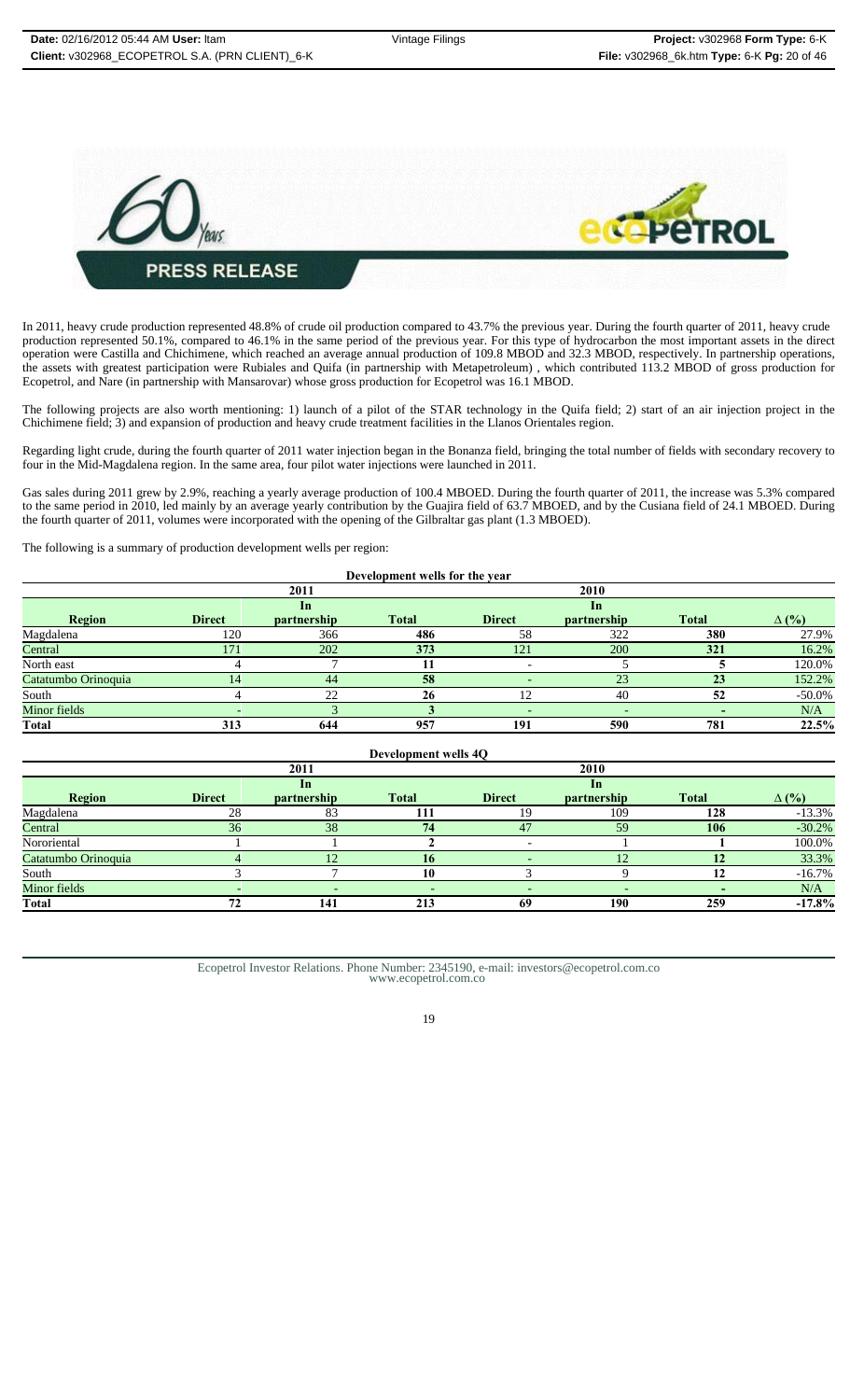

#### *Lifting Costs of Ecopetrol S.A.:*

The lifting cost per barrel produced by Ecopetrol S.A. was US\$10.28 (based on methodology approved by the U.S. Securities and Exchange Commission, which does not include royalties in the calculation of per-barrel cost) for the year 2011, an increase of US\$0.80 per barrel compared to 2010, as the net result of:

- Higher costs of associated operation (related with windfall profit clauses, new determinations of commercial viability and increase in water management volumes, among others), offset by the lower costs of the direct operation due to optimization initiatives. (+US\$2,14 per barrel).
- Revaluation of the peso versus the dollar (+US\$0.28 per barrel).
- Higher volume produced (- US\$1.62 per barrel).
- **d. Refining and petrochemicals**

*Barrancabermeja refinery:*

**Refinery runs\***

| Mbod            | 201<br>$\sim$<br>40.     | 2010            | (9/6)<br>$\overline{\phantom{a}}$ | 2011  | 2010            | $\frac{(0)}{0}$<br>∸   |
|-----------------|--------------------------|-----------------|-----------------------------------|-------|-----------------|------------------------|
| Barrancabermeia | $\sim$ 1 $\sim$<br>211.9 | $\sim$<br>234.6 | $(1.2\%)$                         | 226.0 | nne i<br>ر. ريد | 0.302<br>v. <i>J</i> / |

\* Includes volumes used in the refinery, not total volumes received.

Throughput at the refinery increased 0.3% in 2011 compared to 2010, while the utilization factor dropped from 78.2% to 77.0%, due to a scheduled maintenance on a cracking unit during the fourth quarter. When comparing the fourth quarter of 2011 with the same period of the prior year there is a reduction in throughput of 7.2%, which allowed for adequate management of gasoil inventories during the UOP II cracking plant stoppage.

Regarding the modernization project: 1) Ecopetrol's Board of Directors approved the project; 2) the pillars of the Great Barrancabermeja Social Agreement were drawn up to assure the adequate environment conditions during the implementation of the project; 3) the selection process for preparation of the site was opened; 4) the main equipment purchases were awarded with long-term deliveries; and 5) the securing of environmental permits reached 85% completion.

The master plan for industrial services was 41% completed by the end of 2011.

*Costs and margins of the Barrancabermeja refinery:*

Operating cash cost for the Barrancabermeja refinery in 2011 was US\$5.89 per barrel, US\$0.22 more per barrel than in 2010 (US\$5.67 per barrel) as a net result of:

- Lower cost due to decreased throughput (- US\$0.02 per barrel).
- Higher costs due to: 1) maintenance on scheduled stoppages, and 2) higher cost of catalysts (+ US\$0.08 per barrel)
- Higher cost due to revaluation of the peso versus the U.S. dollar (+US\$0.16 per barrel)

The gross refining margin for 2011 was US\$11.22 per barrel, a 40.1% improvement over the US\$8.01 gross refining margin reached in 2010. This growth is due to better spreads between crude and products.

Ecopetrol Investor Relations. Phone Number: 2345190, e-mail: investors@ecopetrol.com.co www.ecopetrol.com.co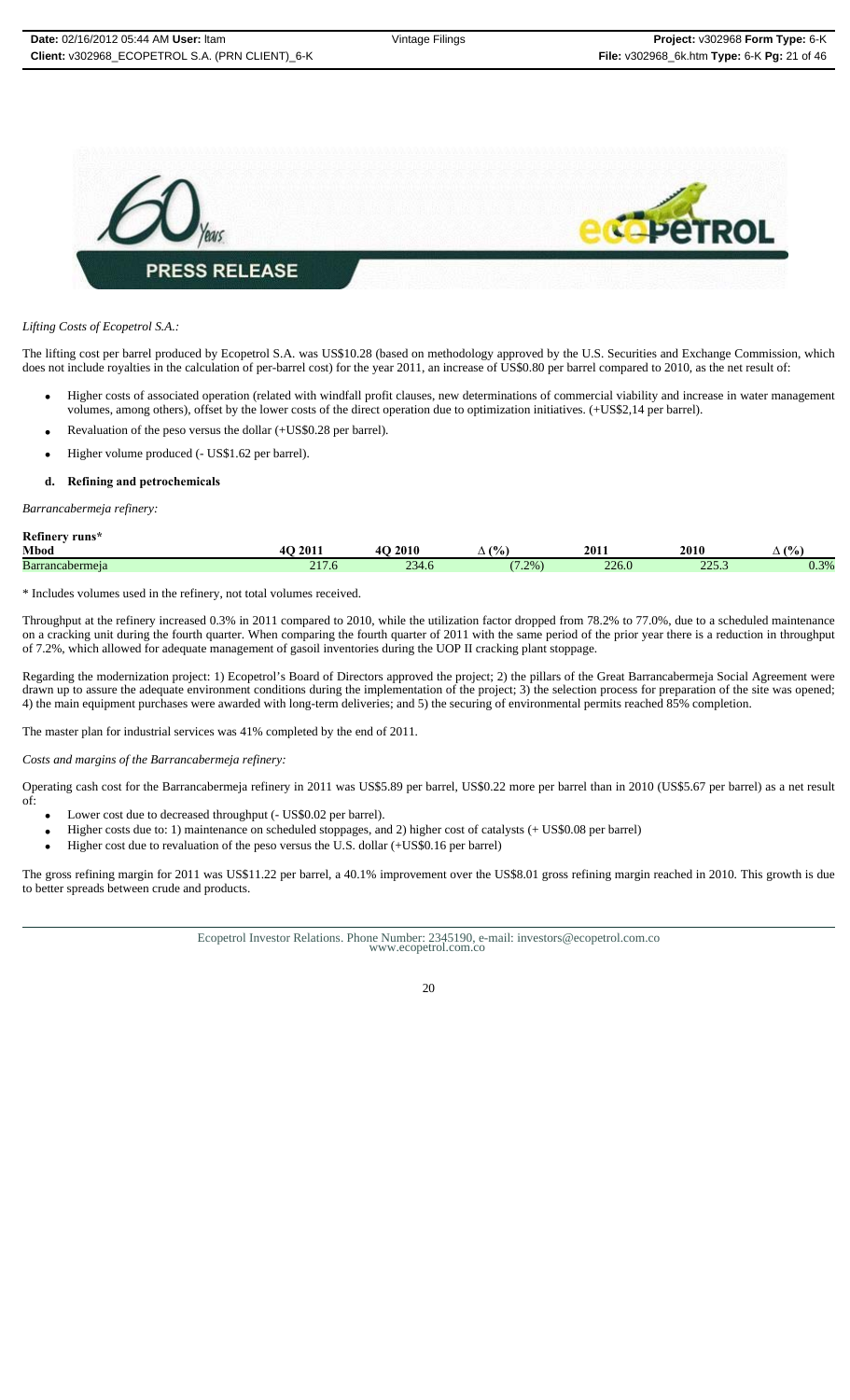

# *Reficar S.A. (Cartagena Refinery):*

| <b>Refinery</b><br>runs* |                                              |                                   |            |      |            |              |
|--------------------------|----------------------------------------------|-----------------------------------|------------|------|------------|--------------|
| <b>Mbod</b>              | $\Delta$ $\Omega$ $\Omega$ $\Omega$ $\Omega$ | 2010<br>$\mathbf{A}$ $\mathbf{C}$ | (9/6)<br>∸ | 2011 | 2010       | (9/6)<br>ு ⊶ |
| Cartagena                | 76.4                                         | 36.2                              | 11.0%      | 76.8 | 67<br>v. v | 14.6%        |
|                          |                                              |                                   |            |      |            |              |

\* Includes volumes used in the refinery, not total volumes received.

The refinery's crude throughput rose 14.6% in 2011 compared to the previous year, while the utilization factor increased from 77.4% in 2010 to 84.2% in 2011 because of increased runs at the visbreaking unit in 2011 that resulted from a maintenance shutdown. Throughput increased 111% in the fourth quarter of 2011 compared to the same period of the prior year, while the utilization factor increased from 57.1% to 84.0% due to major maintenance at the crude unit in the fourth quarter of 2010.

The Expansion and Modernization Project at the refinery was 53.7% complete at the end of 2011. On December 30, 2011, a US\$3,500 million financing for the project was committed with export credit agencies (US Eximbank, SACE and EKN) and a group of commercial banks. Ecopetrol granted a guarantee for the payment on any potential defaults of Reficar S.A.

# **e. Transportation**

### *Transported volumes:*

In the fourth quarter of 2011, an average of 1,231.8 MBOD was transported, (305.7 MBOD of refined products and 926.1 MBOD of crude). There was an increase of 178.5 MBOD compared to the average daily volume transported in the same quarter of 2010 (1,053.3 MBOD) led mainly by the increase in crude transport. The higher volume transported during the fourth quarter of 2011, compared to the same period of 2010, was mainly caused by the following factors:

# Crude oil:

#### Increase in transport capacity of the following facilities:

- Cusiana-El Porvenir-Coveñas (Ocensa) system.
- Vasconia–Coveñas ODC (210 MBOD in fourth quarter 2011, compared to 186 MBOD in the same period of 2010)
- Rubiales–Monterrey (ODL) to 340 MBOD (340 MBOD in fourth quarter 2011, compared to 160 MDOD in fourth quarter 2010)
- Increased use of the Vasconia unloading facility in order to maximize ODC and Northern Zone corridor use
- Use of the Caño Limón–Coveñas system in the Ayacucho–Coveñas sector with heavy crude during the repair of the systems.

### Refined products:

- Optimization of operations by injection of drag reducer agents in the 12" and 16" Galan Salgar lines.
- Increased transport capacity of the Pozos Colorados–Galán to 90 MBOD multipurpose pipeline, in order to meet motor gasoline and solvent requirements in Colombia.

Ecopetrol Investor Relations. Phone Number: 2345190, e-mail: investors@ecopetrol.com.co www.ecopetrol.com.co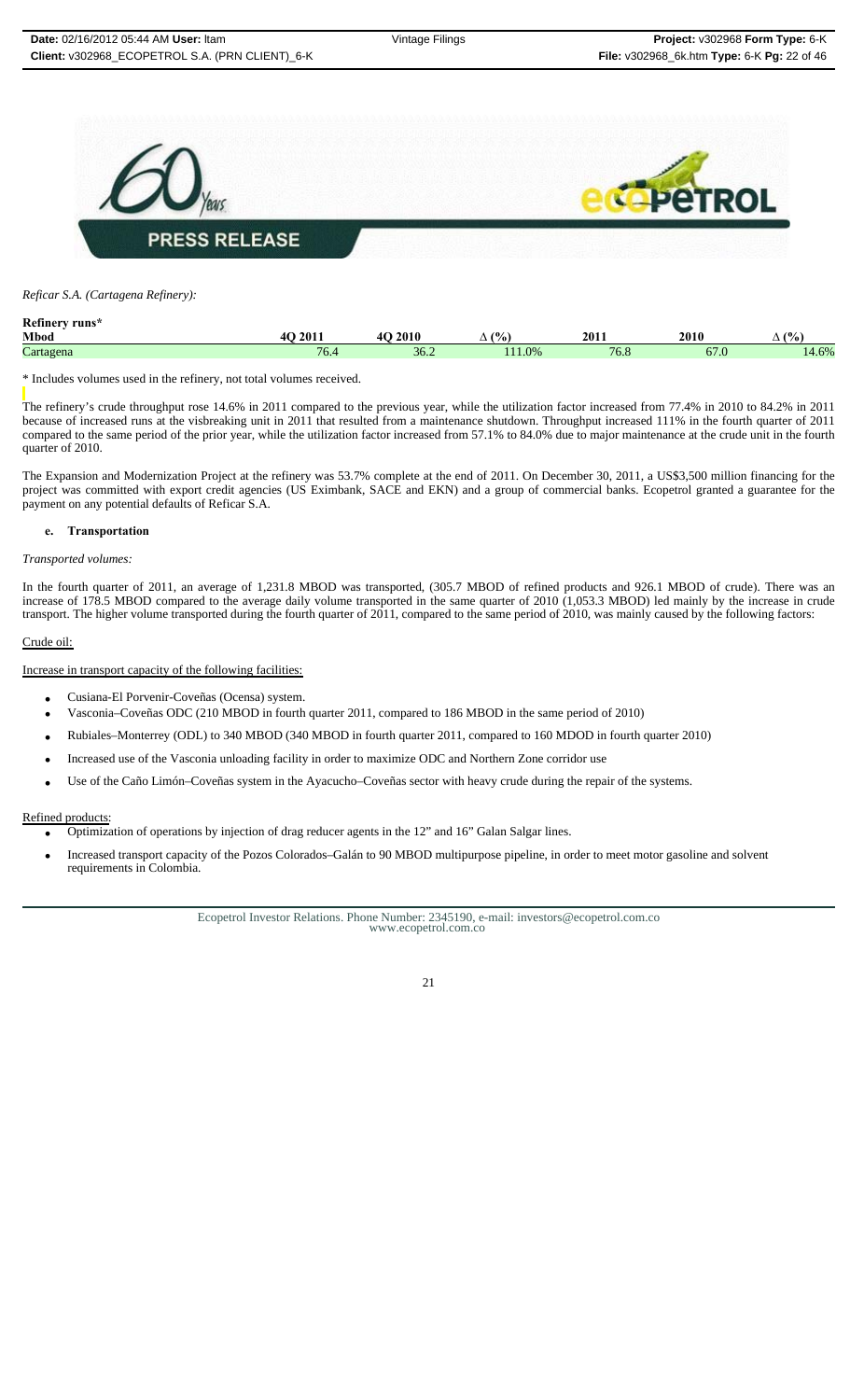

In 2011, an average of 1,204.5 MBOD were transported, of which 288.9 MBOD were to refined products and 915.6 MBOD to crude. There was an increase of 168.6 MBOD (16%) compared to the average daily volume transported in 2010 (1,035.8 MBOD). Higher volumes transported corresponded mainly to an increase in crude transports due to heavy crude development in the Llanos region, specifically the fields of Chichimene, Castilla, Rubiales, Quifa and Piriri.

Regarding capacity increases, 245 MBOD were added in 2011 to the main systems, 345 MBOD to afferent lines, 53 MBOD to multi-purpose lines, 65 MBOD to unloading facilities, 300 MBOD to export facilities and 570 MBO to storage, driven by the implementation of the following projects:

# Oil pipelines:

Increase in crude evacuation capacity of the following systems:

- Caño Limon-Coveñas and Ayacucho–Coveñas to 240 MBOD
- Araguaney-Monterrey–Porvenir by 55 MBOD
- Castilla–Apiay by 105 MBOD
- Apiay–Porvenir by 50 MBOD
- Vasconia–GRB–Galán by 25 MBOD
- 18" Galán–Ayacucho Line to 72 MBOD

#### Multipurpose pipelines:

• The Andean Multipurpose Pipeline began operations with solvent transport capacity from Sutamarchán to Apiay of 53 MBOD

#### Export Infrastructure:

- Increase in export capacity to 770 MBOD with the operation of the single buoys TLU1 and TLU3, and optimization of the pumping system at the Coveñas Terminal.
- Increase in capacity to accommodate at the Cartagena Maritime Dock ships of up to 12,000 dead weight tons (DWT) or the equivalent of approximately 120 Kbls of LPG/Butane.

#### Storage facilities:

- Construction of two storage tanks at Banadía with 50 KB each
- Increase of 170 KB to 490 KB with construction of a tank at Altos del Porvenir
- Construction of two storage tanks at Ayacucho for refined products
- Refurbishment of approximately 600 KB equivalent of storage

### Unloading facilities:

- Increase in capacity of the Araguaney unloading facility by 5 MBOD
- Operation of the Ayacucho (20 MBOD) and Banadía (40 MBOD) unloading facilities at full capacity.

#### *Transportation costs:*

The Barrel/Kilometer Transported cost for 2011 was COP\$8.03/BKM, COP\$0.38/BKM below that of 2010 (COP\$8.41/BKM), due to:

- Lower costs associated with greater volumes transported (an increase of 12%) compared to the same period of 2010 (COP\$-1.82/BKM).
- Higher costs as the net result of: 1) higher raw processing materials, fuel and energy costs associated with the logistics of managing larger volumes, 2) higher maintenance costs for meeting additional geotechnical requirements associated with heavy rain conditions, 3) operating contracts associated with higher transported volumes, 4) assumption of the total cost of operating the Caño Limón–Coveñas line and higher ecurity costs (COP\$+1.44/BKM).

Ecopetrol Investor Relations. Phone Number: 2345190, e-mail: investors@ecopetrol.com.co www.ecopetrol.com.co

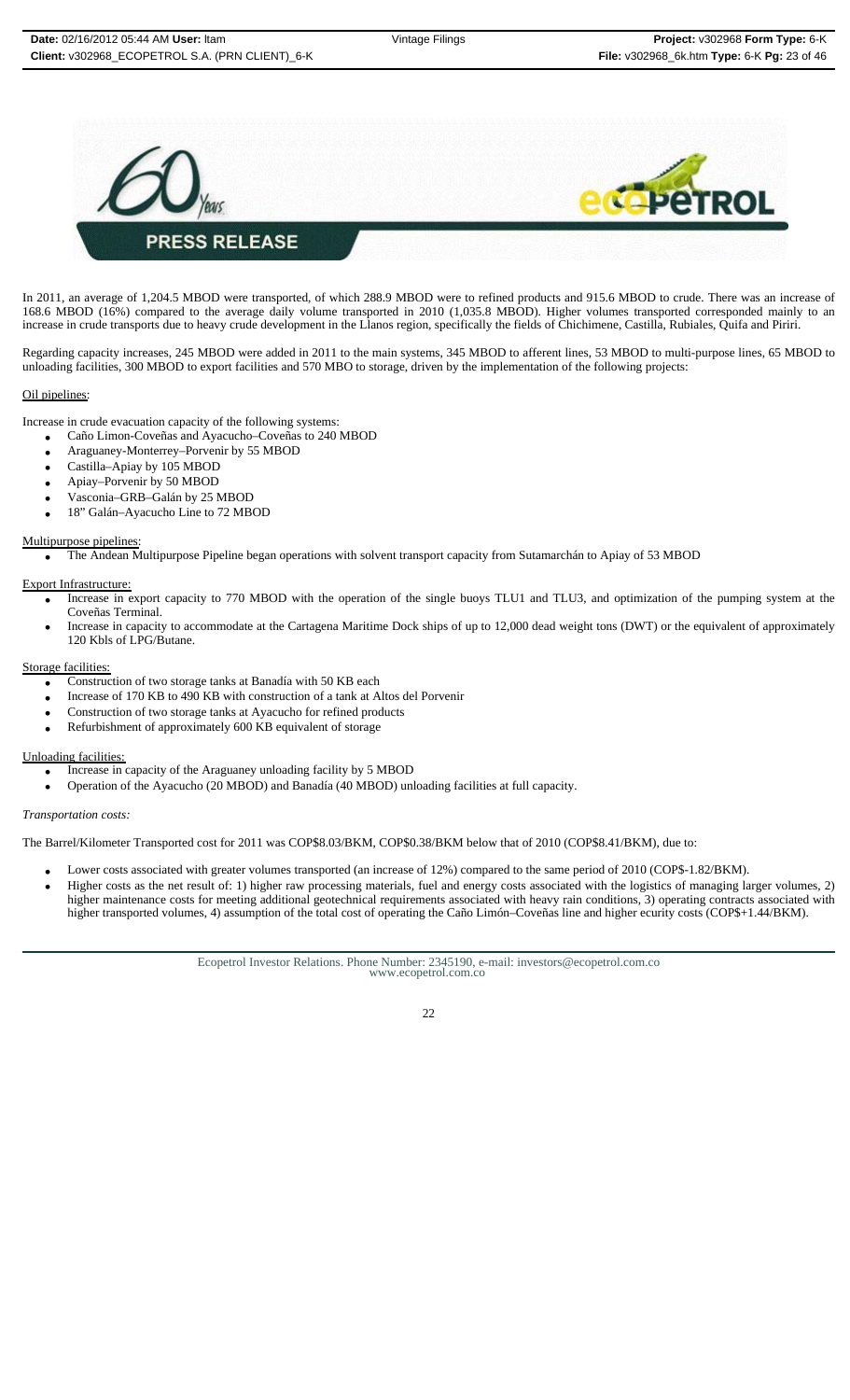

#### *Bicentenario Pipeline:*

As of December 31, 2011, construction of phase 0 (Banadía unloading facility) had been completed and phase I of the construction Project (Araguaney-Banadía pipeline) was 43.5% complete.

#### *Incidents:*

During fourth quarter 2011, transport infrastructure was affected by the harsh weather conditions in Colombia: On December 11 and 23, respectively, both the Caño Limon–Coveñas oil pipeline and Salgar-Cartago multipurpose pipeline caved in under the weight of the rain-drenched ground and mudslides.

These incidents caused spills that affected nearby water supplies, homes and communities with loss of human lives in the municipality of Dosquebradas (Risaralda Province) in the case of the Salgar-Cartago multipurpose pipeline.

Given the requirement to maintain technical, human an economic efforts in order to try to anticipate potential incidents that may impact transportation infrastructure and the regions where it is located, a high level initiative was structured and two existing ones will be enhanced: The Dosquebradas project, the Integrity Program and the Contingency Program.

The Dosquebradas Project aims to achieve physical stabilization and reestablishment of the social conditions of the people affected in the Dosquebradas municipality after the abovementioned incident. The Integrity Program will strengthen the existing Integrity Model to turn it into an international benchmark. Finally, the program to strengthen the contingency attention system seeks to minimize potential consequences for the population, community and environment in the event of loss of containment in infrastructure, according to the responsibility model that corresponds to communities and different authorities.

#### **f. Biofuels**

#### *Ecodiesel Colombia S.A.:*

During 2011, 99.9 thousand tons of biofuel were sold and 25.2 thousand tons during the fourth quarter, 15% more than in the fourth quarter of 2010. 79% of the production was sold to the Barrancabermeja refinery for its 2% blending process with diesel, and the remaining 21% was sold to wholesalers, positioning Ecodiesel as a relevant player in the value chain of national bio fuels. The Company's income for 2011 was COP\$291 billion and COP\$71.7 billion in the fourth quarter, 27% higher than in the same period of the previous year.

Ecopetrol Investor Relations. Phone Number: 2345190, e-mail: investors@ecopetrol.com.co www.ecopetrol.com.co

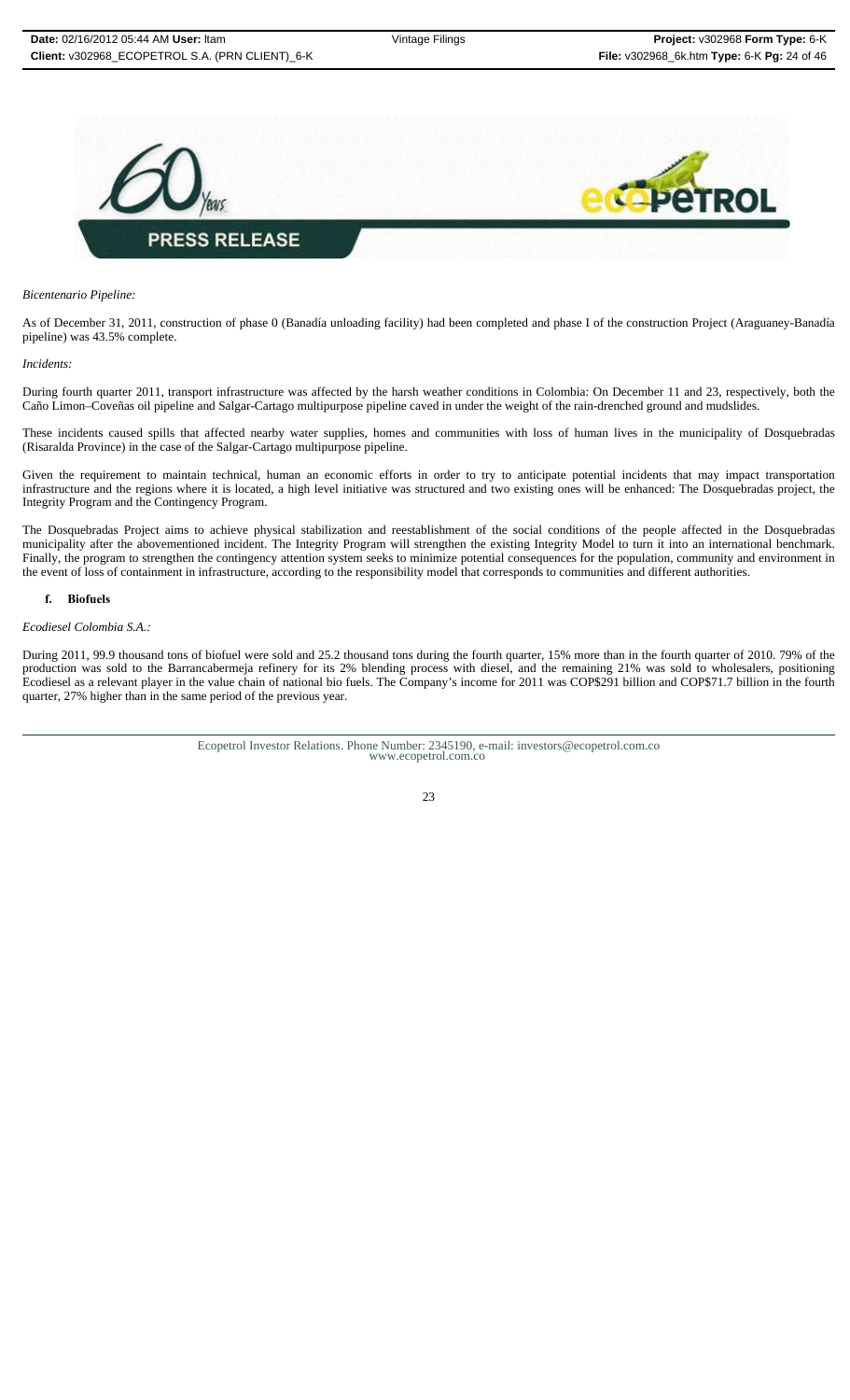

*Bioenergy S.A.:*

The Bioenergy Project was 18.5% complete at the end of 2011 (14.5% industrial component and 29.8% agricultural component). During 2011, 1,407 hectares of sugar cane were sown.

#### **III. Organizational Consolidation, Social Corporate Responsibility and Corporate Governance**

#### **a. Organizational consolidation**

#### *Health, Safety and Environmental Performance (HSE):*

In 2011, the Lost Time Accident Frequency Index was 1.02 accidents per million man hours, the historical minimum and an improvement over the 1.56 accidents per million man hours of the previous year. In the last quarter, there were 0.94 accidents per man hours worked. In 2011, 147 accidents were reported, 34% lower than in 2010. 41 environmental accidents were reported during the year due to operational causes, the same number than in 2010.

Phase 3 of the project "Atmospheric Emissions Management System" and phase 2 of the project "Water and Waste Management System" were endorsed, leveraging the compliance of the environmental strategy regarding quality of air and eco-efficiency.

As part of the Biodiversity component of our environmental strategy, The Second National Call for Biodiversity was launched with a COP\$7,000 million investment and a total of 12 selected initiatives, 8 presented by foundations and 4 by educational institutions that seek the preservation, restoration, management and sustainable use of the Colombian wetlands' biodiversity.

#### *Science and technology:*

In 2011, by means of the application of technological solutions, business-certified economic benefits were generated in the amount of US\$445 million in initiatives such as an extension of the foothill exploration concept to other areas of Colombia and Peru, development of methodologies for petro-physical characterization with information gleaned from horizontal wells, and application of chemical injection processes in various pilots, among others.

In 2011, 3 new patents were granted, bringing the total to 30 granted and 24 still current; 7 copyrights were registered, making the total 127; and 2 new trade marks were granted, bringing the total for Ecopetrol to 33. For the second consecutive year, Ecopetrol was nominated for the global MAKE (Most Admired Knowledge Enterprises) award for its outstanding work in knowledge management.

Additionally, methodologies were implemented for the evaluation of chemical and thermal recovery technologies, consolidation of blend formulas for transportation and production of heavy crude integrating colloidal stability factors with viscosity and density parameters, and evaluation of additives for emulsion breaking in the treatment of crude oil and waters in Ecopetrol's producing fields.

Ecopetrol Investor Relations. Phone Number: 2345190, e-mail: investors@ecopetrol.com.co www.ecopetrol.com.co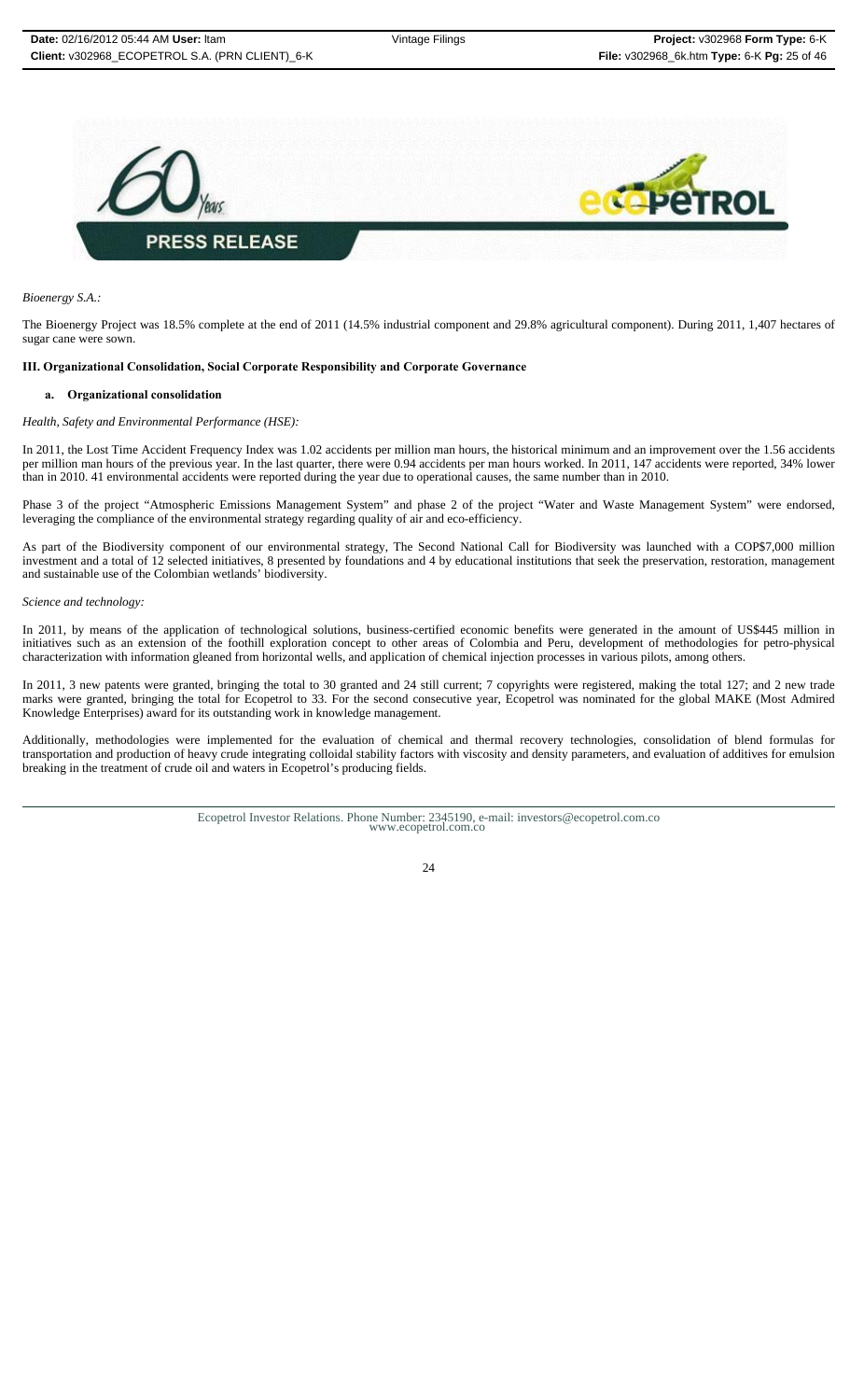

Among Ecopetrol's most outstanding contributions in 2011 to the promotion of science and technology in Colombia, was the launch of scholarships for high-level studies and support for the consolidation of the country's science and technology parks, Maloka y Neomundo, through a COP\$1,100 million contribution.

#### *Savings and avoided costs:*

As a result of the application of supply strategies, total savings were obtained in 2011 in the amount of COP\$381 billion, or 2.6% of the total managed. The savings came from the application of: 1) negotiation options (40%), 2) aggregation of demand (40%), 3) savings in procurement (11%), 4) tariff exemptions (7%), and 5) renegotiation of tariffs (2%).

#### **b. Corporate responsibility**

#### *Social investment:*

In 2011, Ecopetrol invested COP\$214 billion in social investment projects, 34% more than in 2010. Every COP\$1 invested by Ecopetrol was matched by COP\$6.14 from other entities. As part of the process of improving the civic processes of follow-up and social control of royalty investments, the Company provided guidance in the drafting of the work plans of the royalty investment follow-up committees (CSIR) of Córdoba, Sucre, Huila, Magdalena Medio and Meta.

#### *Recognitions:*

On November 22, 2011, the results of the corporate reputation business monitor (MERCO – Colombia) were presented in which for the fourth straight year, Ecopetrol was ranked in the first place in corporate reputation in Colombia, and for the first time was chosen the most responsible Company in the country.

Ecopetrol's CEO, Mr. Javier Gutiérrez, was named "Leader with the Best Reputation." This top honor, according to MERCO, was based on the quality of the commercial products, economic results, internal reputation, international dimension and innovation. Also taken into consideration was the effect that the brand had on the opinions of the various groups surveyed.

#### *Stakeholders:*

The following were the key highlights regarding stakeholders during the fourth quarter of 2011:

- Relationship Protocols with stakeholders
- National and regional stakeholder monitoring reports
- Second human rights and company forum in Colombia
- Start-up of Teleiguanas service (phone booths where any one can call Ecopetrol free of charge)
- Public accountability hearing in Aguazul (Casanare)
- Sixth provider meeting
- IV maritime client roundtable
- Implementation of the center of shared services of Ecopetrol for financial, procurement, contractual, real state, human resources and IT matters.

Ecopetrol Investor Relations. Phone Number: 2345190, e-mail: investors@ecopetrol.com.co www.ecopetrol.com.co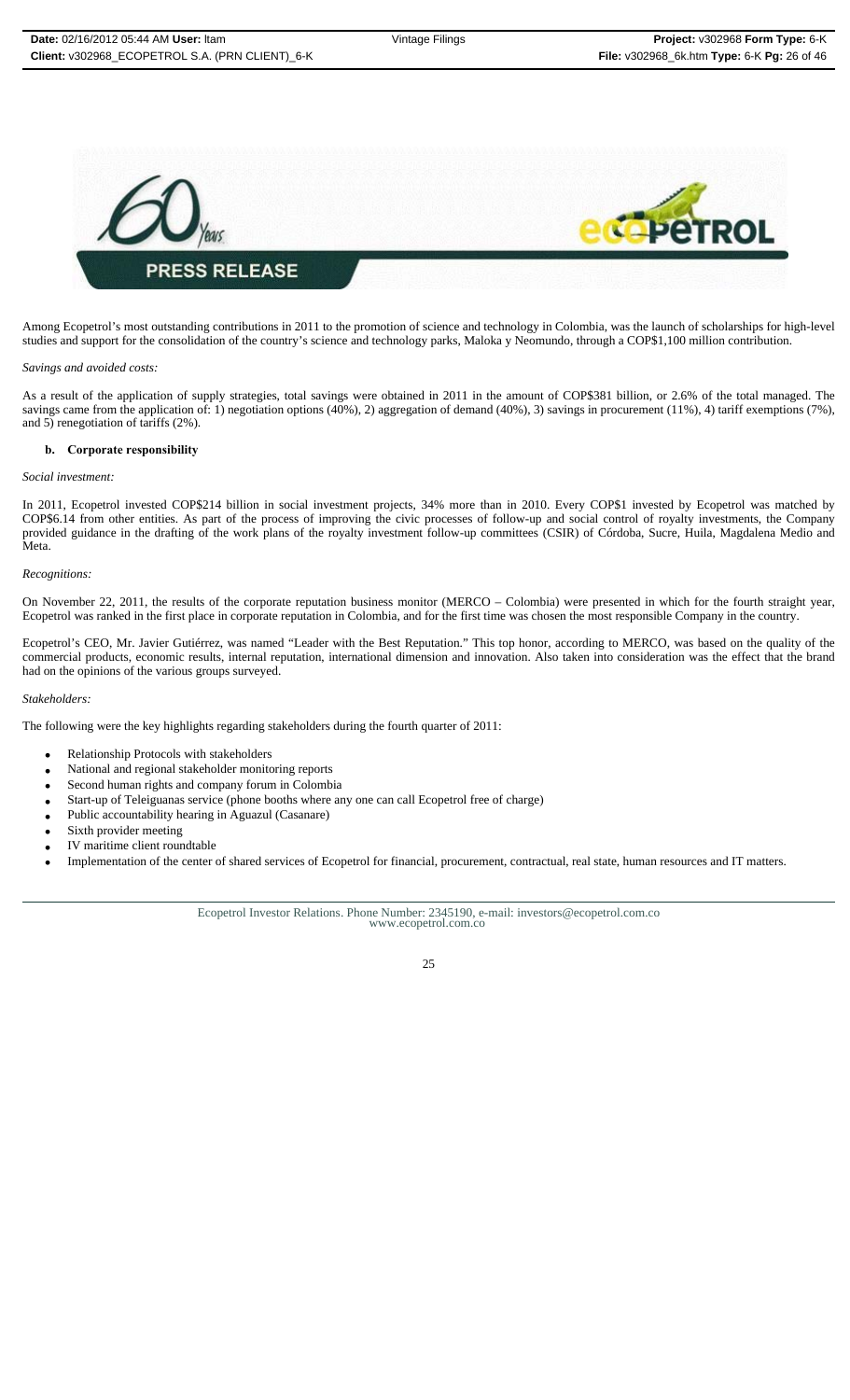

# **c. Corporate Governance**

*Extraordinary General Shareholders Meetings:* 

On October 12, 2011, Mr. Roberto Steiner was appointed as minority shareholder representative on the Board of Directors, replacing Mr. Mauricio Cárdenas, who was named Minister of Mines and Energy. It also approved the appointment of Federico Rengifo as non-independent member of the corporate entity. In the Extraordinary shareholders meeting of August 3<sup>rd</sup> of 2011, Mr. Amilkar Acosta was appointed to replace Mr. David Rojas (R.I.P).

Ecopetrol Investor Relations. Phone Number: 2345190, e-mail: investors@ecopetrol.com.co www.ecopetrol.com.co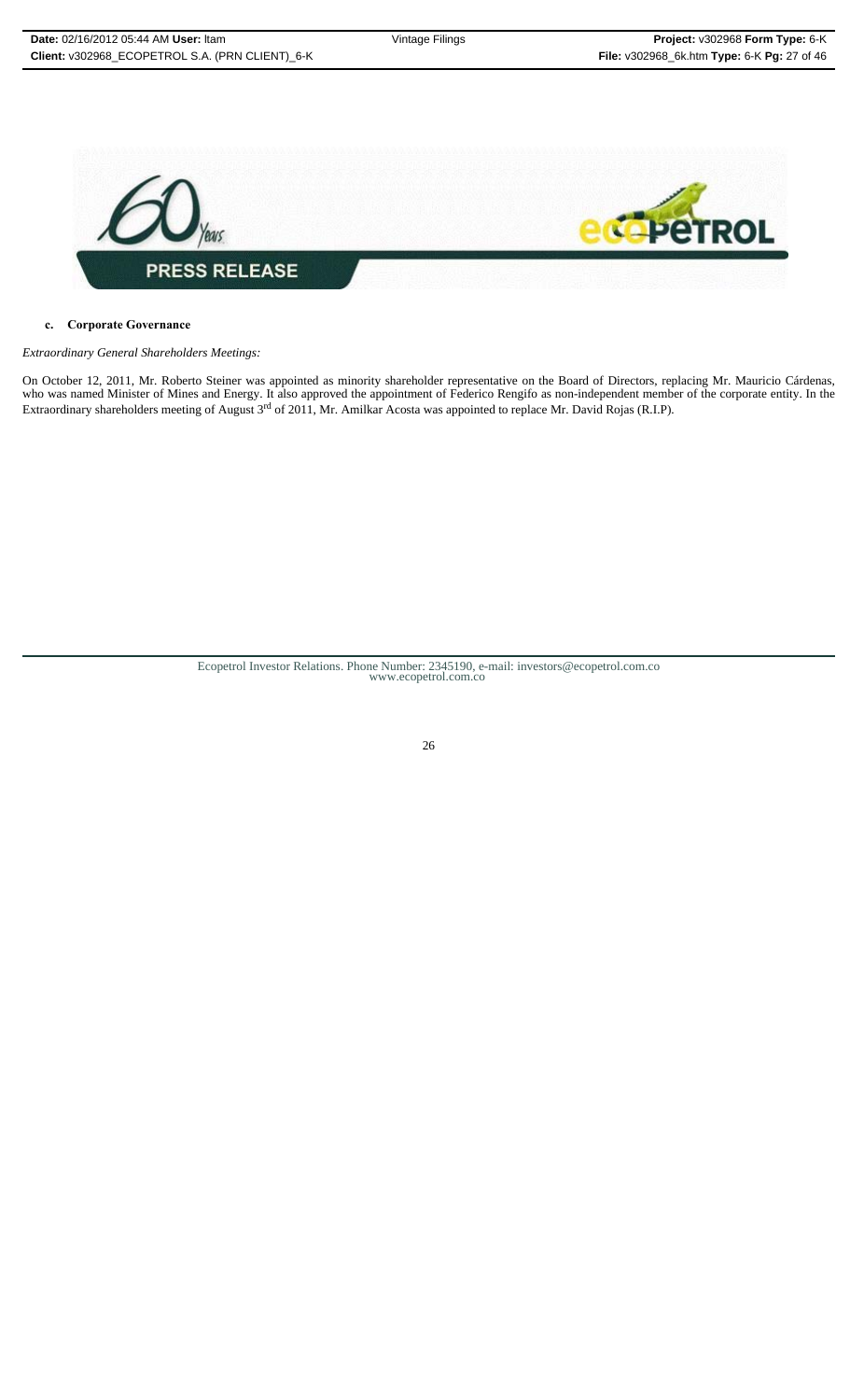

# **IV. Consolidated Financial results of Ecopetrol<sup>3</sup>**

The following are Ecopetrol's consolidated financial statements:

#### **Consolidated Income Statement**

| (COP\$ Billion)           | 40 2011 $*$ | 4Q 2010 * | $\Delta$ (%)  | $2011*$   | $2010*$   | $\Delta$ (%) |
|---------------------------|-------------|-----------|---------------|-----------|-----------|--------------|
| <b>Local Sales</b>        | 6,027.6     | 4,336.2   | 39.0%         | 21,577.3  | 16,136.6  | 33.7%        |
| <b>Export Sales</b>       | 12,341.5    | 6,866.2   | 79.7%         | 42,412.9  | 23,883.9  | 77.6%        |
| Sales to free trade zone  |             |           | $0.0\%$       |           |           | $0.0\%$      |
| Sales of services         | 482.6       | 441.7     | 9.3%          | 1,762.1   | 1,947.8   | $(9.5\%)$    |
| <b>Total Sales</b>        | 18,851.7    | 11,644.1  | 61.9%         | 65,752.3  | 41,968.3  | 56.7%        |
|                           |             |           |               |           |           |              |
| <b>Variable Costs</b>     | 7,818.0     | 4,174.5   | 87.3%         | 28,047.1  | 18,613.7  | 50.7%        |
| <b>Fixed Costs</b>        | 2,857.1     | 2,301.7   | 24.1%         | 8,618.0   | 7,345.3   | 17.3%        |
| <b>Cost of Sales</b>      | 10,675.1    | 6,476.2   | 64.8%         | 36,665.1  | 25,959.0  | 41.2%        |
| Gross profit              | 8,176.6     | 5.167.9   | 58.2%         | 29,087.2  | 16,009.3  | 81.7%        |
| <b>Operating Expenses</b> | 778.6       | 1,216.2   | $(36.0\%)$    | 3,396.2   | 3,130.5   | 8.5%         |
| <b>Operating Profit</b>   | 7,398.0     | 3.951.7   | 87.2%         | 25,691.0  | 12,878.8  | 99.5%        |
| <b>Non Operating Loss</b> | (607.3)     | (147.5)   | 311.7%        | (2,049.5) | (1,386.2) | 47.9%        |
| Income tax                | 2,239.7     | 1,107.5   | 102.2%        | 7,955.7   | 3,238.7   | 145.6%       |
| Minority interest         | 113.2       | (5.1)     | $(2,319.6\%)$ | 233.4     | 107.5     | 117.1%       |
| Net Income                | 4,437.8     | 2,701.8   | 64.3%         | 15,452.4  | 8,146.4   | 89.7%        |
|                           |             |           |               |           |           |              |
| <b>EBITDA</b>             | 7,952.0     | 4,632.2   | 71.7%         | 30,021.1  | 16,699.5  | 79.8%        |
| <b>EBITDA Margin</b>      | 42%         | 40%       |               | 46%       | 40%       |              |

\* Not audited, for illustration purposes only

In 2011, the highest individual contributions to **total sales** (before eliminations) came from the Cartagena Refinery with COP\$ 7,647 billion, Hocol with COP\$ 3,932 billion and Equión with COP\$ 2,079 billion.

In the fourth quarter of 2011, higher contributions came also from Refinería de Cartagena with COL\$2,596 billion, Hocol with COL\$1,231 billion and Equión with COL\$684 billion.

<sup>1</sup> For purposes of consolidation of fourth quarter 2011, in addition to Ecopetrol's results, those of the following subsidiaries have been included:

Ecopetrol Oleo e Gas Do Brasil, Ecopetrol America Inc, Ecopetrol del Peru S.A., Hocol, Bioenergy S.A., Andean Chemicals Limited, ECP Global Energy, Propilco S.A., Comai, ODL Finance S.A., Black Gold Re Ltd., Ecopetrol Transportation Company, Oleoducto de Colombia, Ocensa S.A., Reficar S.A., Oleoducto Bicentenario, Ecopetrol Capital A.G., Ecopetrol Transportation Investments Ltd., Equión Energía Limited (since January 24, 2011) and Ecopetrol Global Capital SLU.

The consolidated financial statements for the fourth quarter of 2010 include the following affiliates: Ecopetrol Oleo e Gas Do Brasil, Ecopetrol America Inc, Ecopetrol del Peru S.A.,Hocol, Bioenergy S.A., Andean Chemicals Limited, ECP Global Energy, Propilco S.A., Comai, ODL Finance S.A., Black Gold Re Ltd., Ecopetrol Transportation Company, Oleoducto de Colombia, Ocensa S.A., Reficar S.A., and Oleoducto Bicentenario, , Ecopetrol Capital A.G. and Ecopetrol Transportation Investments Ltd.

Ecopetrol Investor Relations. Phone Number: 2345190, e-mail: investors@ecopetrol.com.co www.ecopetrol.com.co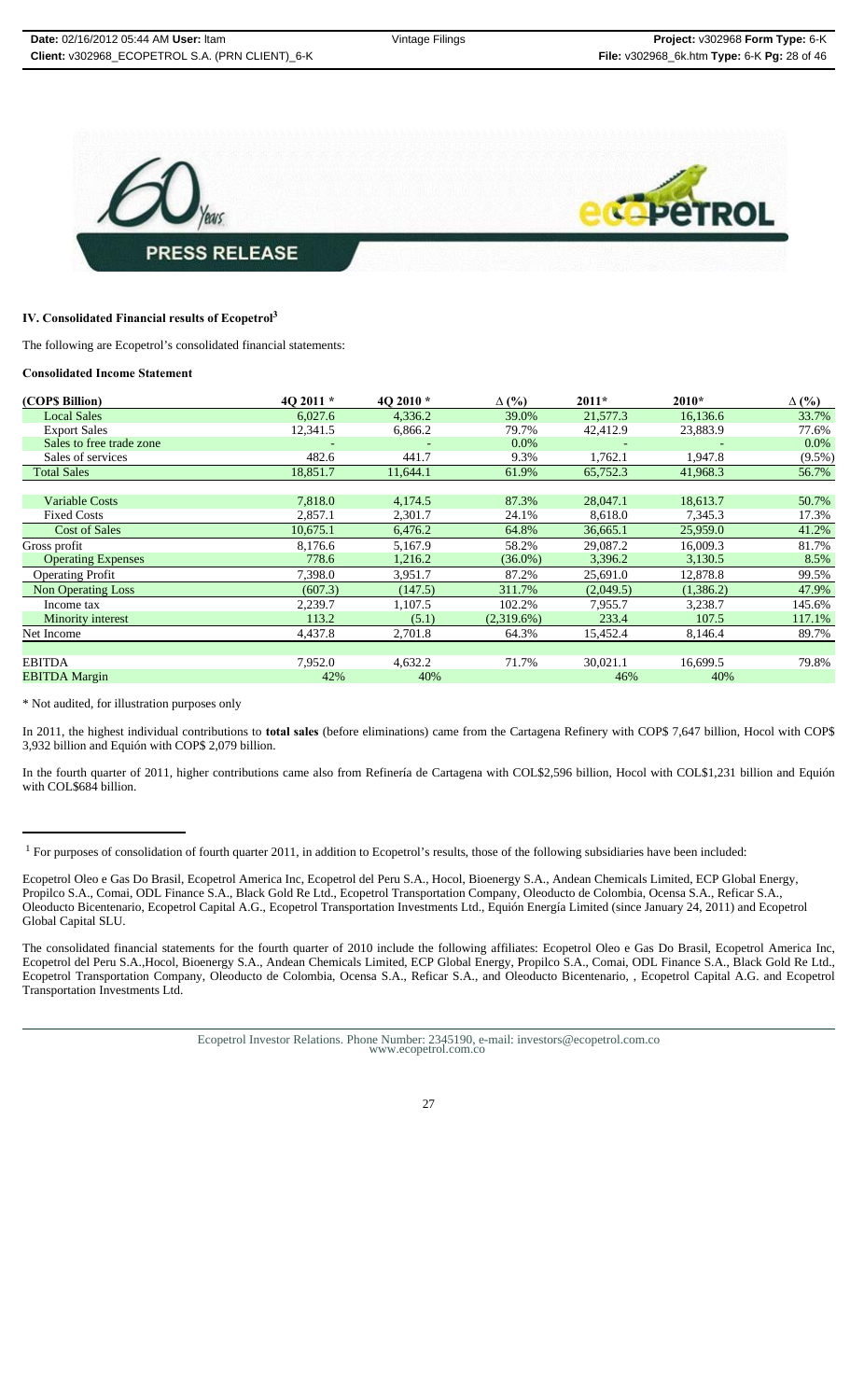

In year 2011, the main contributions from subsidiaries to consolidated **net income** came from Hocol with COP\$630 billion, Equion with COP\$426 billion, and Ocensa with COP\$82 billion. The highest net loss was recorded by Ecopetrol America Inc. in the amount of COP\$ 197 billion, mainly driven by the Cobra well which was proved dry and by seismic, and other studies undertaken.

In the fourth quarter, higher net income came from Equión (COP\$266 billion) and Hocol (COP\$203 billion). Ecopetrol America Inc. and Ecopetrol do Brazil reported net losses in the amount of COP\$90 billion and COP\$47 billion respectively.

Ecopetrol del Peru, Ecopetrol do Brasil, Ecopetrol America and Bioenergy have not reported earnings yet since they are either in the pre-operational stage or are carrying out exploratory activities that have not yielded production, with the exception of Ecopetrol America which has a production of around two thousand barrels per day of oil equivalent. In line with the foregoing, subsidiaries in the crude and product transport business report earnings for the consolidated corporate group by lowering transport costs.

In the year 2011, under the equity participation method, Offshore International Group (Savia Perú) contributed with COP\$ 79 billion to the Group's net income, Invercolsa with COP\$ 60 billion and Transgas contributed a net loss of COP\$3 billion.

In the fourth quarter, under the equity participation method, Offshore International Group (Savia Perú) contributed with COP\$ 12 billion to the Group's net income, Invercolsa with COP\$ 18 billion, and Transgas contributed COP\$24 billion.

#### **Consolidated Net Income per segment 2011**

| Segment                           | <b>COPS Billion</b> |
|-----------------------------------|---------------------|
| <b>Exploration and Production</b> | 584.6               |
| Refining & Petrochemicals         | (173.0)             |
| Transportation                    | 58.4                |
| Corporate                         | 82.0                |
| Total                             | 552.0               |

Ecopetrol Investor Relations. Phone Number: 2345190, e-mail: investors@ecopetrol.com.co www.ecopetrol.com.co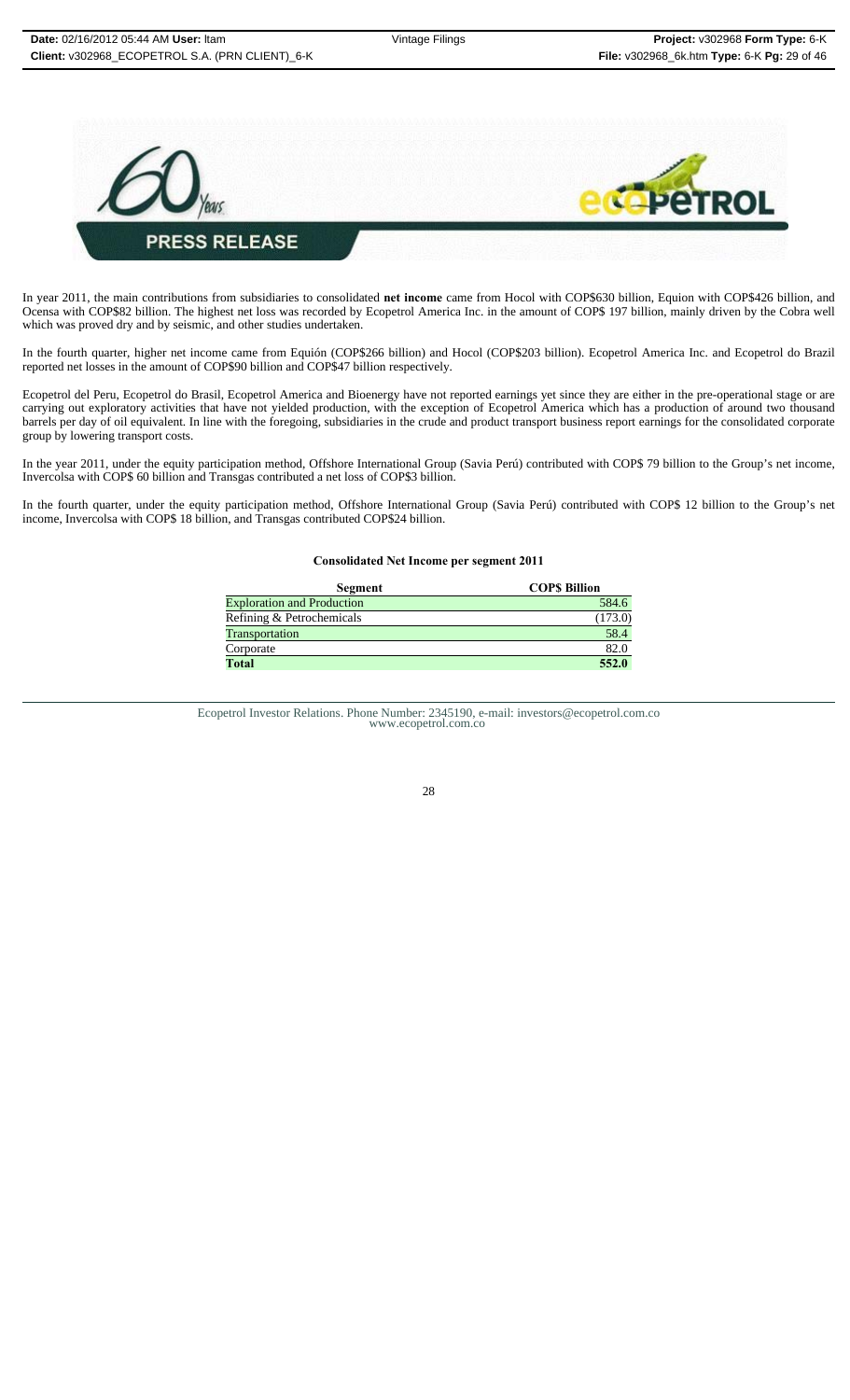

#### **Consolidated Balance Sheet**

|                                            | December 31, | December 31, |              |
|--------------------------------------------|--------------|--------------|--------------|
| (COP\$ Billion)                            | 2011         | 2010         | $\Delta$ (%) |
| <b>Current Assets</b>                      | 19,037.3     | 12,629.7     | 50.7%        |
| Long Term Assets                           | 73,240.1     | 56,139.7     | 30.5%        |
| <b>Total Assets</b>                        | 92,277.4     | 68,769.4     | 34.2%        |
| <b>Current Liabilities</b>                 | 15.752.4     | 10.042.6     | 56.9%        |
| Long Term Liabilities                      | 19,583.5     | 16.912.6     | 15.8%        |
| <b>Total Liabilities</b>                   | 35,335.9     | 26,955.2     | 31.1%        |
| Equity                                     | 54,688.9     | 41,328.2     | 32.3%        |
| Minority interest                          | 2.252.6      | 486.0        | 363.5%       |
| Total Liabilities and Shareholders' Equity | 92,277.4     | 68,769.4     | 34.2%        |
|                                            |              |              |              |
| Debit Memorandum accounts                  | 130,221.9    | 119,039.6    |              |
| Credit Memorandum accounts                 | 111.784.6    | 96.981.0     |              |

#### **V. Presentation of results**

On February 16, 2012, Ecopetrol's management will host two webcasts to review results for the fourth quarter and full year 2011:

| Spanish                    | English                    |
|----------------------------|----------------------------|
| February 16, 2012          | February 16, 2012          |
| 1:30 p.m. Bogota-Lima      | 3:00 p.m. Bogota-Lima      |
| 1:30 p.m. New York-Toronto | 3:00 p.m. New York-Toronto |

The webcast will be available on Ecopetrol's website: www.ecopetrol.com.co

Please access the presentation 10 minutes beforehand in order to download any necessary software. A copy of the webcast will remain available for one year following the live presentation.

#### **About Ecopetrol S.A.**

Ecopetrol S.A. (BVC: ECOPETROL; NYSE: EC; BVL: EC; TSX: ECP) is the largest company in Colombia as measured by revenue, profit, assets and shareholder equity. Ecopetrol also is the country's only vertically integrated oil and natural gas company with operations in Colombia, Brazil, Peru and the U.S. Gulf Coast. Its subsidiaries include the following companies: Propilco, Black Gold Re Ltd., Ecopetrol Oleo e Gas do Brasil Ltda., Ecopetrol America Inc., Ecopetrol del Perú S.A., Hocol, Equión Energía Limited, Andean Chemicals Limited, COMAI, Bioenergy S.A., ODL Finance S.A., ECP Global Energy, Ecopetrol Transportation Company, Ocensa S.A., Oleoducto de Colombia, Refinería de Cartagena, Ecopetrol Transportation Investment, Ecopetrol Capital AG and Oleoducto Bicentenario de Colombia S.A.S. Ecopetrol S.A. is one of the 40 largest oil companies in the world and one of the four largest in Latin America. The Company is majority owned by the Republic of Colombia (88.5%), and its shares trade on the Bolsa de Valores de Colombia S.A. (BVC) under the symbol ECOPETROL, on the New York Stock Exchange (NYSE), Bolsa de Valores de Lima (BVL) under the symbol EC and the Toronto Stock Exchange (TSX) under the symbol ECP. The Company divides its operations into four business segments that include exploration and production, transportation, refining and petrochemicals, and supply and marketing.

Ecopetrol Investor Relations. Phone Number: 2345190, e-mail: investors@ecopetrol.com.co www.ecopetrol.com.co

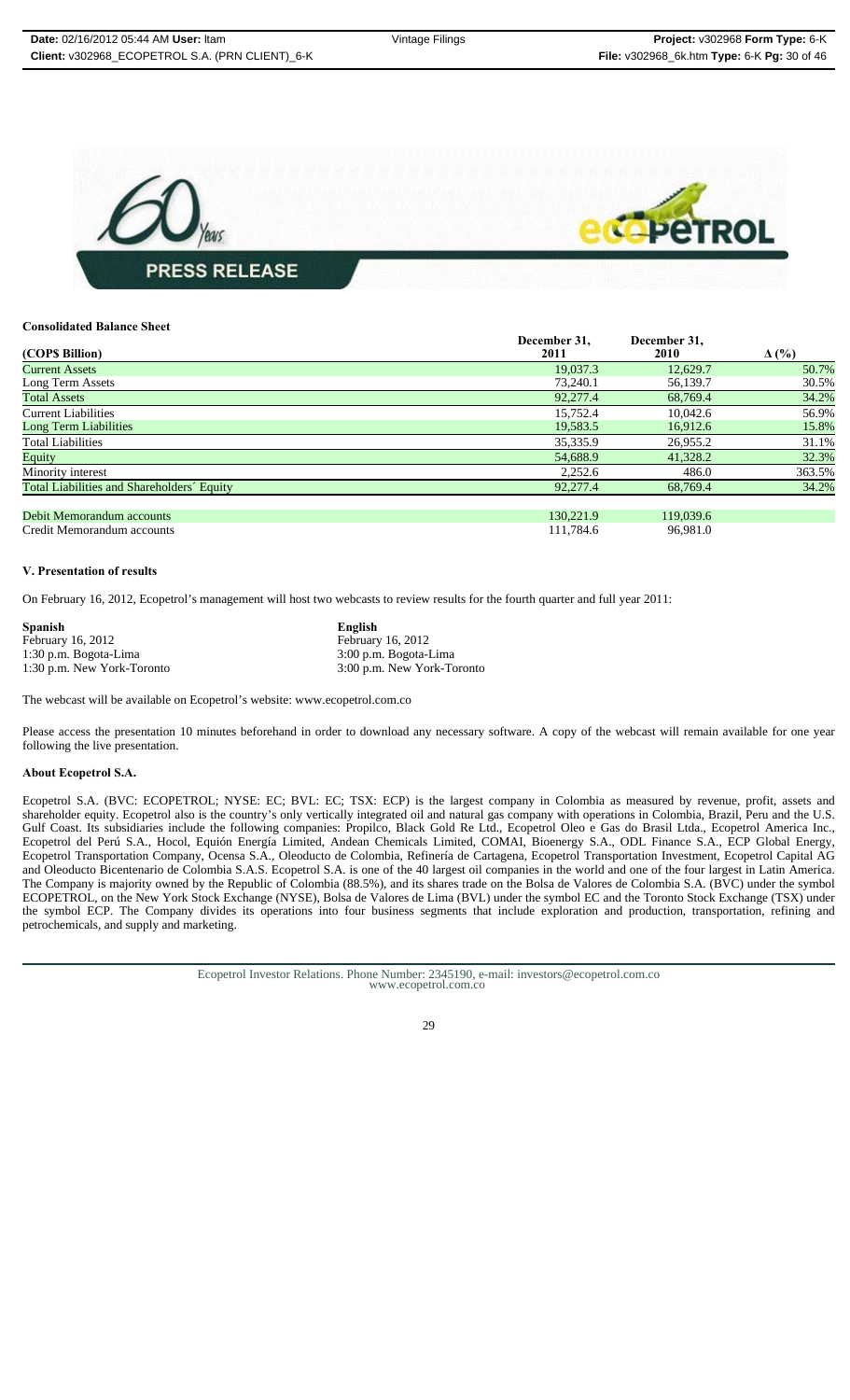

For more information about Ecopetrol, please visit www.ecopetrol.com.co

#### **Forward-looking statement**

This release may contain forward-looking statements related to the prospects of the business, estimates for operating and financial results, and growth forecasts for Ecopetrol. These are projections and, as such, are based exclusively on the expectations of the management concerning the future of the Company and its continued access to capital to fund the Company's business plan. Such forward-looking statements depend, substantially, on changes in market conditions, government regulations, competitive pressures, performance of the Colombian economy and industry, among others, therefore, they are subject to change without prior notice.

#### **Contact Information:**

**Director of Investor Relations** Alejandro Giraldo Telephone: +571-234-5190 E-mail: investors@ecopetrol.com.co

**Media relations (Colombia)** Jorge Mauricio Tellez Telephone: + 571-234-4329 E-mail: mauricio.tellez@ecopetrol.com.co

Ecopetrol Investor Relations. Phone Number: 2345190, e-mail: investors@ecopetrol.com.co www.ecopetrol.com.co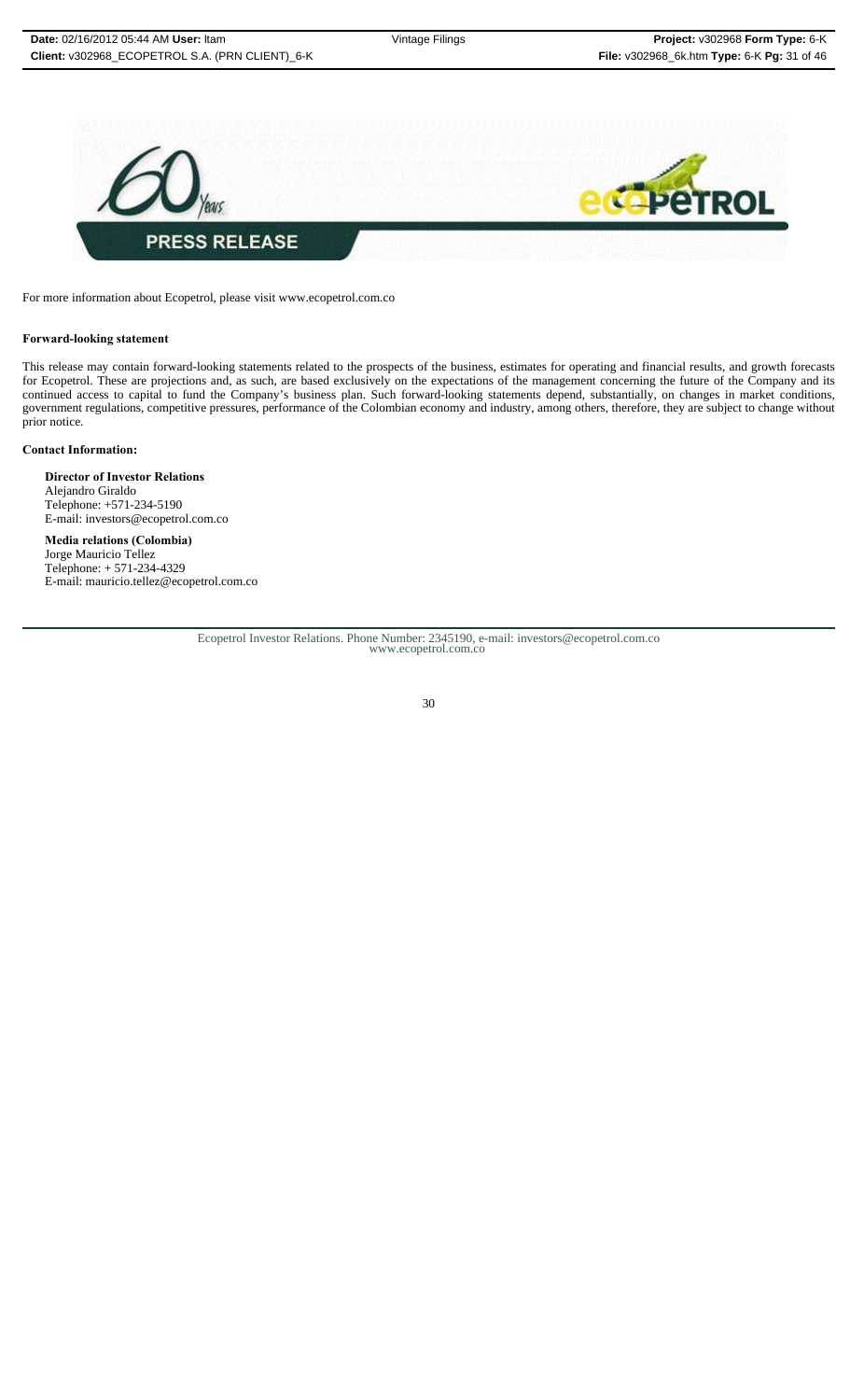

**VI. Exhibits** 

#### **Unaudited Income Statement Ecopetrol S.A.**

| <b>COPS Million</b>                    |              |             |              |               |              |              |             |              |             |              |             |              |
|----------------------------------------|--------------|-------------|--------------|---------------|--------------|--------------|-------------|--------------|-------------|--------------|-------------|--------------|
|                                        |              | 4O-2011     |              | 4O-2010       | $\Delta$ (%) |              | 30-2011     |              | 2011        |              | 2010        | $\Delta$ (%) |
| Income                                 |              |             |              |               |              |              |             |              |             |              |             |              |
| <b>Local Sales</b>                     |              | 4,787,573   |              | 3,557,612     | 34.6%        |              | 4,414,933   |              | 17,704,866  |              | 13,428,646  | 31.8%        |
| <b>Export Sales</b>                    |              | 9.266.890   |              | 5,672,627     | 63.4%        |              | 7,933,934   |              | 31,475,732  |              | 18.164.288  | 73.3%        |
| Sales to free trade zone               |              | 1,530,298   |              | 571.559       | 167.7%       |              | 1,339,827   |              | 5,613,158   |              | 3,695,121   | 51.9%        |
| Sale of Services                       |              | 403,455     |              | 397,864       | 1.4%         |              | 379,099     |              | 1,483,320   |              | 1,373,116   | 8.0%         |
| <b>Total Income</b>                    |              | 15,988,216  |              | 10,199,662    | 56.8%        |              | 14,067,793  |              | 56,277,076  |              | 36,661,171  | 53.5%        |
| <b>Cost of Sales</b>                   |              |             |              |               |              |              |             |              |             |              |             |              |
| <b>Variable Costs</b>                  |              |             |              |               |              |              |             |              |             |              |             |              |
| Purchase of Hydrocarbons               |              | 3,563,405   |              | 2,038,064     | 74.8%        |              | 2,888,638   |              | 12,033,313  |              | 8,447,320   | 42.5%        |
| Amortization and Depletion             |              | 15,495      |              | (41,967)      | 136.9%       |              | 486,979     |              | 2,262,560   |              | 2,011,754   | 12.5%        |
| Imported products                      |              | 1,873,549   |              | 1,051,085     | 78.2%        |              | 1,581,397   |              | 6,265,906   |              | 3,919,466   | 59.9%        |
| Hydrocarbon Transportation Services    |              | 335,418     |              | 224,530       | 49.4%        |              | 301,364     |              | 1,121,932   |              | 779,412     | 43.9%        |
| Inventories                            |              | (363, 333)  |              | (154,077)     | 135.8%       |              | 94,394      |              | (522, 162)  |              | (148, 234)  | 252.3%       |
| Other                                  |              | 609,443     |              | 118,146       | 415.8%       |              | 147,519     |              | 1,202,700   |              | 441,764     | 172.2%       |
| <b>Fixed Costs</b>                     |              |             |              |               |              |              |             |              |             |              |             |              |
| Depreciation                           |              | 286,544     |              | 252,914       | 13.3%        |              | 288,993     |              | 1,132,520   |              | 858,538     | 31.9%        |
| <b>Contracted Services</b>             |              | 783,204     |              | 652,201       | 20.1%        |              | 589,389     |              | 2,395,713   |              | 2,023,103   | 18.4%        |
| Maintenance                            |              | 456,811     |              | 375,008       | 21.8%        |              | 267,359     |              | 1,198,449   |              | 963,137     | 24.4%        |
| <b>Labor Costs</b>                     |              | 364,886     |              | 302,953       | 20.4%        |              | 286,523     |              | 1,136,059   |              | 1,025,690   | 10.8%        |
| Other                                  |              | 436,189     |              | 235,563       | 85.2%        |              | 218,433     |              | 1,030,200   |              | 916,635     | 12.4%        |
| <b>Total Cost of Sales</b>             |              | 8,361,611   |              | 5,054,420     | 65.4%        |              | 7,150,988   |              | 29,257,190  |              | 21,238,585  | 37.8%        |
| <b>Gross Profits</b>                   |              | 7.626.605   |              | 5,145,242     | 48.2%        |              | 6.916.805   |              | 27,019,886  |              | 15,422,586  | 75.2%        |
| <b>Operating Expenses</b>              |              |             |              |               |              |              |             |              |             |              |             |              |
| Administration                         |              | 178,794     |              | 116,649       | 53.3%        |              | 161,272     |              | 631,891     |              | 450,466     | 40.3%        |
| Selling expenses                       |              | 481,289     |              | 242,954       | 98.1%        |              | 337,937     |              | 1,479,240   |              | 1,015,084   | 45.7%        |
| <b>Exploration and Projects</b>        |              | (52, 899)   |              | 334,160       | $(115.8\%)$  |              | 203,495     |              | 847,897     |              | 748,334     | 13.3%        |
| <b>Operating Income</b>                |              | 7,019,421   |              | 4,451,479     | 57.7%        |              | 6,214,101   |              | 24,060,858  |              | 13,208,702  | 82.2%        |
| <b>Non Operating Income (expenses)</b> |              |             |              |               |              |              |             |              |             |              |             |              |
| <b>Financial Income</b>                |              | 1,447,046   |              | 1,166,450     | 24.1%        |              | 1,295,202   |              | 4,910,696   |              | 4,224,992   | 16.2%        |
| <b>Financial Expenses</b>              |              | (1,319,596) |              | (1, 133, 341) | 16.4%        |              | (1,310,734) |              | (5,350,168) |              | (4,127,592) | 29.6%        |
| Interest expenses                      |              | (153, 788)  |              | (54, 144)     | 184.0%       |              | (55, 532)   |              | (278, 636)  |              | (64, 396)   | 332.7%       |
| Non Financial Income                   |              | 580,598     |              | 424,977       | 36.6%        |              | 354,042     |              | 1,478,225   |              | 929,404     | 59.1%        |
| <b>Non Financial Expenses</b>          |              | (1,069,442) |              | (547,089)     | 95.5%        |              | (372, 127)  |              | (2,558,234) |              | (2,103,966) | 21.6%        |
| <b>Results from Subsidiaries</b>       |              | (21,033)    |              | (472, 223)    | 95.5%        |              | 134,341     |              | 552,148     |              | (641, 169)  | 186.1%       |
|                                        |              |             |              |               |              |              |             |              |             |              |             |              |
| Income before income tax               |              | 6,483,206   |              | 3,836,109     | 69.0%        |              | 6,259,293   |              | 22,814,889  |              | 11,425,975  | 99.7%        |
| <b>Provision for Income Tax</b>        |              | 2,050,593   |              | 1,094,030     | 87.4%        |              | 2,062,581   |              | 7,366,556   |              | 3,079,878   | 139.2%       |
| Minority interest                      |              |             |              |               |              |              |             |              |             |              |             |              |
| <b>Net Income</b>                      |              | 4,432,613   |              | 2,742,079     | 61.7%        |              | 4,196,712   |              | 15,448,333  |              | 8,346,097   | 85.1%        |
|                                        |              |             |              |               |              |              |             |              |             |              |             |              |
| <b>EBITDA</b><br><b>EBITDA MARGIN</b>  |              | 7,463,865   |              | 4,664,165     | 60.0%        |              | 7,092,306   |              | 27,879,620  |              | 16,358,448  | 70.4%        |
|                                        |              | 47%         |              | 46%           |              |              | 50%         |              | 50%         |              | 45%         |              |
| <b>EARNINGS PER SHARE</b>              | $\mathbb{S}$ | 107.81      | $\mathbb{S}$ | 67.75         | 59.1%        | $\mathbb{S}$ | 103.68      | $\mathbb{S}$ | 379.97      | $\mathbb{S}$ | 206.22      | 84.3%        |

In 2010 only for comparative purposes, in the cost of sales internal reclasifications were made between accounts de amortización y agotamiento -Costo variable y Otros -Costo fijo.

Ecopetrol Investor Relations. Phone Number: 2345190, e-mail: investors@ecopetrol.com.co www.ecopetrol.com.co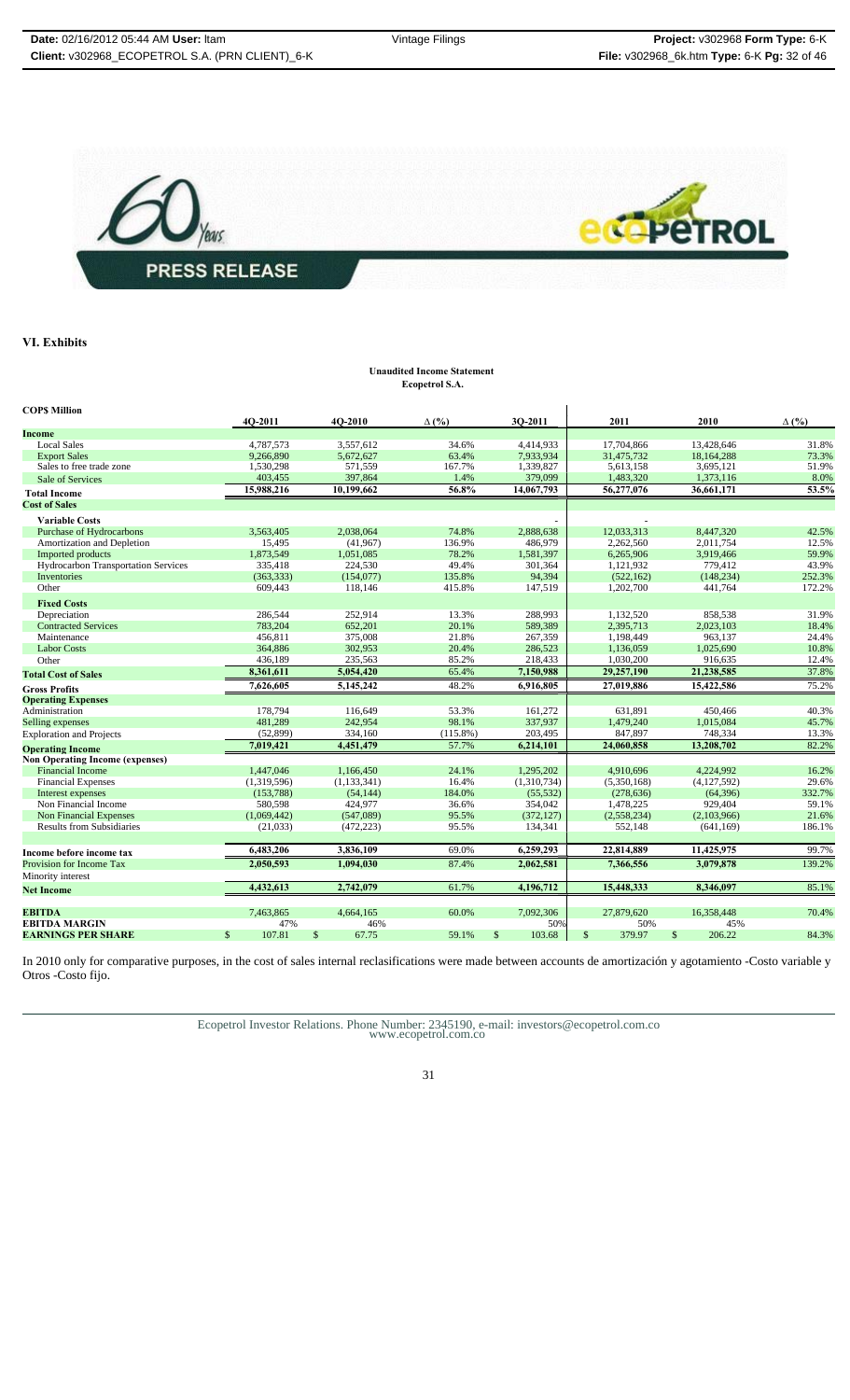



|                                        |             |             | <b>Unaudited Income Statement</b><br><b>Ecopetrol Consolidated</b> |               |             |             |              |
|----------------------------------------|-------------|-------------|--------------------------------------------------------------------|---------------|-------------|-------------|--------------|
| <b>COPS Million</b>                    | 4O-2011*    | 4O-2010*    | $\Delta$ (%)                                                       | 30-2011*      | 2011        | 2010        | $\Delta$ (%) |
| <b>Income</b>                          |             |             |                                                                    |               |             |             |              |
| <b>Local Sales</b>                     | 6.027.645   | 4,336,171   | 39.0%                                                              | 5,333,970     | 21,577,323  | 16,136,596  | 33.7%        |
| <b>Export Sales</b>                    | 12,341,453  | 6,866,213   | 79.7%                                                              | 10,579,496    | 42,412,885  | 23,883,886  | 77.6%        |
| Sales to free trade zone               |             |             | 0.0%                                                               |               |             |             | 0.0%         |
| Sale of Services                       | 482,606     | 441,682     | 9.3%                                                               | 381,206       | 1,762,060   | 1,947,829   | $(9.5\%)$    |
| <b>Total Income</b>                    | 18,851,704  | 11,644,066  | 61.9%                                                              | 16,294,672    | 65,752,268  | 41,968,311  | 56.7%        |
| <b>Cost of Sales</b>                   |             |             |                                                                    |               |             |             |              |
| <b>Variable Costs</b>                  |             |             |                                                                    |               |             |             |              |
| Purchase of Hydrocarbons               | 3.843.310   | 2.525.799   | 52.2%                                                              | 3.757.229     | 14,750,481  | 10.365.306  | 42.3%        |
| Amortization and Depletion             | 133,869     | 19,830      | 575.1%                                                             | 616,134       | 2,767,615   | 2.301.086   | 20.3%        |
| Imported products                      | 2,716,832   | 1,585,325   | 71.4%                                                              | 2,254,830     | 8,840,450   | 5,680,601   | 55.6%        |
| Hydrocarbon Transportation Services    | 300,704     | 194,220     | 54.8%                                                              | 137,129       | 898,508     | 540,555     | 66.2%        |
| Inventories                            | (262, 786)  | (141,028)   | 86.3%                                                              | 39,383        | (551,718)   | (251, 431)  | 119.4%       |
| Other                                  | 1,086,107   | (9,600)     | $(11, 413.6\%)$                                                    | 9,769         | 1,341,755   | (22, 439)   | 6,079.6%     |
| <b>Fixed Costs</b>                     |             |             |                                                                    |               |             |             |              |
| Depreciation                           | 464,916     | 466.498     | $(0.3\%)$                                                          | 453,905       | 1.809.546   | 1.548.797   | 16.8%        |
| <b>Contracted Services</b>             | 810,402     | 630,560     | 28.5%                                                              | 601,128       | 2,460,754   | 1,952,314   | 26.0%        |
| Maintenance                            | 567,779     | 502,217     | 13.1%                                                              | 358,242       | 1,593,327   | 1,384,088   | 15.1%        |
| <b>Labor Costs</b>                     | 388,999     | 319,495     | 21.8%                                                              | 308,669       | 1,219,219   | 1,084,149   | 12.5%        |
| Other                                  | 625,008     | 382,917     | 63.2%                                                              | 336,179       | 1,535,119   | 1,375,975   | 11.6%        |
| <b>Total Cost of Sales</b>             | 10,675,140  | 6,476,233   | 64.8%                                                              | 8,872,597     | 36,665,056  | 25,959,001  | 41.2%        |
| <b>Gross Profits</b>                   | 8,176,564   | 5,167,833   | 58.2%                                                              | 7,422,075     | 29,087,212  | 16,009,310  | 81.7%        |
| <b>Operating Expenses</b>              |             |             |                                                                    |               |             |             |              |
| Administration                         | 245,725     | 176,028     | 39.6%                                                              | 227,910       | 1,018,917   | 603.523     | 68.8%        |
| Selling expenses                       | 444,054     | 243,683     | 82.2%                                                              | 256,736       | 1,123,916   | 739,828     | 51.9%        |
| <b>Exploration and Projects</b>        | 88.815      | 796,538     | $(88.8\%)$                                                         | 311,640       | 1,253,416   | 1.787.117   | $(29.9\%)$   |
| <b>Operating Income</b>                | 7.397.970   | 3,951,584   | 87.2%                                                              | 6,625,789     | 25,690,963  | 12,878,842  | 99.5%        |
| <b>Non Operating Income (expenses)</b> |             |             |                                                                    |               |             |             |              |
| <b>Financial Income</b>                | 1.653.381   | 1,391,693   | 18.8%                                                              | 4,191,432     | 8.322.362   | 4,706,491   | 76.8%        |
| <b>Financial Expenses</b>              | (1,605,927) | (1,235,134) | 30.0%                                                              | (4, 255, 793) | (8,811,442) | (4,522,792) | 94.8%        |
| Interest expenses                      | (178, 840)  | (8,584)     | 1,983.4%                                                           | (93,019)      | (415, 222)  | (145,910)   | 184.6%       |
| Non Financial Income                   | 679,167     | 430,893     | 57.6%                                                              | 355,735       | 1,634,883   | 966,714     | 69.1%        |
| <b>Non Financial Expenses</b>          | (1,155,045) | (726, 408)  | 59.0%                                                              | (403, 036)    | (2,780,112) | (2,390,728) | 16.3%        |
|                                        |             |             |                                                                    |               |             |             |              |
| Income before income tax               | 6,790,706   | 3,804,044   | 78.5%                                                              | 6,421,108     | 23,641,432  | 11,492,617  | 105.7%       |
| <b>Provision for Income Tax</b>        | 2,239,731   | 1,107,502   | 102.2%                                                             | 2,191,670     | 7,955,721   | 3,238,650   | 145.6%       |
| <b>Minority interest</b>               | 113,214     | (5,064)     | (2,335.7%)                                                         | 76,484        | 233,377     | 107,496     | 117.1%       |
| <b>Net Income</b>                      | 4,437,761   | 2,701,606   | 64.3%                                                              | 4,152,954     | 15,452,334  | 8,146,471   | 89.7%        |
|                                        |             |             |                                                                    |               |             |             |              |
| <b>EBITDA</b>                          | 7,952,045   | 4,632,184   | 71.7%                                                              | 7,627,677     | 30,021,133  | 16,699,494  | 79.8%        |
| <b>EBITDA MARGIN</b>                   | 42%         | 40%         |                                                                    | 47%           | 46%         | 40%         |              |

# **Notes**

\* According to the Public Accounting Framework, Colombian companies only have the obligation to consolidate their financial statements at the end of each fiscal year. Therefore, the quarterly figures in this report are not audited and they do not constitute a formal consolidation of Ecopetrol's financial statements though they do adjust to the methodology defined for this purpose.

This statement is not audited

For comparative purposes reclasifications were made in the first quarter of 2010 in financial income and expenses regarding OCENSA's fx difference

Ecopetrol Investor Relations. Phone Number: 2345190, e-mail: investors@ecopetrol.com.co www.ecopetrol.com.co

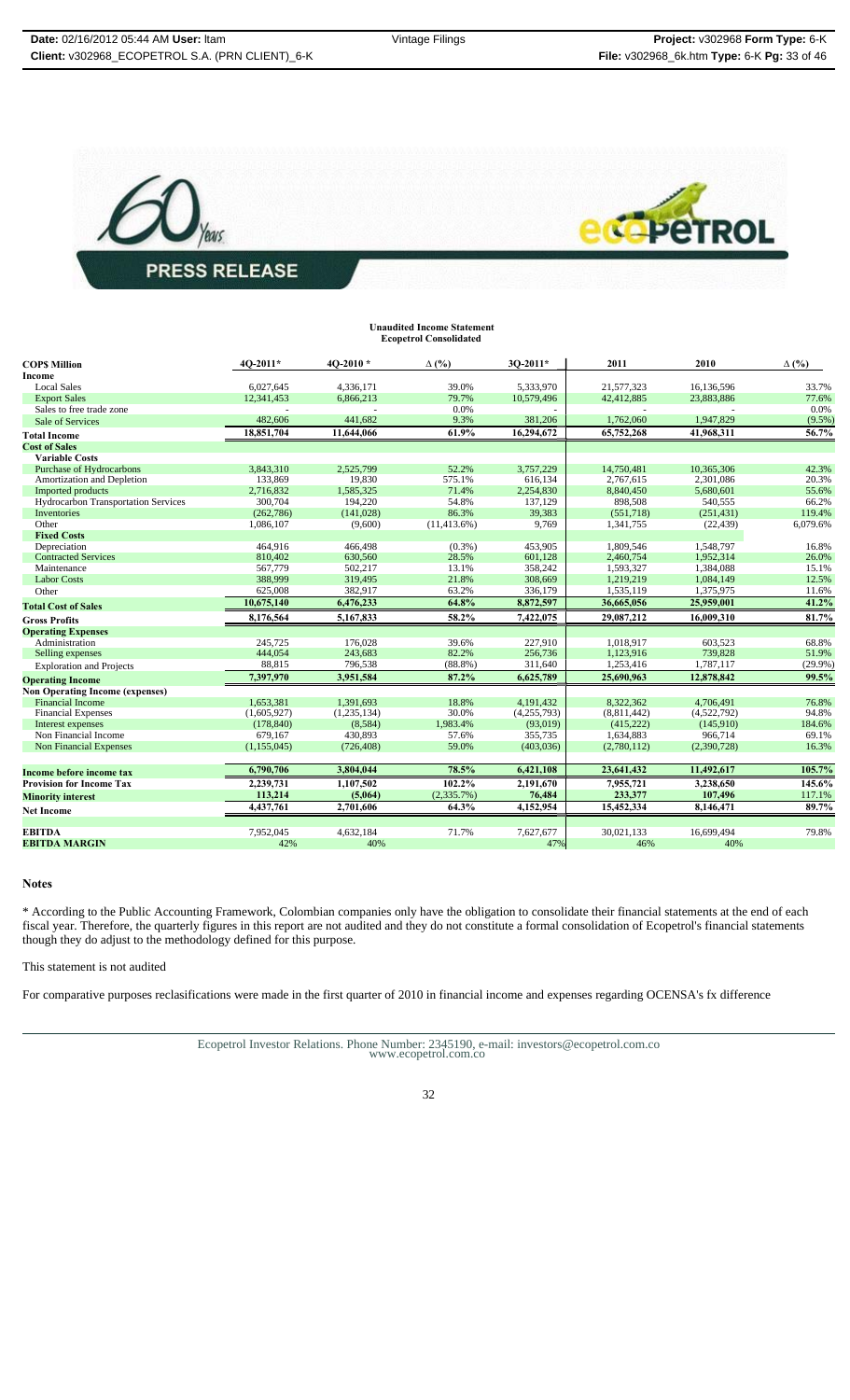



|                                                   |                      | <b>Balance Sheet</b><br>Unaudited |                               |                      |                      |              |
|---------------------------------------------------|----------------------|-----------------------------------|-------------------------------|----------------------|----------------------|--------------|
|                                                   |                      | Ecopetrol S.A.                    | <b>Ecopetrol Consolidated</b> |                      |                      |              |
|                                                   | December 31,<br>2011 | December 31,<br>2011              | $\Delta$ (%)                  | December 31,<br>2011 | December 31,<br>2011 | $\Delta$ (%) |
| <b>COPS Million</b>                               |                      |                                   |                               |                      |                      |              |
| <b>Assets</b>                                     |                      |                                   |                               |                      |                      |              |
| <b>Current Assets</b>                             |                      |                                   |                               |                      |                      |              |
| Cash and cash equivalents                         | 4,303,043            | 1,592,083                         | 170.3%                        | 6,585,628            | 3,726,778            | 76.7%        |
| Investments                                       | 1,263,937            | 264,765                           | 377.4%                        | 1,531,911            | 327,782              | 367.4%       |
| Accounts and notes receivable                     | 5,256,982            | 2,607,294                         | 101.6%                        | 4,635,834            | 2,736,592            | 69.4%        |
| Inventories                                       | 2,395,929            | 1,880,818                         | 27.4%                         | 2,761,605            | 2,192,088            | 26.0%        |
| Other                                             | 2,604,195            | 3,152,233                         | (17.4%                        | 3,522,335            | 3,646,398            | $(3.4\%)$    |
| <b>Total Current Assets</b>                       | 15,824,086           | 9,497,193                         | 66.6%                         | 19,037,313           | 12,629,638           | 50.7%        |
| <b>Non Current Assets</b>                         |                      |                                   |                               |                      |                      |              |
| Investments                                       | 17.353.028           | 12,336,060                        | 40.7%                         | 5.474.805            | 5.177.491            | 5.7%         |
| Accounts and notes receivable                     | 2,034,167            | 2,154,256                         | $(5.6\%)$                     | 407,929              | 372,273              | 9.6%         |
| Property, plant and equipment, net                | 19.119.854           | 14,816,573                        | 29.0%                         | 30,033,380           | 22.266.258           | 34.9%        |
| Natural and environmental properties, Net         | 13,753,201           | 11,003,159                        | 25.0%                         | 15,440,787           | 11,774,539           | 31.1%        |
| Resources delivered to administration             | 283,504              |                                   | 0.0%                          |                      |                      | 0.0%         |
| Other                                             | 16,883,334           | 15,318,756                        | 10.2%                         | 21,883,172           | 16,549,157           | 32.2%        |
| <b>Total Non Current Assets</b>                   | 69,427,088           | 55,628,804                        | 24.8%                         | 73,240,073           | 56,139,718           | 30.5%        |
| <b>Total Assets</b>                               | 85,251,174           | 65,125,997                        | 30.9%                         | 92,277,386           | 68,769,356           | 34.2%        |
|                                                   |                      |                                   |                               |                      |                      |              |
| <b>Liabilities and Equity</b>                     |                      |                                   |                               |                      |                      |              |
| <b>Current Liabilities</b>                        |                      |                                   |                               |                      |                      |              |
| <b>Financial obligations</b>                      | 452,692              | 695,505                           | (34.9%)                       | 831,594              | 1,079,169            | $(22.9\%)$   |
| Accounts payable and related parties              | 4,171,148            | 4,159,469                         | 0.3%                          | 4,374,890            | 4,062,602            | 7.7%         |
| Estimated liabilities and provisions              | 1,199,646            | 932,883                           | 28.6%                         | 1,695,193            | 1,151,297            | 47.2%        |
| Other                                             | 7.994.837            | 3.500.769                         | 128.4%                        | 8.850.760            | 3.749.510            | 136.1%       |
| <b>Total Current Liabilities</b>                  | 13,818,323           | 9,288,626                         | 48.8%                         | 15,752,437           | 10,042,578           | 56.9%        |
| <b>Long Term Liabilities</b>                      |                      |                                   |                               |                      |                      |              |
| <b>Financial obligations</b>                      | 5,718,463            | 5,918,710                         | (3.4%)                        | 7,969,978            | 7,833,715            | 1.7%         |
| Labor and pension plan obligations                | 3,180,270            | 2,806,043                         | 13.3%                         | 3,190,229            | 2,814,021            | 13.4%        |
| Estimated liabilities and provisions              | 3,984,580            | 3,337,377                         | 19.4%                         | 4,084,829            | 3,398,603            | 20.2%        |
| Other                                             | 3,538,500            | 2,247,365                         | 57.5%                         | 4,338,427            | 2,866,307            | 51.4%        |
| <b>Total Long Term Liabilities</b>                | 16,421,813           | 14,309,495                        | 14.8%                         | 19,583,463           | 16,912,646           | 15.8%        |
| <b>Total Liabilities</b>                          | 30,240,136           | 23,598,121                        | 28.1%                         | 35,335,900           | 26,955,224           | 31.1%        |
| <b>Minoritary Interest</b>                        |                      |                                   |                               | 2,252,631            | 485,951              | 363.6%       |
|                                                   | 55,011,038           | 41,527,876                        | 32.5%                         | 54,688,855           | 41,328,181           | 32.3%        |
| <b>Equity</b>                                     |                      |                                   |                               |                      |                      |              |
| <b>Total Liabilities and Shareholders' Equity</b> | 85,251,174           | 65,125,997                        | 30.9%                         | 92,277,386           | 68,769,356           | 34.2%        |
|                                                   |                      |                                   |                               |                      |                      |              |
| <b>Memorandum Debtor Accounts*</b>                | 122,266,344          | 116,788,822                       |                               | 130,221,873          | 119,039,595          |              |
| <b>Memorandum Creditor Accounts *</b>             | 103,461,130          | 92,600,806                        |                               | 111,784,599          | 96,981,023           |              |

**Notes**

\* Under Colombian GAAP, these accounts represent facts or circumstances from which rights or obligations could derive and affect the Company, however, these accounts are not included in the Balance Sheet.

Ecopetrol Investor Relations. Phone Number: 2345190, e-mail: investors@ecopetrol.com.co www.ecopetrol.com.co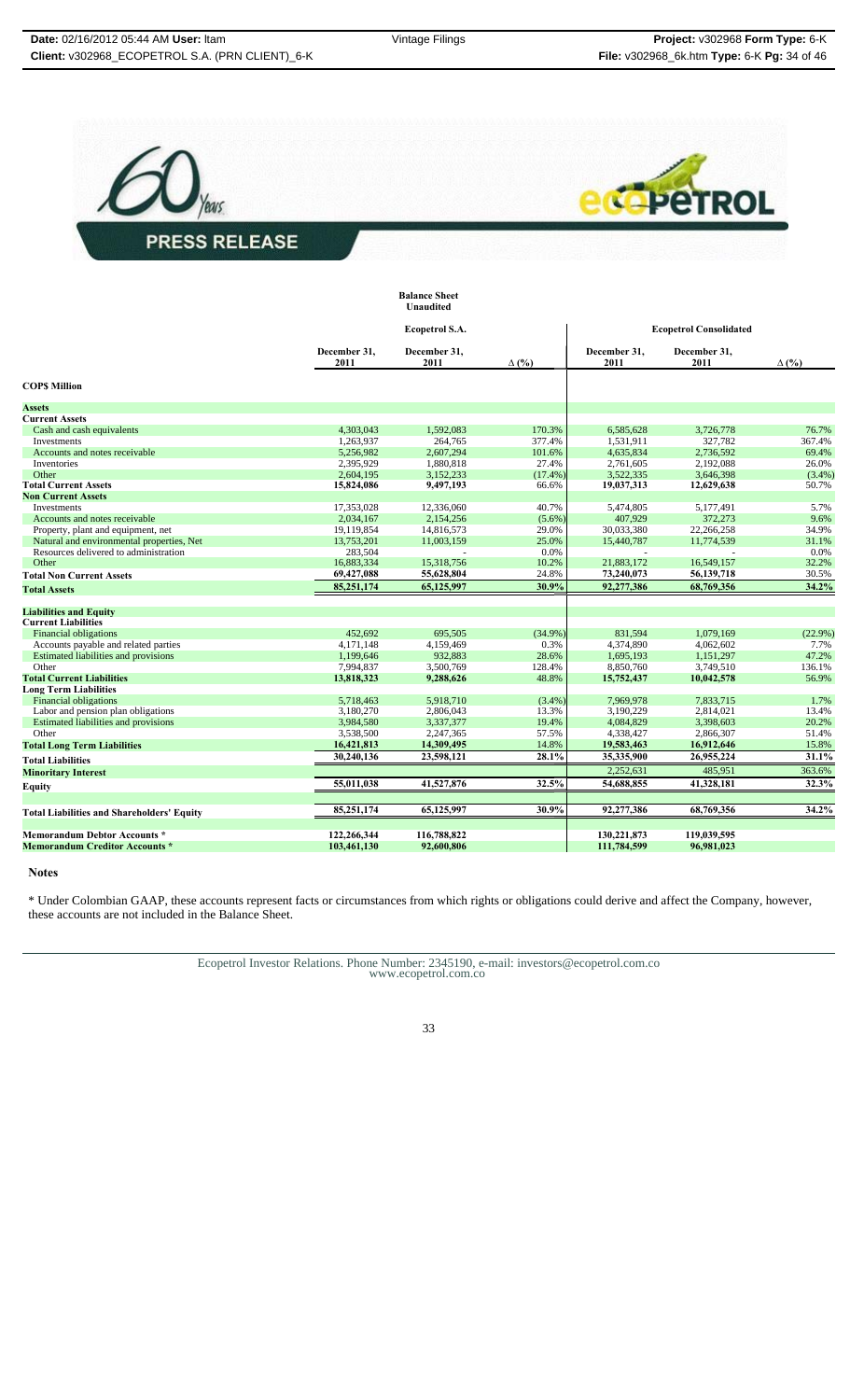



# **Unaudited Cash Flow Statement Ecopetrol S.A.**

| <b>COPS</b> million                                      | 4O 2011 *     | 4O 2010*    | $\Delta$ (%) | 3O 2011 *   | 2011         | 2010           | $\Delta$ (%) |
|----------------------------------------------------------|---------------|-------------|--------------|-------------|--------------|----------------|--------------|
| Cash flow provided by operating activities:              |               |             |              |             |              |                |              |
| Net income                                               | 4,432,613     | 2,742,078   | 61.7%        | 4,196,712   | 15,448,333   | 8,346,097      | 85.1%        |
| Adjustments to reconcile net income to cash provided by  |               |             |              |             |              |                |              |
| operating activities:                                    |               |             | 0.0%         |             |              |                | 0.0%         |
| Depreciation, depletion and amortization                 | 927,255       | 250,834     | 269.7%       | 1,088,944   | 4,594,483    | 3,324,840      | 38.1%        |
| Net provisions                                           | 211,883       | (95,310)    | 322.3%       | (13, 545)   | 150,854      | (18, 857)      | 900.0%       |
| Disposal of property, plant and equipment                | (2,320)       | (168, 913)  | 98.6%        | 1,921       | $\sim$       | 38,945         | $-100.0%$    |
| Loss for disposal of property, plant and equipment       | 418           | 3,371       | $-87.6%$     |             | 418          | 3,395          | $-87.7%$     |
| Loss for disposal of natural and environmental resources | $\sim$        | 9,110       | $-100.0\%$   | $\sim$      |              | 39,668         | $-100.0%$    |
| Loss for disposal of other assets                        | 12            | 287,918     | $-100.0%$    | 20          | 300          | 287,918        | $-99.9%$     |
| Income (loss) from equity method on affiliated           |               |             |              |             |              |                |              |
| companies                                                | 21,031        | 472,224     | $-95.5%$     | (134, 340)  | (552, 148)   | 641,168        | $-186.1%$    |
| Net changes in operating assets and liabilities:         |               |             | 0.0%         |             |              |                | 0.0%         |
| Accounts and notes receivable                            | 1,607,939     | (781, 745)  | 305.7%       | (1,619,376) | (2,071,923)  | (320, 460)     | 546.5%       |
| Inventories                                              | (375.343)     | (160, 200)  | 134.3%       | 59,917      | (563, 619)   | (149.307)      | 277.5%       |
| Deferred and other assets                                | 132,934       | (218, 145)  | 160.9%       | (169, 525)  | (1,579,232)  | (793, 658)     | 99.0%        |
| Accounts payable and related parties                     | (2,280,447)   | (1,439,881) | 58.4%        | (366, 410)  | (133,719)    | 651,791        | $-120.5%$    |
| Taxes payable                                            | 1,919,131     | 1,016,996   | 88.7%        | 1,602,787   | 5,401,192    | 1,250,952      | 331.8%       |
| Labor obligations                                        | (117, 336)    | (22,709)    | 416.7%       | 31,218      | (97, 256)    | (29,661)       | 227.9%       |
| Estimated liabilities and provisions                     | 50,384        | (428, 199)  | 111.8%       | 35,810      | (7, 496)     | (293, 100)     | 97.4%        |
| Cash provided by operating activities                    | 6.528.154     | 1,467,429   | 344.9%       | 4,714,133   | 20,590,187   | 12,979,731     | 58.6%        |
| <b>Cash flows from investing activities:</b>             |               |             |              |             |              |                |              |
| Payment for purchase of Companies, net of cash acquired  |               | (2,000)     | 100.0%       | (55,809)    | (868,954)    | (1,163,131)    | 0.0%         |
| Purchase of investment securities                        | (2,027,495)   | (4,369,467) | 53.6%        | (71,606)    | (11,685,030) | (11,808,784)   | 1.0%         |
| Redemption of investment securities                      | 1,035,728     | 3,660,021   | $-71.7%$     | (1,150,681) | 8,420,670    | 9,604,385      | $-12.3%$     |
| Sale of property, plant and equipment                    |               | 4,751       | $-100.0%$    |             |              | 4,751          | 0.0%         |
| Investment in natural and environmental resources        | (1,386,313)   | (1,329,834) | $-4.2%$      | (785, 202)  | (3,566,030)  | (3,474,200)    | 2.6%         |
| Additions to property, plant and equipment               | (1,739,619)   | (1,642,784) | 5.9%         | (1,808,792) | (6,109,240)  | (4,341,012)    | 40.7%        |
| Net cash used in investing activities                    | (4, 117, 699) | (3,679,313) | 11.9%        | (3,872,090) | (13,808,585) | (11, 177, 991) | 23.5%        |
|                                                          |               |             |              |             |              |                |              |
| Cash flows from financing activities:                    |               |             |              |             |              |                |              |
| <b>Financial obligations</b>                             | (387,572)     | 1,601,477   | $-124.2%$    | 151,475     | (440.939)    | 1,192,762      | $-137.0%$    |
| Received from associates - capitalization                | 1,750,189     | (31)        | 0.0%         | 478,467     | 2.228.683    | 525            | 0.0%         |
| <b>Dividends</b>                                         | (1,942,683)   | (1,221,044) | 59.1%        | (1,994,449) | (5,858,386)  | (3,689,940)    | 58.8%        |
| Net cash used in financing activities                    | (580,066)     | 380,402     | $-252.5%$    | (1,364,507) | (4,070,642)  | (2,496,653)    | 63.0%        |
| Net increase (decrease) in cash and cash equivalents     | 1,830,389     | (1,831,482) | 199.9%       | (522, 464)  | 2,710,960    | (694, 913)     | 490.1%       |
| Cash and cash equivalents at the beginnig of the year    | 2,472,654     | 3,423,565   | $-27.8%$     | 2,995,118   | 1,592,083    | 2,286,996      | $-30.4%$     |
| Cash and cash equivalents at the end of the year         | 4,303,043     | 1,592,083   | 170.3%       | 2,472,654   | 4,303,043    | 1,592,083      | 170.3%       |

#### **NOTES:**

\* Not audited, for illustration purposes only.

Ecopetrol Investor Relations. Phone Number: 2345190, e-mail: investors@ecopetrol.com.co www.ecopetrol.com.co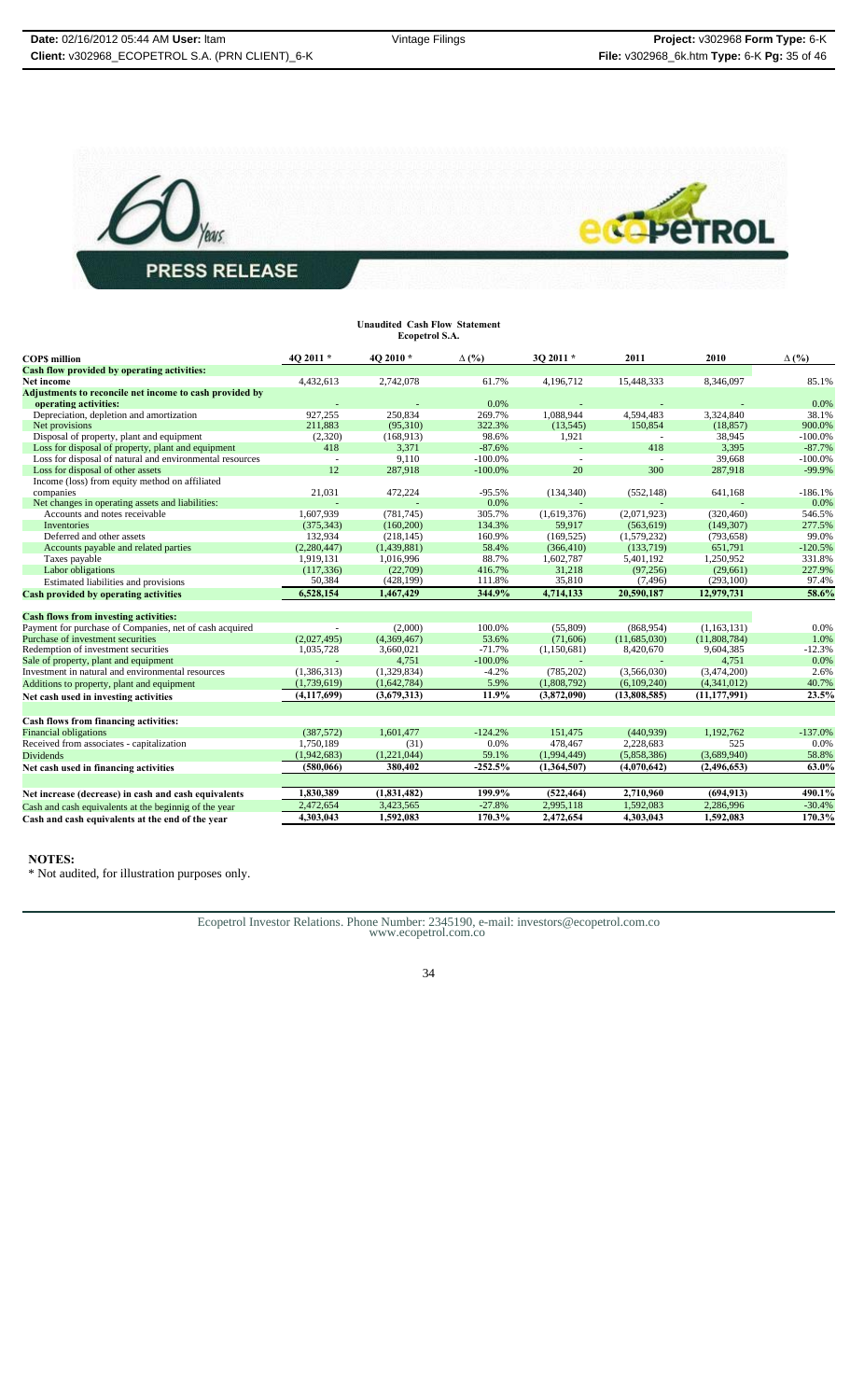



| <b>Unaudited Cash Flow Statement</b><br><b>Ecopetrol Consolidated</b>            |             |             |              |             |                |              |              |
|----------------------------------------------------------------------------------|-------------|-------------|--------------|-------------|----------------|--------------|--------------|
| <b>COPS</b> million                                                              | 40 2011 *   | 4O 2010*    | $\Delta$ (%) | 30 2011 *   | 2011           | 2010         | $\Delta$ (%) |
| Cash flow provided by operating activities:                                      |             |             |              |             |                |              |              |
| <b>Net income</b>                                                                | 4,437,761   | 2,701,607   | 64.3%        | 4,152,954   | 15,452,334     | 8,146,471    | 89.7%        |
| Adjustments to reconcile net income to cash provided by<br>operating activities: |             |             |              |             |                |              |              |
| Depreciation, depletion and amortization                                         | 1.270.254   | 869,922     | 46.0%        | 1.389.785   | 5.849.166      | 4,348,095    | 34.5%        |
| Net provisions                                                                   | 193.519     | 50.991      | 279.5%       | (6,933)     | 141.137        | 179.916      | (21.6%)      |
| Disposal of property, plant and equipment                                        | 418         | 3,395       |              | 1,921       | 418            | 3,395        |              |
| Loss for disposal of property, plant and equipment                               | (2,320)     | (168, 937)  | 98.6%        | $\omega$    | $\omega$       | 38,945       | $(100.0\%)$  |
| Loss for disposal of natural and environmental resources                         | $\sim$      | 9,110       |              | $\sim$      | $\sim$         | 39,668       |              |
| Loss for disposal of other assets                                                | 12          | 287,918     |              | 20          | 300            | 287,918      |              |
| Income (loss) from equity method on affiliated                                   |             |             |              |             |                |              |              |
| companies                                                                        | (53,055)    | (27, 374)   | 93.8%        | (8,675)     | (141, 275)     | (82, 772)    | 70.7%        |
| Net changes in operating assets and liabilities:                                 |             |             |              |             |                |              |              |
| Accounts and notes receivable                                                    | 1,861,684   | 1,789,258   | $(4.0\%)$    | (1,256,620) | (1,263,731)    | 794.512      | $(259.1\%)$  |
| Inventories                                                                      | (209, 456)  | (131, 445)  | 59.3%        | (28, 881)   | (620, 874)     | (129, 823)   | 378.2%       |
| Deferred and other assets                                                        | (1,674,074) | 1,275,069   | (231.3%)     | 55,058      | (2,224,662)    | 698,423      | (418.5%)     |
| Accounts payable and related parties                                             | (2,394,614) | (937,795)   | 155.3%       | (4,316)     | 219,486        | 1,248,736    | $(82.4\%)$   |
| Taxes payable                                                                    | 2,827,276   | (1,856,199) | 252.3%       | 1,821,745   | 5,090,247      | (618, 441)   | 923.1%       |
| Labor obligations                                                                | (108, 374)  | (19, 631)   | 452.1%       | 47,036      | (68,063)       | (26, 737)    | 154.6%       |
| Estimated liabilities and provisions                                             | 704,266     | 564,643     | 24.7%        | (344, 467)  | 956,692        | (571, 495)   | 267.4%       |
| <b>Cash provided by operating activities</b>                                     | 6,853,297   | 4,410,532   | 55.4%        | 5,818,627   | 23,391,175     | 14,356,811   | 62.9%        |
| <b>Cash flows from investing activities:</b>                                     |             |             |              |             |                |              |              |
| Payment for purchase of Companies, net of cash acquired                          |             |             | 0.0%         | (55,809)    | (868,954)      | (1,163,131)  | 25.3%        |
| Purchase of investment securities                                                | (2,027,495) | (4,369,467) | $(53.6\%)$   | (71,606)    | (11,685,030)   | (11,808,784) | 1.0%         |
| Redemption of investment securities                                              | 1,604,767   | 4,415,408   | $(63.7\%)$   | (879, 199)  | 9,373,897      | 10,578,201   | $(11.4\%)$   |
| Sale of property, plant and equipment                                            |             | 4.751       | $(100.0\%)$  |             |                | 4,751        |              |
| Investment in natural and environmental resources                                | (1,503,637) | (1,501,324) | 0.2%         | (1,026,393) | (4,862,867)    | (3,874,824)  | 25.5%        |
| Additions to property, plant and equipment                                       | (3,253,370) | (2,914,120) | 11.6%        | (2,969,425) | (10, 478, 657) | (6,445,151)  | 62.6%        |
| Net cash used in investing activities                                            | (5,179,735) | (4,364,752) | (18.7%)      | (5.002.432) | (18.521.611)   | (12,708,938) | 45.7%        |
| Cash flows financing activities:                                                 |             |             |              |             |                |              |              |
| Minority interest                                                                | 1,032,299   | (466, 854)  | 321.1%       | 128,403     | 1,766,680      | (455,360)    | 488.0%       |
| Financial obligations                                                            | (157, 817)  | 1,638,974   | $(109.6\%)$  | (117, 505)  | (109, 191)     | 2,761,449    | $(104.0\%)$  |
| Received from associates - capitalization                                        | 1,750,189   | (31)        | 0.0%         | 478,467     | 2,228,683      | 525          | 0.0%         |
| Dividends                                                                        | (1,981,183) | (1,320,932) | 100.0%       | (1,994,449) | (5,896,886)    | (3,789,828)  | 55.6%        |
| Net cash used in financing activities                                            | 643,488     | (148, 843)  | 532.3%       | (1,505,084) | (2,010,714)    | (1,483,214)  | 35.6%        |
| Net increase (decrease) in cash and cash equivalents                             | 2,317,050   | (103, 063)  | 2,348.2%     | (688, 889)  | 2,858,850      | 164,659      | 1,636.2%     |
| Cash and cash equivalents at the beginnig of the year                            | 4,268,578   | 3,829,841   | 11.5%        | 4,957,467   | 3,726,778      | 3,562,119    | 4.6%         |
| Cash and cash equivalents at the end of the year                                 | 6,585,628   | 3,726,778   | 76.7%        | 4,268,578   | 6,585,628      | 3,726,778    | 76.7%        |
|                                                                                  |             |             |              |             |                |              |              |

#### **Notes**

\* According to the Public Accounting Framework, Colombian companies only have the obligation to consolidate their financial statements t the end of each fiscal year, therefore the quarterly figures in this report are not audited and they do not constitute a formal consolidation of Ecopetrol's financial statement, though they do adjust to the methodology defined for this purpose.

Ecopetrol Investor Relations. Phone Number: 2345190, e-mail: investors@ecopetrol.com.co www.ecopetrol.com.co

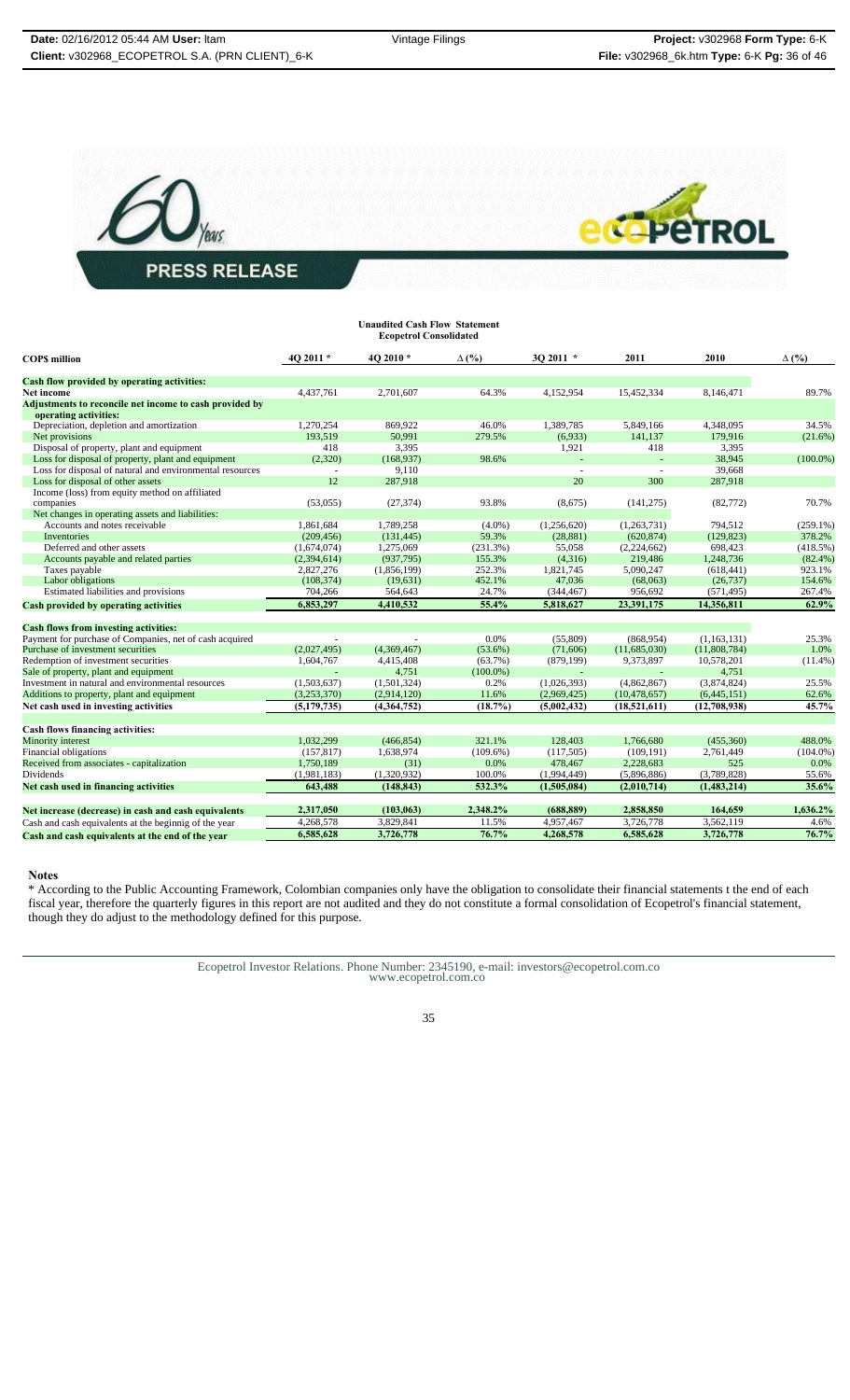

# **Calculation and Reconciliation of EBITDA Ecopetrol S.A.**

| <b>COPS Millions</b>                              | 40 2011 *   | 4O 2010*                      | $\Delta$ (%)   | 30 2011*              | 2011        | 2010        | $\Delta$ (%)   |
|---------------------------------------------------|-------------|-------------------------------|----------------|-----------------------|-------------|-------------|----------------|
| <b>EBITDA CALCULATION</b>                         |             |                               |                |                       |             |             |                |
| Operating income                                  | 7,019,420   | 4,451,479                     | 57.7%          | 6,214,100             | 24,060,858  | 13,208,702  | 82.2%          |
| Plus: Depreciations, depletions and amortizations | 444,445     | 212,686                       | 109.0%         | 878,206               | 3,818,762   | 3,149,746   | 21.2%          |
| UNCONSOLIDATED EBITDA                             | 7,463,865   | 4,664,165                     | 60.0%          | 7,092,306             | 27,879,620  | 16,358,448  | 70.4%          |
|                                                   |             |                               |                |                       |             |             |                |
| RECONCILIATION NET INCOME TO EBITDA               |             |                               | 0.0%           |                       |             |             | 0.0%           |
| Net Income                                        | 4,432,613   | 2,742,078                     | 61.7%          | 4,196,712             | 15,448,333  | 8,346,097   | 85.1%          |
| Depreciations, depletions and amortizations       | 444,445     | 212.686                       | 109.0%         | 878,206               | 3,818,762   | 3.149.746   | 21.2%          |
| <b>Financial income</b>                           | (1,447,046) | (1,166,449)                   | 24.1%          | (1,295,202)           | (4,910,696) | (4,224,992) | 16.2%          |
| Financial expenses                                | 1,473,384   | 1,187,485                     | 24.1%          | 1,366,265             | 5,628,804   | 4,191,988   | 34.3%          |
| Non financial income                              | (580, 597)  | (424, 977)                    | 36.6%          | (354,043)             | (1,478,225) | (929, 404)  | 59.1%          |
| Non financial expenses                            | 1,069,442   | 547,089                       | 95.5%          | 372,127               | 2,558,234   | 2,103,966   | 21.6%          |
| Results in subsidiaries                           | 21,031      | 472,223                       | $-95.5%$       | (134, 340)            | (552, 148)  | 641,168     | $-186.1%$      |
| Provision for income tax                          | 2,050,593   | 1,094,030                     | 87.4%          | 2,062,581             | 7,366,556   | 3,079,879   | 139.2%         |
| UNCONSOLIDATED EBITDA                             | 7,463,865   | 4,664,165                     | $60.0\%$       | 7,092,306             | 27,879,620  | 16,358,448  | 70.4%          |
|                                                   |             | <b>Ecopetrol Consolidated</b> |                |                       |             |             |                |
|                                                   |             |                               |                |                       |             |             |                |
| <b>COPS Millions</b>                              | 4O 2011 *   | 4O 2010 *                     | $\Delta$ (%)   | 3Q 2011*              | 2011        | 2010        | $\Delta$ (%)   |
| <b>EBITDA CALCULATION</b>                         |             |                               |                |                       |             |             |                |
| Operating income                                  | 7,397,969   | 3,951,585                     | 87.2%          | 6,625,789             | 25,690,963  | 12,878,842  | 99.5%          |
| Plus: Depreciations, depletions and amortizations | 751.784     | 813.812                       | $-7.6%$        | 1,178,258             | 5.033.025   | 4.185.799   | 20.2%          |
| Minority interest                                 | (197,708)   | (133, 214)                    | 48.4%          | (176, 370)            | (702, 855)  | (365, 147)  |                |
| <b>CONSOLIDATED EBITDA</b>                        | 7,952,045   | 4,632,183                     | 71.7%          | 7,627,677             | 30,021,133  | 16,699,494  | 79.8%          |
|                                                   |             |                               |                |                       |             |             |                |
| RECONCILIATION NET INCOME TO EBITDA               |             |                               |                |                       |             |             |                |
| Net income                                        |             |                               | 0.0%           |                       |             |             |                |
|                                                   | 4,437,761   | 2,701,607                     | 64.3%          | 4,152,954             | 15,452,334  | 8,146,472   | 89.7%          |
| Depreciations, depletions and amortizations       | 751,784     | 813,812                       | $-7.6%$        | 1,178,258             | 5,033,025   | 4,185,799   | 20.2%          |
| Financial income                                  | (1,653,381) | 1,560,803                     | $-205.9%$      | (4,282,750)           | (8,322,362) | (4,706,491) | 76.8%          |
| <b>Financial</b> expenses                         | 1,784,766   | (1,708,778)                   | $-204.4%$      | 4,360,585             | 9,226,664   | 4,668,702   | 97.6%          |
| Non financial income                              | (679, 168)  | (430, 893)                    | 57.6%<br>59.0% | (264, 417)<br>391,263 | (1,634,884) | (966, 714)  | 69.1%<br>16.3% |

\* Not audited, for illustration purposes only

Ecopetrol Investor Relations. Phone Number: 2345190, e-mail: investors@ecopetrol.com.co www.ecopetrol.com.co

Minority interest on net income<br>
Minority interest on Ebita<br>
Minority interest on Ebita<br>
Minority interest on Ebita<br>
2.239,731 13,214 1,107,495 102.2% 76,484 2,191,670 7,923,377 107,495 117.1%<br>
2.239,731 1,13,214 102,323<br>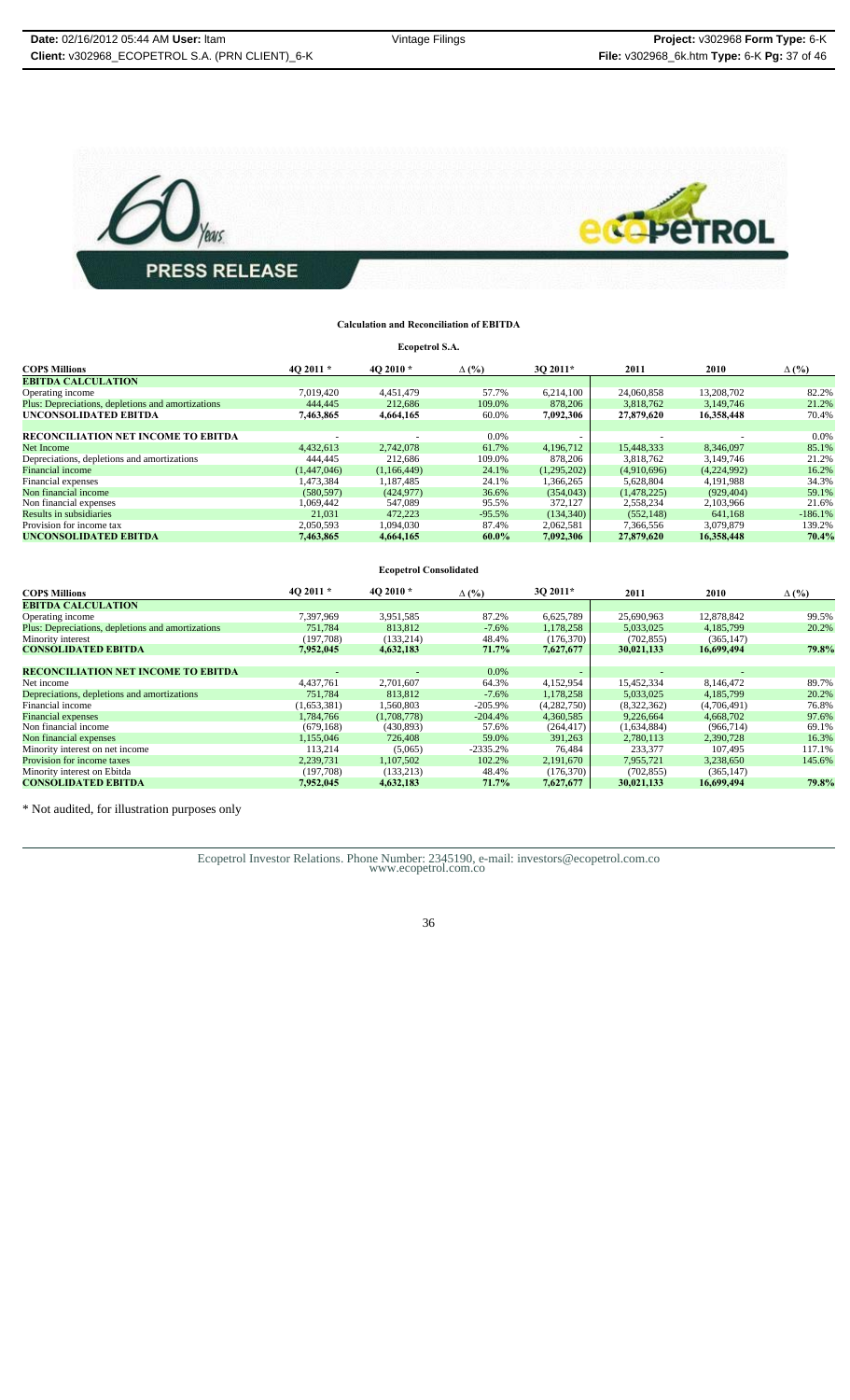

# **VII. Subsidiaries results**

Note: Financial statements of subsidiaries are not audited.

*Exploration and Production*

# **1. Hocol:**

| <b>Income Statement</b>    |                          |                          |         |                          |
|----------------------------|--------------------------|--------------------------|---------|--------------------------|
| (COP\$ Billion)            | 4O 2011                  | <b>4O 2010</b>           | 2011    | 2010                     |
| <b>Local Sales</b>         | 2.9                      | 4.8                      | 9.1     | 27.8                     |
| <b>Export Sales</b>        | 1,228.1                  | 652.2                    | 3,922.5 | 2,446.4                  |
| Sales of services          | $\overline{\phantom{m}}$ | $\overline{\phantom{a}}$ |         | $\overline{\phantom{a}}$ |
| <b>Total Sales</b>         | 1,231.0                  | 657.0                    | 3,931.6 | 2,474.1                  |
| <b>Variable Costs</b>      | 742.5                    | 379.1                    | 2,412.9 | 1,564.6                  |
| <b>Fixed Costs</b>         | 115.8                    | 101.3                    | 438.6   | 314.7                    |
| <b>Cost of Sales</b>       | 858.3                    | 480.3                    | 2,851.4 | 1,879.4                  |
| Gross profit               | 372.7                    | 176.6                    | 1,080.2 | 594.8                    |
| <b>Operating Expenses</b>  | 62.4                     | 125.5                    | 170.7   | 283.7                    |
| <b>Operating Profit</b>    | 310.3                    | 51.1                     | 909.4   | 311.1                    |
| Profit/(Loss) before taxes | 280.9                    | 50.2                     | 915.2   | 268.8                    |
| Income tax                 | 78.1                     | (0.3)                    | 285.3   | 36.0                     |
| Net Income/Loss            | 202.8                    | 50.5                     | 629.9   | 232.8                    |
|                            |                          |                          |         |                          |
| <b>EBITDA</b>              | 359.2                    | 73.3                     | 1,179.5 | 503.3                    |
| EBITDA margin              | 29%                      | 11%                      | 30%     | 20%                      |

| <b>Balance Sheet</b>                       |              |              |
|--------------------------------------------|--------------|--------------|
|                                            | December 31, | December 31, |
| (COP\$ Billion)                            | 2011         | 2010         |
| <b>Current Assets</b>                      | 1,400.7      | 931.2        |
| Long Term Assets                           | 1,613.5      | 1,417.2      |
| <b>Total Assets</b>                        | 3,014.2      | 2,348.4      |
| <b>Current Liabilities</b>                 | 557.2        | 566.8        |
| Long Term Liabilities                      | 178.4        | 145.3        |
| Deferred taxes                             |              |              |
| <b>Total Liabilities</b>                   | 735.6        | 712.1        |
| Equity                                     | 2,278.6      | 1,636.3      |
| Total Liabilities and Shareholders' Equity | 3,014.2      | 2,348.4      |

Ecopetrol Investor Relations. Phone Number: 2345190, e-mail: investors@ecopetrol.com.co www.ecopetrol.com.co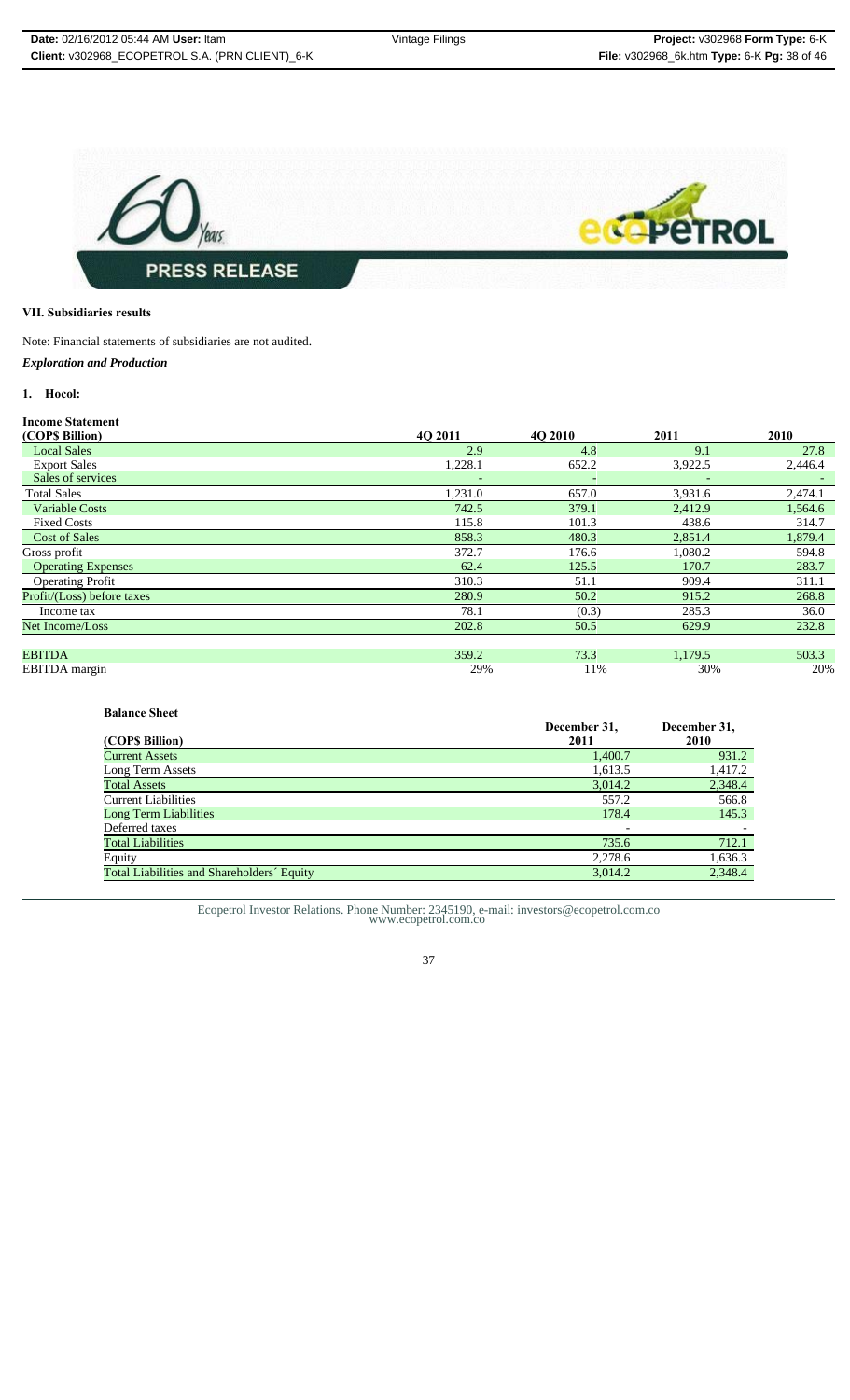

**2. Savia Perú**

**US\$ million 4Q 2011 4Q 2010 2011 2010 Local Sales 149.0** 88.5 **416.6** 318.8 **5**  $\frac{318.8}{215}$ Sales of services 6.1 1.2 11.5 1.8<br>
Total Sales 155.0 89.7 428.1 320.6 Total Sales 155.0 89.7 428.1 320.6 Variable Costs 22.5 38.5 134.8 132.1 Fixed Costs  $\begin{array}{cccc} 78.4 & 53.4 \end{array}$   $\begin{array}{cccc} 42.3 & 18.0 & 78.4 \end{array}$   $\begin{array}{cccc} 53.4 & 53.4 \end{array}$ Cost of Sales 64.7 56.5 213.2 185.5 Gross profit **60.3** 214.9 214.9 135.1 214.9 214.9 214.9 214.9 214.9 214.9 214.9 214.9 214.9 214.9 214.9 214.9 214.9 214.9 214.9 214.9 214.9 214.9 214.9 214.9 214.9 214.9 214.9 214.9 214.9 214.9 214.9 214.9 214.9 215.1 215. Operating Expenses 45.6 8.7 75.0 61.3<br> **Operating Profit** 61.3<br> **Ad.7** 24.5 139.9 73.8 Operating Profit 24.5<br>
Profit/(Loss) before taxes 24.5 139.9 139.9 7.9 139.9 139.9 139.9 139.9 139.9 139.9 139.9 139.9 139.9 139.9 139.9 139.9 139.9 139.9 139.9 139.9 139.9 139.9 139.9 139.9 139.9 139.9 139.9 139.9 139.9 1 Profit/(Loss) before taxes 43.3 7.9 136.3 74.1 **Income tax**  $1.8 \t 16.6 \t 18.2$ Deferred taxes  $1.8$   $4.0$   $20.9$   $9.1$ Net Income/Loss 37.5 2.1 98.8 46.8 **EBITDA** 87.5 42.4 212.2 117.2 EBITDA margin 59% 48% 51% 37%

**Income Statement**

# **Balance Sheet**

| <b>USS</b> million                         | As of December<br>31, 2011 | <b>As of December</b><br>31, 2010 |
|--------------------------------------------|----------------------------|-----------------------------------|
| <b>Current Assets</b>                      | 237.5                      | 221.7                             |
| Long Term Assets                           | 583.7                      | 399.9                             |
| <b>Total Assets</b>                        | 821.2                      | 621.6                             |
| <b>Current Liabilities</b>                 | 254.2                      | 65.6                              |
| Long Term Liabilities                      | 79.8                       | 126.8                             |
| Deferred taxes                             | 42.1                       | 20.4                              |
| <b>Total Liabilities</b>                   | 376.1                      | 212.8                             |
| Equity                                     | 445.2                      | 408.8                             |
| Total Liabilities and Shareholders' Equity | 821.2                      | 621.6                             |

Ecopetrol Investor Relations. Phone Number: 2345190, e-mail: investors@ecopetrol.com.co www.ecopetrol.com.co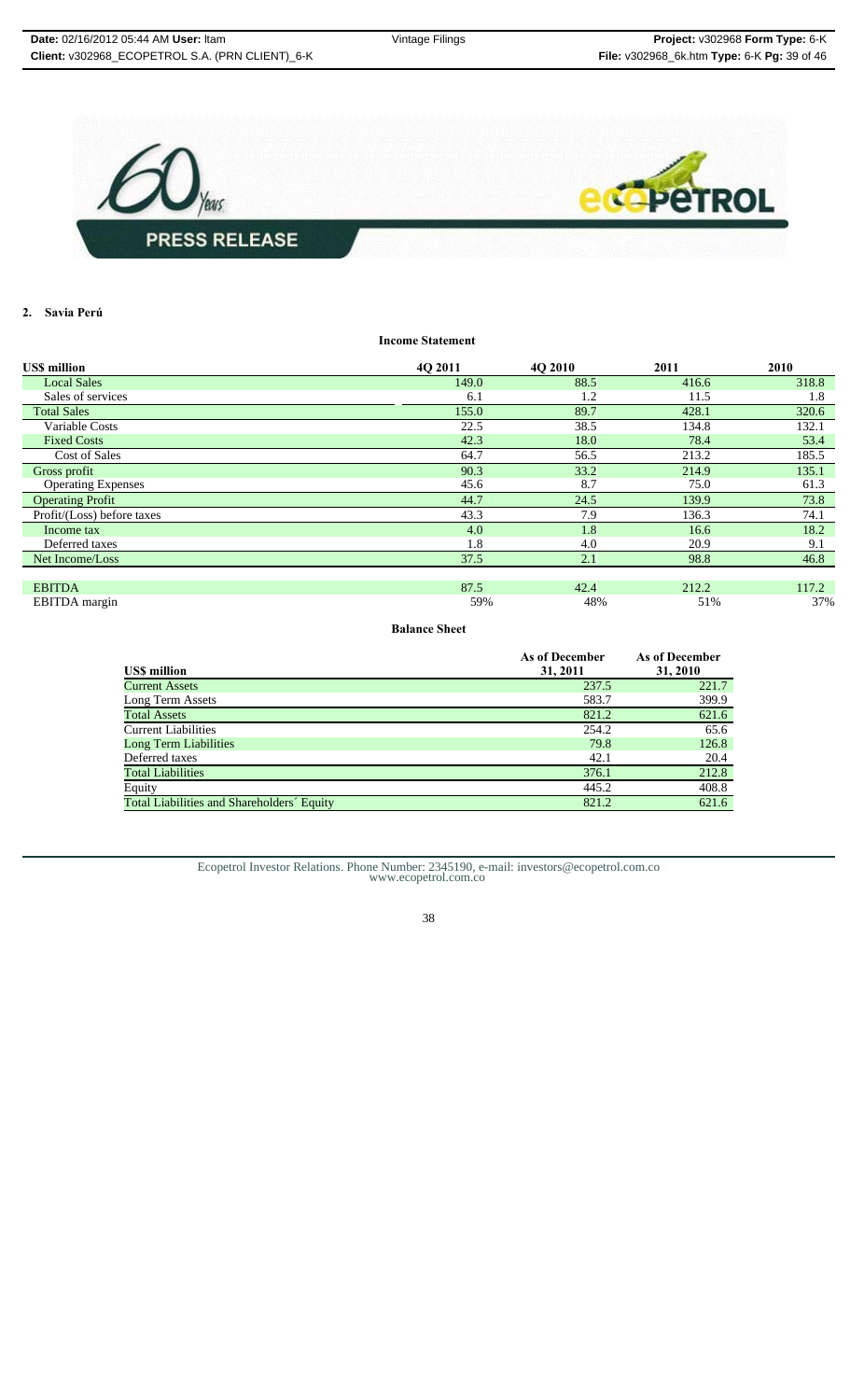

# **3. Equión**

| <b>Income Statement</b>    |         |         |         |
|----------------------------|---------|---------|---------|
| (COPS Billion)             | 4O 2011 | 3O 2011 | 2011    |
| <b>Local Sales</b>         | 53.4    | 43.3    | 150.3   |
| <b>Export Sales</b>        | 629.1   | 431.8   | 1,924.6 |
| Sales of services          | 1.3     | 1.0     | 3.9     |
| <b>Total Sales</b>         | 683.8   | 476.1   | 2,078.7 |
| <b>Variable Costs</b>      | 317.6   | 256.2   | 1,022.1 |
| <b>Fixed Costs</b>         | 56.6    | 34.8    | 144.7   |
| <b>Cost of Sales</b>       | 374.1   | 291.0   | 1,166.8 |
| Gross profit               | 309.7   | 185.1   | 911.9   |
| <b>Operating Expenses</b>  | 13.5    | 22.1    | 160.8   |
| <b>Operating Profit</b>    | 296.1   | 163.1   | 751.1   |
| Profit/(Loss) before taxes | 364.2   | 151.4   | 699.1   |
| Income tax                 | 98.0    | 63.9    | 272.6   |
| Net Income/Loss            | 266.2   | 87.5    | 426.5   |
|                            |         |         |         |
| <b>EBITDA</b>              | 179.1   | 101.0   | 458.7   |
| <b>EBITDA</b> margin       | 26%     | 21%     | 22%     |

**Balance Sheet**

|                                            | As of December | As of September |
|--------------------------------------------|----------------|-----------------|
| (COPS Billion)                             | 31, 2011       | 30, 2011        |
| <b>Current Assets</b>                      | 1,061.1        | 850.9           |
| Long Term Assets                           | 2,112.1        | 1,126.7         |
| <b>Total Assets</b>                        | 3,173.2        | 1,977.6         |
| <b>Current Liabilities</b>                 | 800.1          | 763.7           |
| <b>Long Term Liabilities</b>               | 154.4          | 159.5           |
| <b>Total Liabilities</b>                   | 954.5          | 923.2           |
| Equity                                     | 2,218.7        | 1,054.4         |
| Total Liabilities and Shareholders' Equity | 3,173.2        | 1,977.6         |

Ecopetrol Investor Relations. Phone Number: 2345190, e-mail: investors@ecopetrol.com.co www.ecopetrol.com.co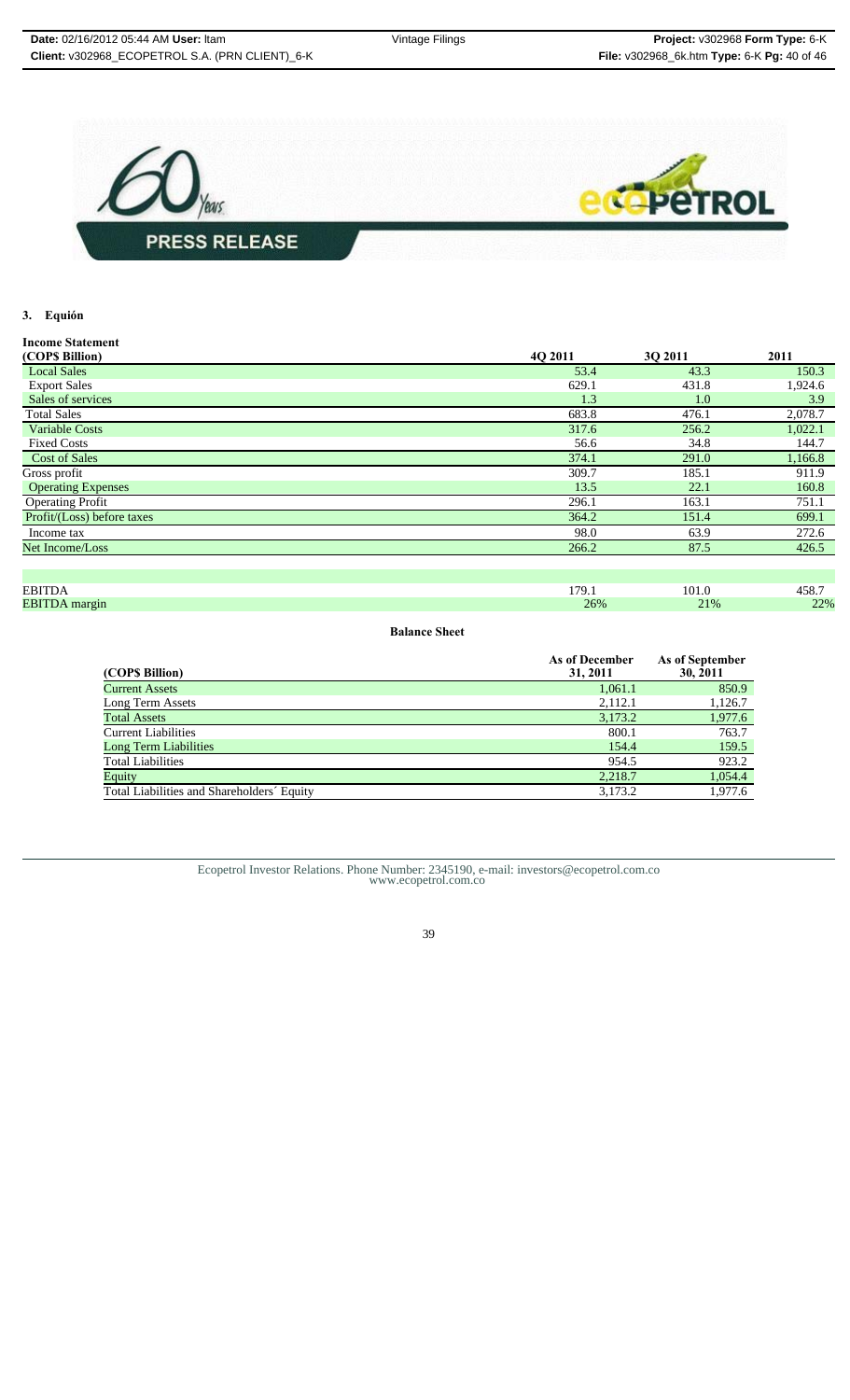

# *Refining and petrochemicals*

# **1. Propilco**

| <b>Sales volume (tons)</b>        | 4O 2011 | 40 2010 | 2011    | 2010    |
|-----------------------------------|---------|---------|---------|---------|
| Polypropylene                     | 93.646  | 101.755 | 376,707 | 404.759 |
| Polypropylene marketing for COMAI | 4.397   | 2.319   | 13.019  | 9.782   |
| Total                             | 98,043  | 104.073 | 389.726 | 414,542 |

|                            | <b>Income Statement</b>  |                          |                          |             |
|----------------------------|--------------------------|--------------------------|--------------------------|-------------|
| (COP\$ Billion)            | 4Q 2011                  | 4Q 2010                  | 2011                     | <b>2010</b> |
| <b>Local Sales</b>         | 152.0                    | 177.5                    | 703.5                    | 679.0       |
| <b>Export Sales</b>        | 186.4                    | 162.6                    | 778.2                    | 652.3       |
| Sales of services          | $\overline{\phantom{0}}$ |                          |                          |             |
| <b>Total Sales</b>         | 338.4                    | 340.2                    | 1,481.7                  | 1,331.3     |
| <b>Variable Costs</b>      | 289.0                    | 267.6                    | 1,248.5                  | 1,133.7     |
| <b>Fixed Costs</b>         | 28.0                     | 24.9                     | 106.6                    | 87.9        |
| <b>Cost of Sales</b>       | 317.0                    | 292.5                    | 1,355.1                  | 1,221.6     |
| Gross profit               | 21.4                     | 47.6                     | 126.6                    | 109.6       |
| <b>Operating Expenses</b>  | 25.7                     | 23.8                     | 99.6                     | 93.7        |
| <b>Operating Profit</b>    | (4.2)                    | 23.8                     | 27.0                     | 15.9        |
| Profit/(Loss) before taxes | 3.4                      | 24.7                     | 38.3                     | 72.5        |
| Income tax                 | 1.6                      | 2.8                      | 6.5                      | 7.1         |
| Minority interest          | $\overline{\phantom{0}}$ | $\overline{\phantom{a}}$ | $\overline{\phantom{a}}$ |             |
| Net Income/Loss            | 1.8                      | 21.9                     | 31.8                     | 65.4        |
|                            |                          |                          |                          |             |
| <b>EBITDA</b>              | 8.33                     | 36.70                    | 77.86                    | 59.99       |
| <b>EBITDA</b> margin       | 2%                       | 11%                      | 5%                       | 5%          |

| <b>Balance Sheet</b> |  |
|----------------------|--|
|                      |  |

| Damne Shee                                 |                               |                               |
|--------------------------------------------|-------------------------------|-------------------------------|
| <b>COPS Billion</b>                        | As of<br>December 31,<br>2011 | As of<br>December 31,<br>2010 |
| <b>Current Assets</b>                      | 633.7                         | 531.5                         |
| Long Term Assets                           | 540.9                         | 530.8                         |
| <b>Total Assets</b>                        | 1,174.6                       | 1,062.3                       |
| <b>Current Liabilities</b>                 | 362.6                         | 394.5                         |
| Long Term Liabilities                      | 155.8                         | 31.8                          |
| <b>Total Liabilities</b>                   | 518.4                         | 426.3                         |
| Equity                                     | 656.2                         | 636.0                         |
| Total Liabilities and Shareholders' Equity | 1,174.6                       | 1,062.3                       |
|                                            |                               |                               |

Ecopetrol Investor Relations. Phone Number: 2345190, e-mail: investors@ecopetrol.com.co www.ecopetrol.com.co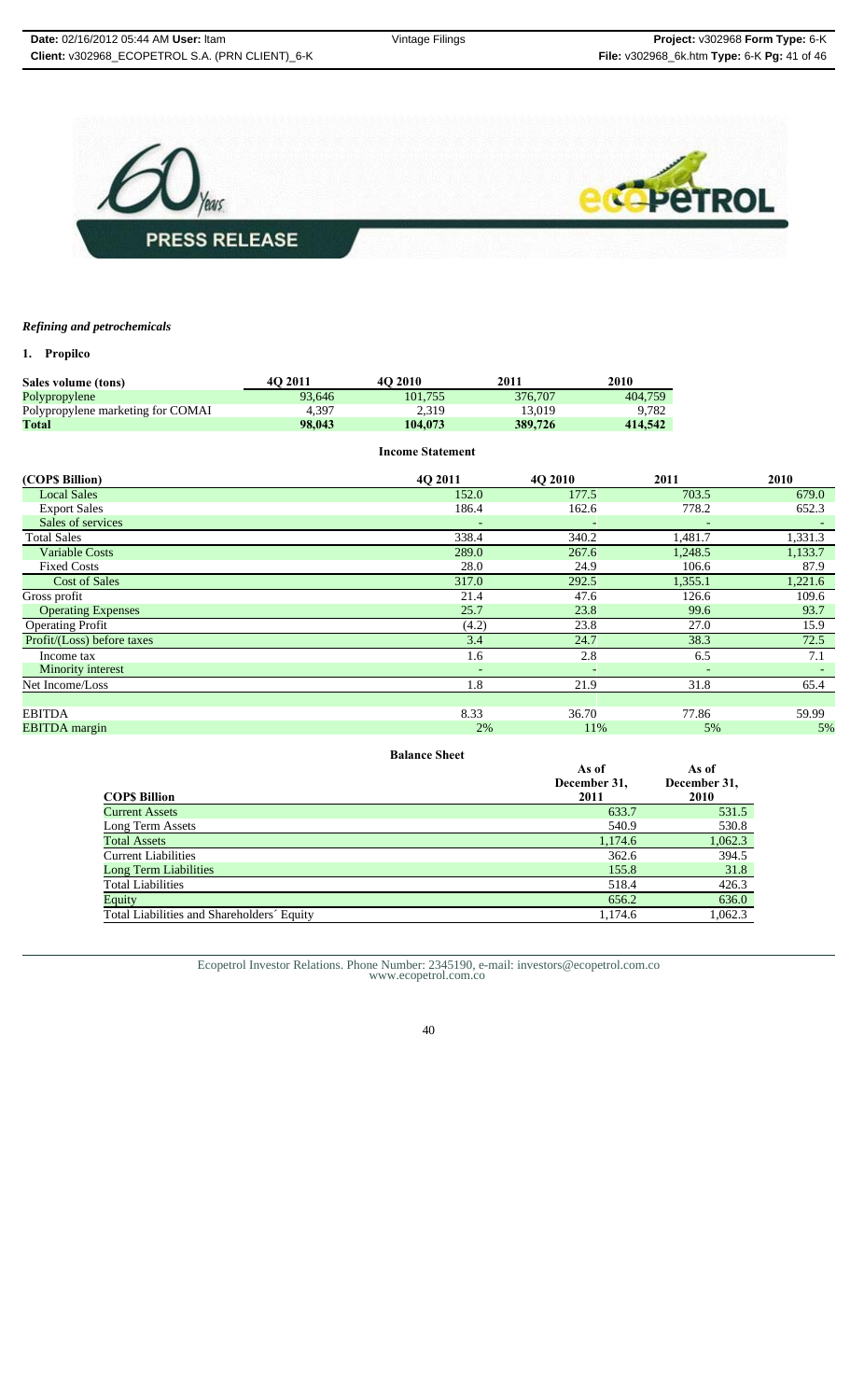

# **2. Reficar**

| Sales (MBOD)       | 40 2011                 | 4O 2010 | 2011  | 2010    |         |
|--------------------|-------------------------|---------|-------|---------|---------|
| Local              | 45.4                    | 39.3    | 43.0  | 40.2    |         |
| <b>Exports</b>     | 55.6                    | 23.3    | 55.5  | 42.4    |         |
| <b>Total</b>       | 101.0                   | 62.6    | 98.5  | 82.6    |         |
|                    | <b>Income Statement</b> |         |       |         |         |
| (COP\$ Billion)    | 40 2011                 | 4O 2010 | 2011  |         | 2010    |
| <b>Local Sales</b> |                         | 1,226.6 | 839.4 | 3,518.9 | 2,551.3 |

| Local Daics                | 1.440.0                  | 092.7                    | $J_{1}$ $J_{2}$          | 1,001.0 |
|----------------------------|--------------------------|--------------------------|--------------------------|---------|
| <b>Export Sales</b>        | 1,368.9                  | 514.4                    | 4,127.9                  | 2,351.5 |
| Sales of services          |                          |                          |                          |         |
| <b>Total Sales</b>         | 2,595.5                  | 1,353.7                  | 7,646.7                  | 4,902.8 |
| <b>Variable Costs</b>      | 2.569.2                  | 1,274.2                  | 7,299.1                  | 4,628.5 |
| <b>Fixed Costs</b>         | 103.0                    | 150.8                    | 272.9                    | 315.6   |
| <b>Cost of Sales</b>       | 2,672.3                  | 1,425.0                  | 7,572.0                  | 4,944.1 |
| Gross profit               | (76.8)                   | (71.2)                   | 74.7                     | (41.3)  |
| <b>Operating Expenses</b>  | 31.8                     | 20.8                     | 128.2                    | 61.3    |
| <b>Operating Profit</b>    | (108.6)                  | (92.0)                   | (53.5)                   | (102.6) |
| Non Operating income       | 109.3                    | 28.8                     | 247.0                    | 79.2    |
| Non Operating expenses     | (203.3)                  | (193.5)                  | (350.5)                  | (273.7) |
| Profit/(Loss) before taxes | (202.5)                  | (256.7)                  | (157.1)                  | (297.1) |
| Income tax                 | 1.5                      | 2.7                      | 4.9                      | 8.1     |
| Minority interest          | $\overline{\phantom{0}}$ | $\overline{\phantom{0}}$ | $\overline{\phantom{a}}$ |         |
| Net Income/Loss            | (204.0)                  | (259.4)                  | (162.0)                  | (305.2) |
|                            |                          |                          |                          |         |
| <b>EBITDA</b>              | (71.22)                  | (18.23)                  | 65.85                    | 50.29   |
| <b>EBITDA</b> margin       | $-3%$                    | $-1\%$                   | 1%                       | 1%      |

**Balance Sheet** 

| <b>COPS Billion</b>                        | December 31,<br>2011 | December 31,<br>2010 |
|--------------------------------------------|----------------------|----------------------|
| <b>Current Assets</b>                      | 1,307.3              | 733.3                |
| Long Term Assets                           | 5,753.7              | 3,468.6              |
| <b>Total Assets</b>                        | 7,061.0              | 4,201.9              |
| Current Liabilities                        | 2.494.3              | 1,077.8              |
| <b>Long Term Liabilities</b>               | 2,006.1              | 397.6                |
| <b>Total Liabilities</b>                   | 4.500.4              | 1,475.4              |
| Equity                                     | 2,560.6              | 2,726.5              |
| Total Liabilities and Shareholders' Equity | 7,061.0              | 4,201.9              |

Ecopetrol Investor Relations. Phone Number: 2345190, e-mail: investors@ecopetrol.com.co www.ecopetrol.com.co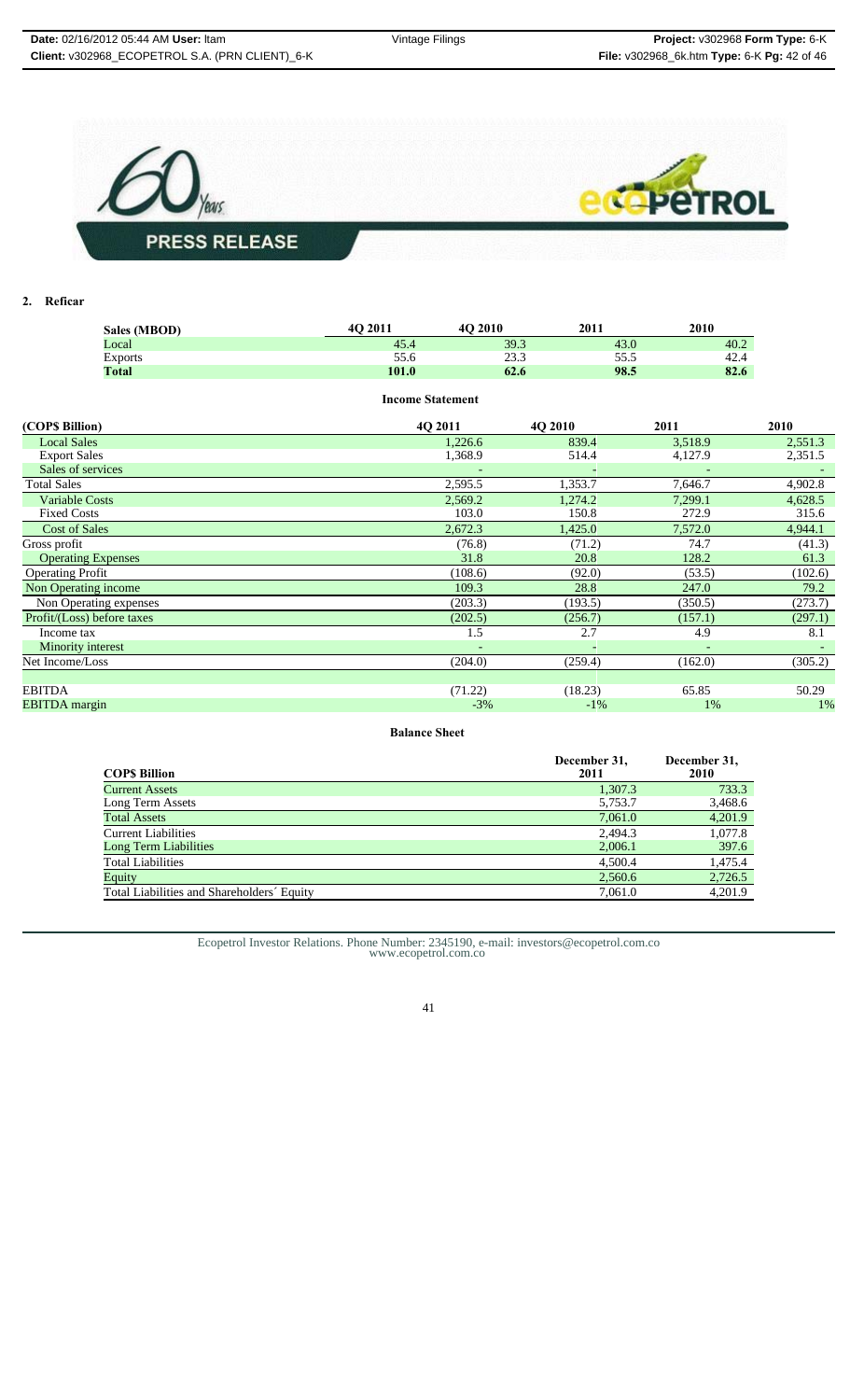

# *Transportation*

# **1. Ocensa**

| <b>Transported volumes (MBOD)</b> | 40 2011                 | 4O 2010 | 2011  | 2010  |
|-----------------------------------|-------------------------|---------|-------|-------|
| Cusiana-Porvenir                  | 129.3                   | 51.6    | 152.3 | 52.3  |
| Porvenir-Vasconia                 | 573.8                   | 471.9   | 563.3 | 458.1 |
| Vasconia-Coveñas                  | 393.8                   | 268.2   | 367.7 | 271.2 |
| Coveñas-Export Port               | 389.0                   | 271.61  | 365.1 | 269.5 |
|                                   | <b>Income Statement</b> |         |       |       |
| (COPS Billion)                    | 40 2011                 | 4O 2010 | 2011  | 2010  |

| Sales of services          | 138.8                    | 66.0                     | 857.3  | 1,110.6 |
|----------------------------|--------------------------|--------------------------|--------|---------|
| <b>Total Sales</b>         | 138.8                    | 66.0                     | 857.3  | 1,110.6 |
| <b>Cost of Sales</b>       | 199.6                    | 193.4                    | 716.8  | 679.8   |
| Gross profit               | (60.9)                   | (127.3)                  | 140.5  | 430.8   |
| <b>Operating Expenses</b>  | 19.0                     | 20.2                     | 67.8   | 53.9    |
| <b>Operating Profit</b>    | (79.9)                   | (147.6)                  | 72.8   | 376.9   |
| Profit/(Loss) before taxes | (91.2)                   | (22.1)                   | 5.3    | 366.6   |
| Income tax                 | 1.3                      | (7.0)                    | 5.3    | 89.1    |
| Minority interest          | $\overline{\phantom{0}}$ | $\overline{\phantom{0}}$ |        |         |
| Net Income/Loss            | (92.5)                   | (15.1)                   | 0.0    | 277.5   |
|                            |                          |                          |        |         |
| <b>EBITDA</b>              | 15.65                    | 171.56                   | 298.96 | 487.58  |
| <b>EBITDA</b> margin       | 11%                      | 260%                     | 35%    | 44%     |

#### **Balance Sheet**

|                                            | As of<br>December 31, | As of<br>December 31. |
|--------------------------------------------|-----------------------|-----------------------|
| <b>COPS Billion</b>                        | 2011                  | <b>2010</b>           |
| <b>Current Assets</b>                      | 784.7                 | 937.6                 |
| Long Term Assets                           | 3,828.2               | 1,203.3               |
| <b>Total Assets</b>                        | 4,612.9               | 2,140.9               |
| <b>Current Liabilities</b>                 | 347.4                 | 458.9                 |
| Long Term Liabilities                      | 920.8                 | 1,101.4               |
| <b>Total Liabilities</b>                   | 1,268.2               | 1,560.3               |
| Equity                                     | 3,344.7               | 580.6                 |
| Total Liabilities and Shareholders' Equity | 4,612.9               | 2,140.9               |
|                                            |                       |                       |

Ecopetrol Investor Relations. Phone Number: 2345190, e-mail: investors@ecopetrol.com.co www.ecopetrol.com.co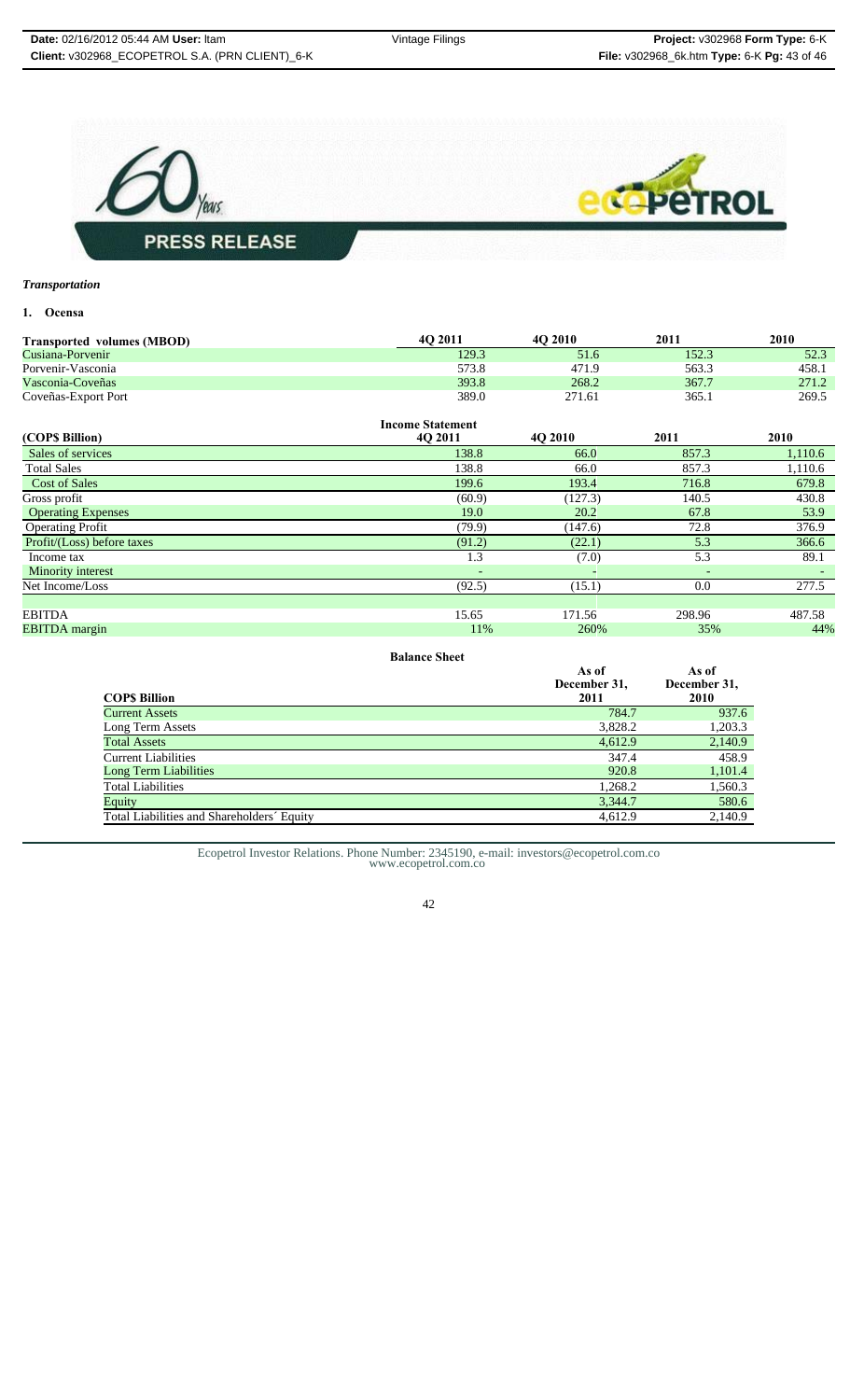

# **2. ODL**

|                            | 4Q 2011                 | 4Q 2010 | 2011                     | 2010                     |                          |
|----------------------------|-------------------------|---------|--------------------------|--------------------------|--------------------------|
| Transported volumes (MBOD) | 220.5                   | 146.6   | 208.1                    | 137.9                    |                          |
|                            | <b>Income Statement</b> |         |                          |                          |                          |
| (COP\$ Billion)            | 4Q 2011                 |         | 4Q 2010                  | 2011                     | 2010                     |
| Sales of services          |                         | 122.7   | 58.6                     | 380.5                    | 180.3                    |
| <b>Total Sales</b>         |                         | 122.7   | 58.6                     | 380.5                    | 180.3                    |
| <b>Variable Costs</b>      |                         | 22.0    | 5.3                      | 62.2                     | 24.1                     |
| <b>Fixed Costs</b>         |                         | 70.0    | 27.8                     | 188.5                    | 99.0                     |
| <b>Cost of Sales</b>       |                         | 92.0    | 33.1                     | 250.7                    | 123.1                    |
| Gross profit               |                         | 30.6    | 25.5                     | 129.8                    | 57.2                     |
| <b>Operating Expenses</b>  |                         | 4.8     | 2.9                      | 15.0                     | 7.7                      |
| <b>Operating Profit</b>    |                         | 25.9    | 22.7                     | 114.8                    | 49.6                     |
| Profit/(Loss) before taxes |                         | 14.0    | 22.4                     | 86.3                     | 22.6                     |
| Income tax                 |                         | 1.1     | 1.0                      | 4.3                      | 4.0                      |
| Minority interest          |                         | ٠       | $\overline{\phantom{a}}$ | $\overline{\phantom{0}}$ | $\overline{\phantom{a}}$ |
| Net Income/Loss            |                         | 12.9    | 21.4                     | 82.0                     | 18.6                     |
|                            |                         |         |                          |                          |                          |
|                            |                         |         |                          |                          |                          |
| <b>EBITDA</b>              |                         | 32.1    | 27.6                     | 128.1                    | 75.9                     |
| EBITDA margin              |                         | 26%     | 47%                      | 34%                      | 42%                      |

**Balance Sheet**

| <b>COPS Billion</b>                        | December 31,<br>2011 | December 31,<br>2010 |
|--------------------------------------------|----------------------|----------------------|
| <b>Current Assets</b>                      | 361.3                | 412.5                |
| Long Term Assets                           | 1,780.1              | 1,441.7              |
| <b>Total Assets</b>                        | 2,141.4              | 1,854.2              |
| <b>Current Liabilities</b>                 | 146.7                | 110.9                |
| <b>Long Term Liabilities</b>               | 1,316.9              | 1,303.8              |
| <b>Total Liabilities</b>                   | 1,463.6              | 1.414.7              |
| Equity                                     | 677.8                | 439.5                |
| Total Liabilities and Shareholders' Equity | 2,141.4              | 1,854.2              |

Ecopetrol Investor Relations. Phone Number: 2345190, e-mail: investors@ecopetrol.com.co www.ecopetrol.com.co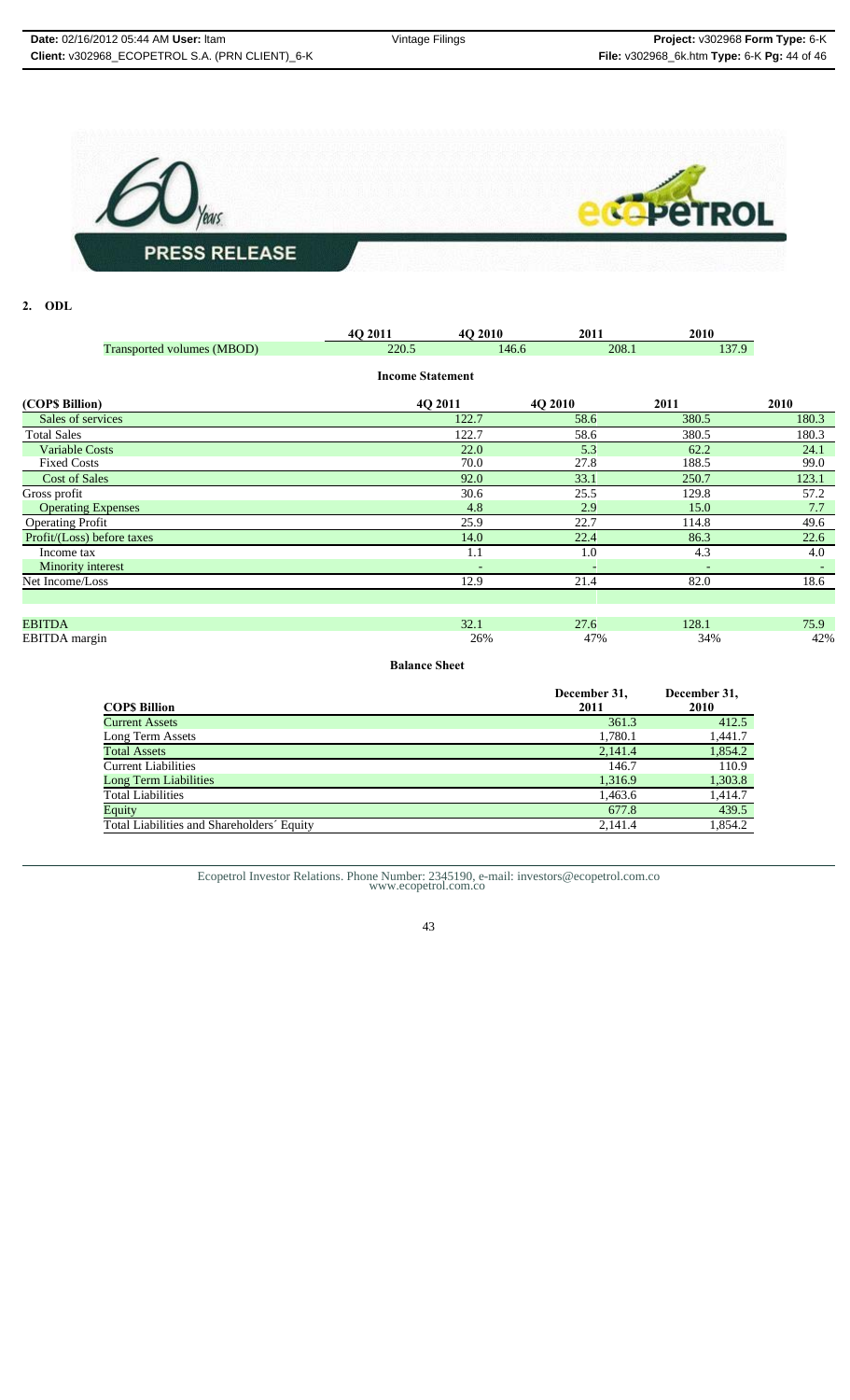

# *Biofuels*

**1. Ecodiesel**

| <b>Ventas (KBPED)</b>      | <b>IV.</b> trim. 11     | IV. trim. 10   | 2011                     | 2010                          |                               |
|----------------------------|-------------------------|----------------|--------------------------|-------------------------------|-------------------------------|
| <b>Biodiesel</b>           | 2.0                     | 1.5            |                          | 2.0                           | 0.8                           |
| Glicerina                  | 0.1                     | 0.1            |                          | 0.2                           | 0.1                           |
| <b>Total</b>               | 2.1                     | 1.7            |                          | 2.1                           | 0.8                           |
|                            | <b>Income Statement</b> |                |                          |                               |                               |
| (COP\$ Billion)            |                         | 4Q 2011        | 4Q 2010                  | 2011                          | 2010                          |
| Domestic sales             |                         | 98.0           | 56.7                     | 290.9                         | 94.9                          |
| Sales of services          |                         |                |                          |                               |                               |
| <b>Total Sales</b>         |                         | 98.0           | 56.7                     | 290.9                         | 94.9                          |
| Variable Costs             |                         | 91.4           | 50.5                     | 269.8                         | 85.4                          |
| <b>Fixed Costs</b>         |                         |                |                          |                               |                               |
| Cost of Sales              |                         | 91.4           | 50.5                     | 269.8                         | 85.4                          |
| Gross profit               |                         | 6.6            | 6.2                      | 21.1                          | 9.5                           |
| <b>Operating Expenses</b>  |                         | 4.1            | 0.7                      | 13.1                          | 1.5                           |
| <b>Operating Profit</b>    |                         | 2.6            | 5.5                      | 8.0                           | 8.0                           |
| Profit/(Loss) before taxes |                         | 0.00           | 3.80                     | 0.00                          | 3.70                          |
| Income tax                 |                         | $\blacksquare$ | $\overline{\phantom{a}}$ | $\overline{\phantom{a}}$      | $\sim$                        |
| Minority interest          |                         |                | $\overline{a}$           |                               |                               |
| <b>Net Income</b>          |                         | 0.00           | 3.80                     | 0.00                          | 3.70                          |
|                            |                         |                |                          |                               |                               |
|                            |                         |                |                          |                               |                               |
| <b>EBITDA</b>              |                         | 6.4            | 5.5                      | 20.8                          | 8.0                           |
| <b>EBITDA</b> margin       |                         | 7%             | 10%                      | 7%                            | 8%                            |
|                            | <b>Balance Sheet</b>    |                |                          |                               |                               |
| $\cap$ D¢ Rillion          |                         |                |                          | As of<br>December 31,<br>2011 | As of<br>December 31,<br>2010 |

| <b>COPS Billion</b>                        | DUUMDUL JI,<br>2011 | $D$ <sub>U</sub><br>2010 |
|--------------------------------------------|---------------------|--------------------------|
| <b>Current Assets</b>                      | 47.9                | 26.0                     |
| Long Term Assets                           | 90.3                | 102.7                    |
| <b>Total Assets</b>                        | 138.2               | 128.7                    |
| <b>Current Liabilities</b>                 | 54.9                | 47.2                     |
| Long Term Liabilities                      | 61.9                | 56.5                     |
| <b>Total Liabilities</b>                   | 116.8               | 103.7                    |
| Equity                                     | 21.4                | 25.0                     |
| Total Liabilities and Shareholders' Equity | 138.2               | 128.7                    |
|                                            |                     |                          |

Ecopetrol Investor Relations. Phone Number: 2345190, e-mail: investors@ecopetrol.com.co www.ecopetrol.com.co